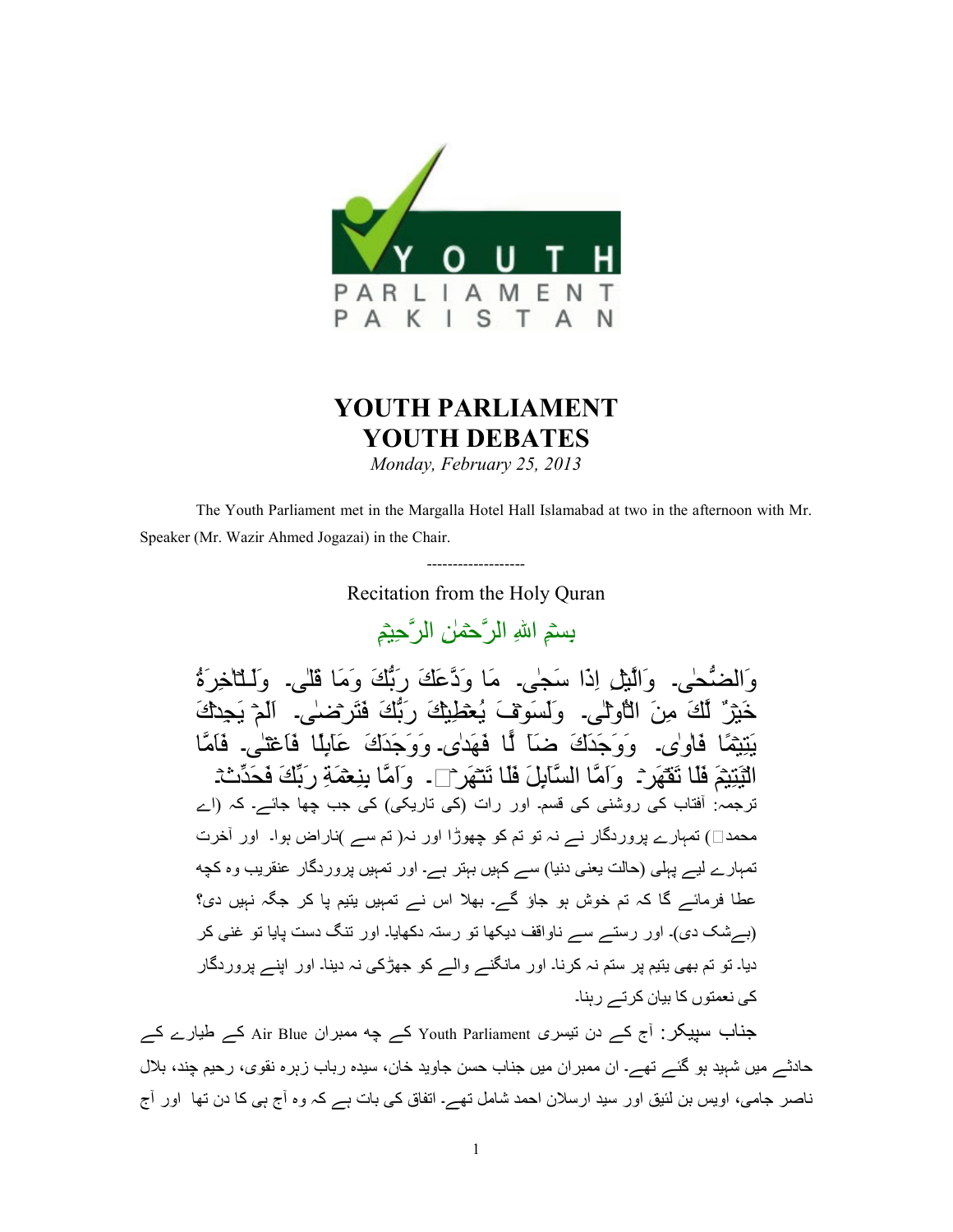آپ کا بھی پہلا اجلاس ہے۔ اس لیے اس حادثے میں شہید ہونے والے ممبر ان کے لیے دعائے مغفرت کی جائے۔ (اس موقع پر تیسری Youth Parliament کے شہید ہونے والے چه ممبران کے لیے دعائے مغفرت کی گئے ،)

جناب سپیکر : یونه پارلیمنٹ پاکستان کے اس Session کے ممبران کو خوش آمدید کہتے ہوئے آج اتنا ہی عرض کروں گا کہ آپ کی کارکردگی، آپ کی punctuality سے منسلک ہے۔ آپ اس پوته پارلیمنٹ کے پانچ kindly punctuality is a demand of the Secretariat and it's relates to your با چه دن جو بھی ہوں، ان میں conduct as well. Youth Parliament میں بمیں پچھلے سالوں جو بھی تجربہ ہوا ہے، وہ Secretariat آپ کو باہم پہنچائے گا اور آپ سے یہی استدعا ہے کہ آپ جس بھی کمیٹی یا پارٹی کے رکن ہوں گے، آپ سے یقیناً محنت مانگی جائے گی کہ آپ اس میں input دیں، آپ میں discuss کریں۔ یہی ہوا ہے کہ ہماری اس Youth Parliament نے ہر موضوع جو انہیں دیا گیا، انہوں نے اس میں بہت بصیرت، عقلمندی اور تجسس سے ایسی ایسی تجاویز دی ہیں جنہیں Federal Cabinet نـــر بھی سراہا اور ہمارے دو ممبر ان کو یہ عزت بھی بخشی گئی کہ وہ کابینہ کے اجلاس میں جا کر اپنی تجاویز پر briefing دیں۔ آپ سے محنت، لگن، دلچسپی کی توقع ہے، آپ ہی پاکستان کا مستقبل ہیں اور آپ ہی نے آگے بڑ ھنا ہے اور ہماری یہ کاوش اور کوشش ہے کہ alumnae کے ساته مل کر ایک forum تشکیل دیا جائے تاکہ آپ اس ملک کے لیےوافعی ایک political contribution لائیں۔ ہم آپ سے 28th February کو تفصیل سے بات کریں گے۔ اب میں احمد بلال محبوب صاحب کو دعوت دیتا ہوں کہ آپ کی orientation کے لیے آپ سے بات چیت کریں۔ جناب احمد بلال محبوب صاحب۔

## **Orientation**

جناب احمد بلال محبوب (President PILDAT): بسم الله الرحمٰن الرحيم. جناب وزير احمد جوگيزئي صاحب! أبِ كا بِہت شكريہ، حسب معمول أبِ نـــر شفقت فرمائي، ابنا وقت نكالا اور پانچويں بوته پارليمنٹ كـــر ممبر ان کو welcome کرنے کے لیے خودتشریف لائے۔ میرے ساته جناب محمد مشتاق صاحب تشریف رکھتے ہیں، یہ Deputy Secretary, National Assembly ہیں۔ میں شروع میں کچه عمومی general باتیں کروں گا لیکن اس کے بعد مشتاق صاحب قومی اسمبلی کے rules کی روشنی میں آپ کو کچه briefing دیں گے اور آپ کے سوالات کے جوابات بھی دیں گے۔ چونکہ ہماری یوته پارلیمنٹ کا structure اور اس کا انداز کافی حد تک قومی اسمبلی سے inspired ہے۔ ہم نے قومی اسمبلی کے rules کو ہی adopt کیا ہے اور اس کا structure اس کی membership اور اس کی composition بھی اسی سے متاثر ہے تو اس لیے ہم چاہتے ہیں کہ قومی اسمبلی کے rules کی روشنی میں آپ یوته پارلیمنٹ کے rules کو بھی سمجھیں اور اس بارے میں آپ کے کوئی سوالات ہوں تو ان کے جوابات دینے کے لیے مشتاق صاحب موجود ہیں۔ آج کل قومی اسمبلی کا اجلاس جاری ہے اور قومی اسمبلی کے لوگ باالعموم بہت مصروف رہتے ہیں، خاص کر مشتاق صاحب کو آپ دیکھتے ہوں گے کہ جو لوگ قومی اسمبلی کے ہال میں سپیکر صاحبہ کے ساته نیچے بیٹھے ہوتے ہیں اور وہ سپیکر صاحب کو assist کرتے ہیں، ان میں مشتاق صاحب بھی بیٹھے ہوتے ہیں۔ ان کی بے تحاشہ مصروفیات تھیں اور ان کے لیے وقت نکالنا بہت مشکل تھا لیکن میں ان کا شکریہ ادا کرتا ہوں اور ڈپٹی سپیکر فیصل کریم کنڈی صاحب کا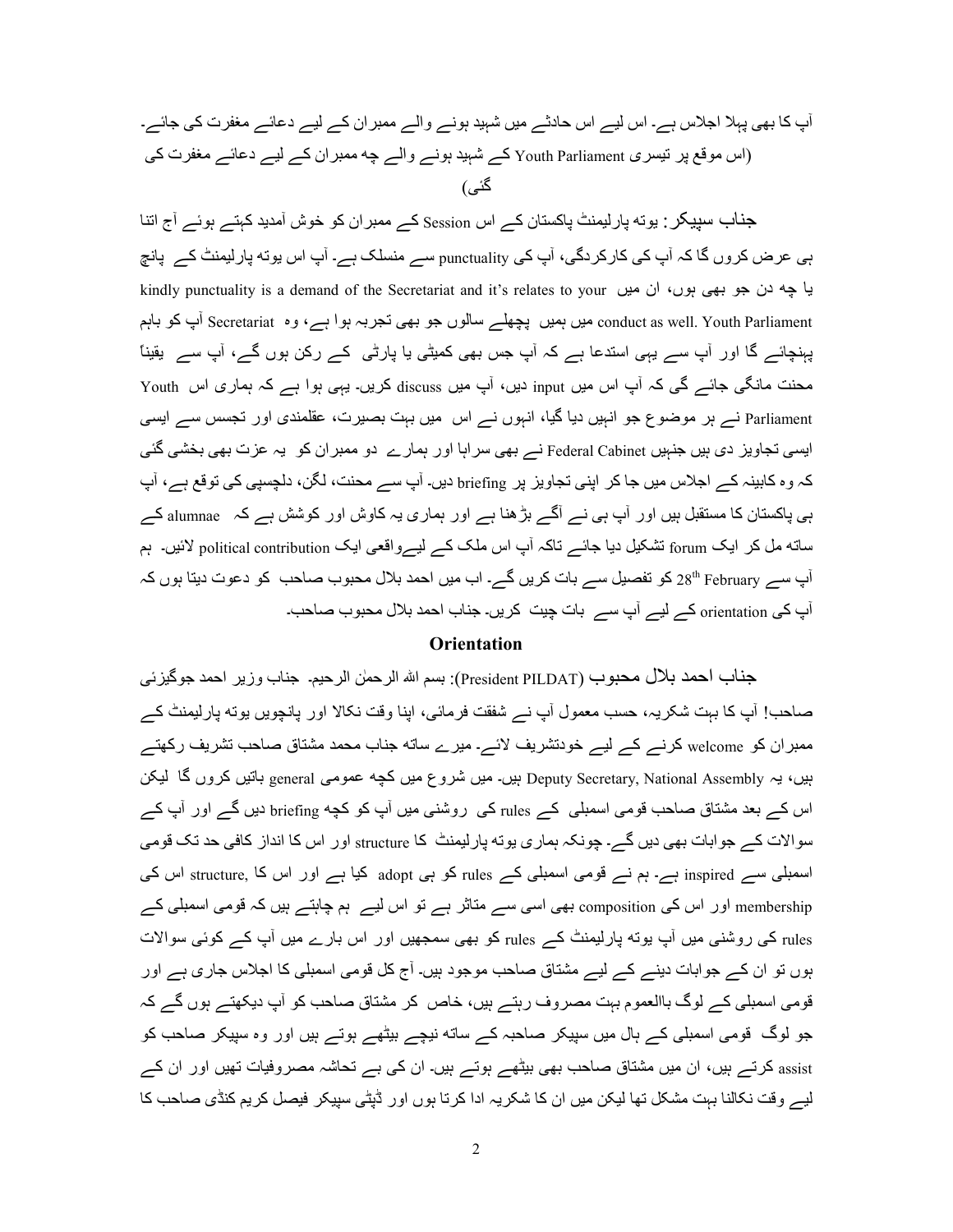بھی شکریہ ادا کرنا ہوں کہ انہوں نے ِ مشتاق صاحب کو آپ کے لیے وقت نکالنے کا کہا، انہوں نے آپ کے لیے وقت نکالا اور آج آپ کے سامنےیہ بیٹھے ہوئے ہیں۔

میں بھی جوگیزئی کے توسط سے آپ کو خوش آمدید کہتا ہوں اور میں بہت خوشی محسوس کرتا ہوں کہ ایک کام جس کا آغاز آج سے چه سال پہلے ہوا تھا، وہ اس طرح continue کر رہا ہے کہ کچه میدانوں میں تو پہلے سے زیادہ بہتری اور improvement آئی ہے۔ میں امید کرتا ہوں کہ جس طرح آپ اپنا وقت نکال کر یہاں آئے ہیں، آپ اس وقت کا ایک ایک منٹ بہت اچھے طریقے سے استعمال کریں گے اور یہاں learning کی جوopportunityہے اس کا پورا فائدہ اٹھائیں گے ، اس میں آپ کا وقت بھی صرف ہو رہا ہے اور اس میں بہت سے financial resources بھی خرچ ہو رہے ہیں، اس لیے اس کا فائدہ اس وقت ہی ہے جب آپ کو اس کے ایک ایک منٹ کا انداز ہ بو اور آپ اس کا فائدہ اٹھائیں۔

ہمیں اس بات پر بہت فخر ہے کہ آپ سب لوگ اللہ کے فضل سے without any exception purely select پر select ہوئے ہیں۔ بہت سے لوگ ایسے تھے جن کے بارے میں ہمارے بہت ہی قابل احترام اور بہت ہی اچھے دوستوں نے سفارشیں بھی کی تھیں لیکن جس وقت selection ہو رہی تھی تو ہم نے ان سفارشوں کو قطعاً نظرانداز کیا اور بھول گئے کہ کسی نے ہمیں کچه کہا تھا ۔ آپ سب اپنے دل میں جانتے ہیں کہ آپ میں سے کوئی بھی ایسا نہیں ہے کہ جسے ہم جانتے ہوں یا select کرنے والے جانتے ہوں۔ آپ کو اس بات پر خود بھی فخر ہونا چاہیے اور ہمیں بھی اس پر فخر ہے کہ آپ سب لوگ یہاں اس وجہ سے ہیں کہ آپ واقعی ان تمام لوگوں میں سے جنہوں نے apply کیا تھا merit پر اس position پر آنے کے اہل تھے، اس لیے بھی ہمیں آپ کو welcome کرتے ہوئے۔ اس یوته پارلیمنٹ کا ممبر دیکه کر۔بہت خوشی ہو رہی ہے۔

2007 میں جو پہلی یوته پارلیمنٹ تھی اور پھر چوتھی یوته پارلیمنٹ جس کی 2012 term میں ختم ہوئی ہے، ویسے نو چاروں Youth Parliaments بہت اچھی نھیں لیکن first and fourth Youth Parliaments نسر اپنی performance کے بہت high standards set کیے بیں۔ جن کی کچه تفصیلات کا شاید آپ کو پہلے سے علم ہو، آپ نے website دیکھی ہو ، آپ کو کچه تفصیلات پنا بھی چلیں گی لیکن انہوں نے performance کا بہت اچھا معیار set کیا ہے۔ اس لیے آپ کو اس معیار کے برابر یا اسے surpass کرنے کے لیے میرے خیال میں بہت محنت کرنی پڑے گی اور ہماری خواہش ہے کہ یہ پانچویں یونه پارلیمنٹ پچھلی four Youth Parliaments سے آگے ہو اور ان سے بہتر performance دکھائے۔ امید ہے آپ سب کو Member Hand Book مل گئی ہو گی ، اس میں وہ تمام تفصیلات درج ہیں جن کا جاننا آپ کے لیے بہت ضروری ہے۔ کوئی شخص جتنا اس یوته پارلیمنٹ کی Hand Book کو غور سے پڑھے گا، بار بارپڑھے اور ذہن نشین کرے گا تو میں سمجھتا ہوں کہ وہ یوته پارلیمنٹ میں اتنا ہی بہتر perform کرنے کی position میں ہو گا۔

یوتہ پارلیمنٹ کے تین بنیادی objectives ہیں اور اس بات کو آپ کے ذہن میں رہنا چاہیے، جب بھی آپ perform کر رہے ہوں، جب بھی آپ کوئی چیز کرنے کا ارادہ کریں تو یہ تین objectives آپ کو ذہن نشین ہونے چاہییں اور یاد رکھنا چاہیے۔ پہلی بات یہ ہے کہ آپ کو future کیleadership کے لیے groom کیا جائے، آپ بہتر شخصیت بن کر یوته پارلیمنٹ سے باہر جائیں ۔ آپ جب یہاں داخل ہوئے ہیں تو آپ پہلے ہی بہت لائق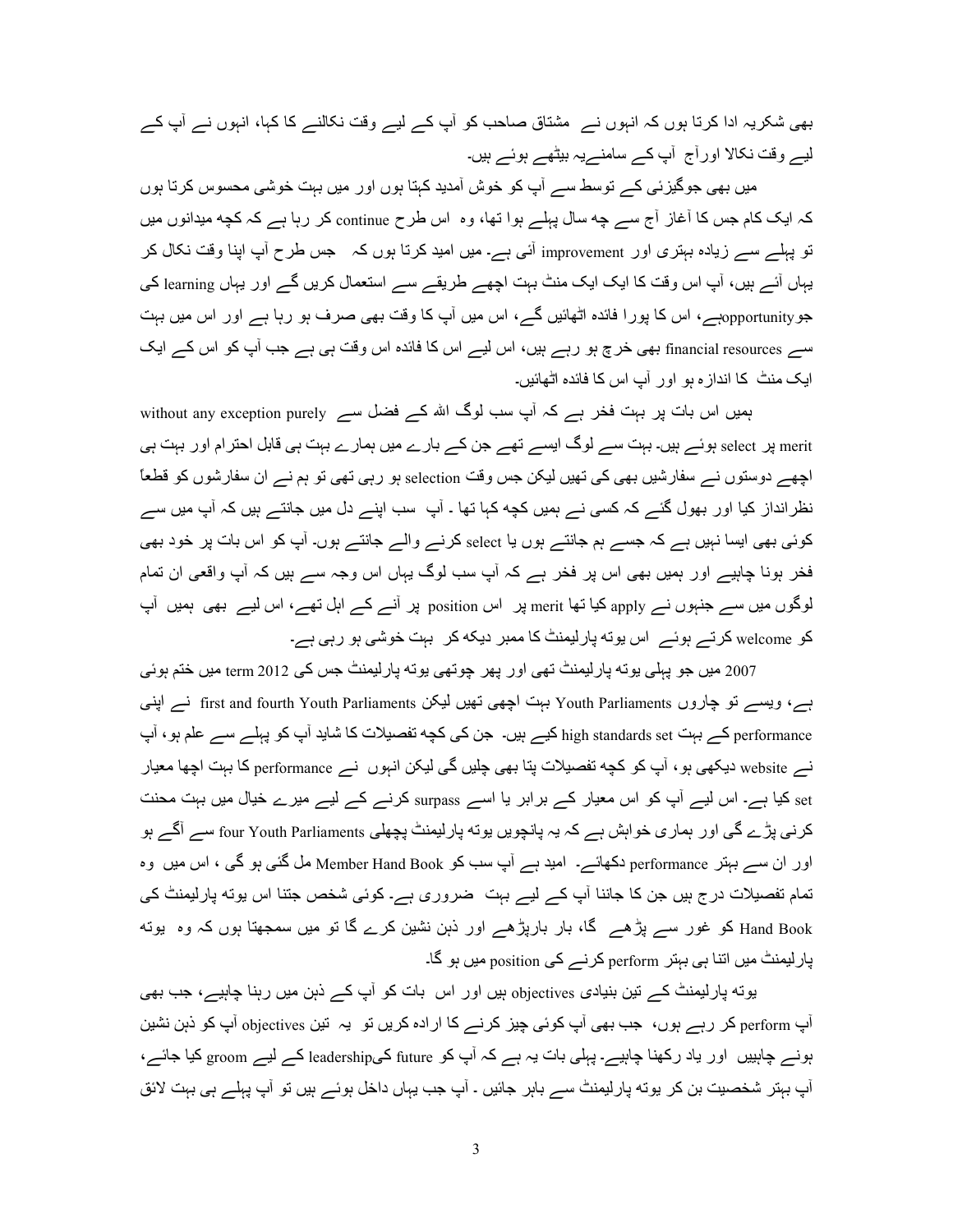بیں، merit پر آئے ہیں، آپ کی کچه achievements ہوں گی، ان سب کی recognition کے ساته چونکہ بہتر ی کا سفر چلتا رہتا ہے، آپ آگے کی طرف مسلسل بڑھتے رہتے ہیں۔ ہم یہ چاہتے ہیں کہ جب آپ ایک سال کے بعد یوته پارلیمنٹ کی term ختم ہو تو آپ پہلے سے بہتر leadership کے credential کے ساته یہاں سے جائیں۔ پہلی بات یہ ہے کہ as a leader آپ کو groom کرنا اس forum کا مقصد ہے۔

دوسرا مقصد یہ ہے کہ آپ چونکہ جوان لوگ ہیں اور نوجوانوں کو اپنا نقطہ نظر بیان کرنے کے لیے اس وقت ملک میں کوئی بہت زیادہ forums available نہیں ہیں۔ ایک زمانہ تھا کہ تمام تعلیمی اداروں میں elected student unions ہوا کرتی تھیں، اگرچہ بعد میں ان میں مارکٹائی اور تشدد کے کافی رجحانات پیدا ہو گئے تھے لیکن overall وہ ایک positive contribution کرنے والے ادارے تھے لیکن اب بدقسمتی سے سوائے ایک دو تعلیمی اداروں کےعلاوہ student unions کا رواج نہیں ہے۔ اب ایسے forums available نہیں ہیں تو یہ ایک forum ہے جس کے ذریعے آپ ہمارے مختلف ملکی ، بین الاقوامی، علاقائی اور یوته سے متعلق معاملات پر کہ یوته کیا سوچتی ہے اور اس کا کیا نقطہ نظر ہے، اس پر یہاں debate کر سکتے ہیں اور ایک onsidered view سوچا سمجھا نقطہ نظر آپ ایک proper شکل میں لکه کر ان لوگوں تک پہنچا سکتے ہیں جو ہمارے ملک کی policies بناتے ہیں، جو ہمارے ملک کے بارے میں فیصلے کرتے ہیں یعنی حکومت، اس کی مختلف وزارتیں، ان وزارتوں میں بیٹھے ہوئے افسران اور وزراء، یہ forum آپ کو دوسرا موقع مہیا کرتا ہے کہ پہلے آپ اپنا نقطہ نظر خود develop کریں، articulate کریں، پھر آپ اسے آگےپہنچائیں اور policies کو اس نقطہ نظر کی روشنی میں اثر انداز کرنے کی کوشش کریں، ان پر اثر انداز ہونے کی کوشش کریں۔

تیسری چیز میں کہنا چاہتا ہوں کہ ہم یہ چاہتے ہیں کہ آپ اس forum کے ذریعے political system of Pakistan کے جومختلف اجزاء اور ادارے ہیں، ان کے بارے میں آپ کاکچه knowledge پہلے سے ہوگا، اس ایک سال کے دوران آپ کا یہ knowledge بہتر ہو، آپ یہ جانیں کہ ان اداروں کا اصل role کیا ہے اور ان اداروں سے آپ کس طرح رابطہ کر سکتے ہیں؟ آپ کس طرح اپنے مطالبات، اپنی خواہشات، اپنا نقطہ نظر انہیں پہنچا سکتے ہیں؟ یہ تین مقاصد ہیں، آپ کی .grooming آپ کو ایکforumمہیا کرنا جس میں آپ اپنے خیالات کا اظہار کر سکیں اور نیسرا یہ کہ ملک کے سیاسی نظام کے بارے میں آپ کے level of knowledge کو بڑھانا۔ مجھے امید ہے کہ آپ اس forum سے ان نینوں مقاصد کو حاصل کرنے کی انشاءاللہ پوری پوری کوشش کریں گے۔

PILDAT اس پوری کوشش کے لیے یعنی اس بوته پارلیمنٹ کے لیے ایک Secretariat کا کام کرتا ہے۔ اس کے انتظامی معاملات PILDAT مہیا کرنے کی کوشش کرتا ہے اور ہمارا vision یہ ہے کہ ایک وقت وہ أئس جبPILDAT كسر بجائسر يہ يوته پارليمنٹ خود اپنا ايك system create كرے، ابھى يہ وقت نہيں آيا ليكن اگر آپ اس ایک سال کے دوران کوئی system develop کرنے میں مدد دیں سکیں تو ہمیں بہت خوشی ہو گی۔ مثال کے طور پر UK کی بوته پارلیمنٹ خود اپنے آپ کو manage کرتی ہے، وہ self-managed entity ہے اور کئی سالوں سے وہ خود کام کر رہے ہیں لیکن یہاں جب تک ایسا نہیں ہوتا یوته پارلیمنٹ کے Secretariat کے طور پر PILDAT کام کرے گا اور ہمارا ایک دوسراrole یہ ہے کہ ہم اس میں ایک mentor کے طور پر ،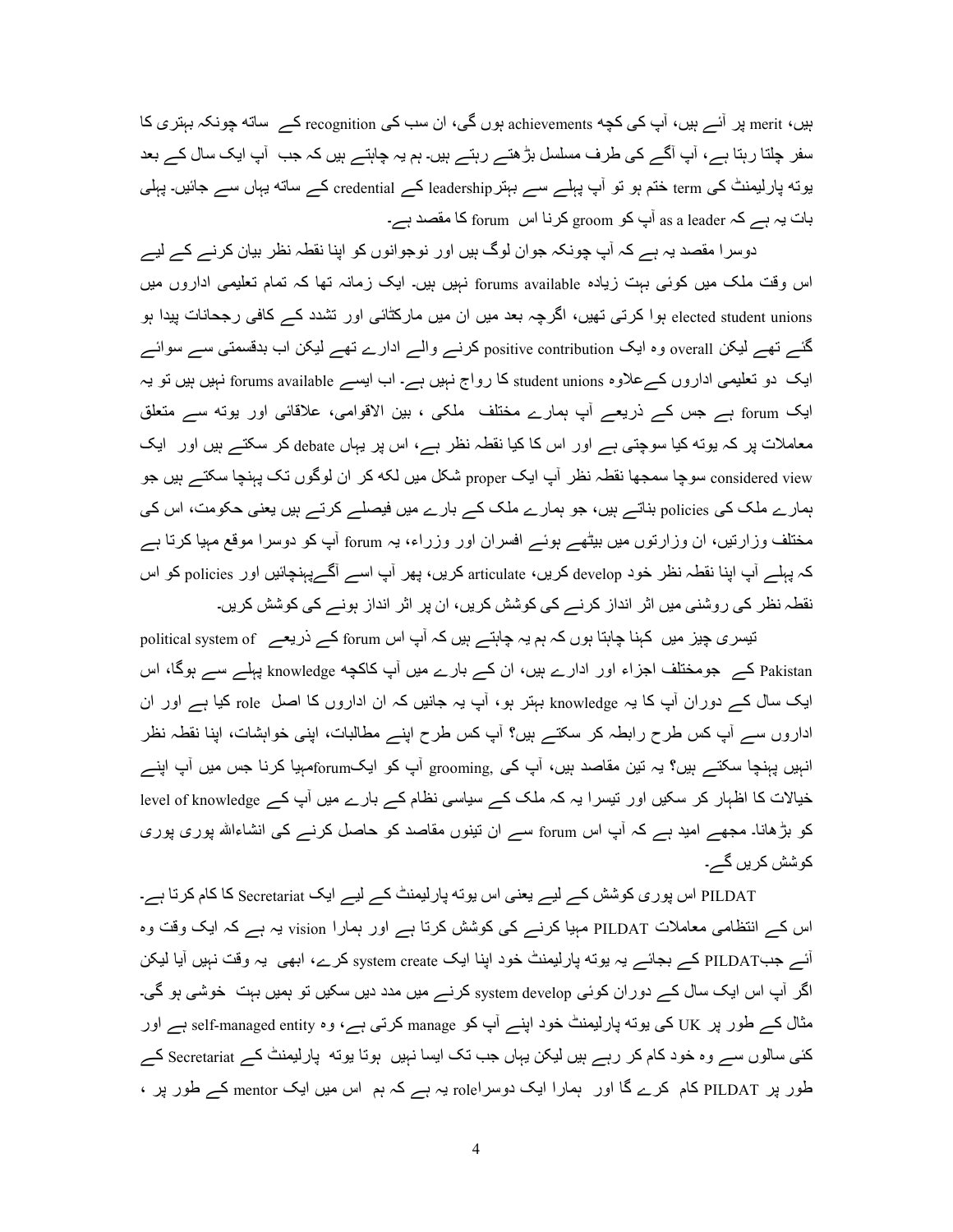ایک اتالیق کے طور پر اور ایک trainer کے طور پر آپ کو سمجھانے والے طور پر ، اس حیثیت سے کیونکہ ہم یہ کام کئی سالوں سے کر رہے ہیں، عمر میں بھی ہم آپ سے بڑے ہیں، اس لیے شاید آپ کو mentoring کی جو ضرورت ہے ، وہ بھی PILDAT کے توسط سے، وزیر احمد جوگیزئی صاحب اورمحمد مشتاق صاحب جیسے لوگ جو ہمارے ساته تعاون کرتے ہیں، ہم کوشش کریں گے کہ آپ کو ان چیزوں کے بارے میں جن کے بارے میں آپ کو جاننا چاہیے، وہ اس forum and Secretariat کے through provide کریں۔

یہاں اس چیز کا ذکر کرنا بھی بہت ضروری ہے، آپ نے سنا ہو گا، اس لیے اس کو clearly mention کرنا ضروری ہے کہ پچھلی چار Youth Parliaments میں سے صرف تین ایسی تھیں جن کو study visit کے لیے ملک سے باہرجانےکا موقع ملا، ان میں سے دو U.K یا Youth Parliaments 2<sup>nd</sup> and 3<sup>rd</sup> کی پارلیمنٹ کا دورہ کرنے کے لیے گئیں، وہاں کی youth organizations سے بھی ملے اور آپ کی چوتھی یوته پارلیمنٹ کے ممبران سویڈن گئے اور وہاں انہوں نے سویڈن کے parliamentarians and youth groups کے ساته ایک ایک بِفتــر کا دورہ کیا۔ ان کا exposure نہ صرف ملک کــر معامالات بلکہ international معاملات میں بھی بڑھا۔ بدقسمتی سے آپ کی یوته پارلیمنٹ کے schedule میں باہر کے ملک کا کوئی study visit نہیں ہے، bad news یہ ہے لیکن good news یہ ہے کہ چوتھی بوته پارلیمنٹ کے schedule میں بھی ایسا نہیں تھا ، اُس کے لیے کوشش ہوئی اور وہ کامیاب ہوئے۔ اس لیے ہماری دعا بھی ہے اور کوشش بھی ہو گی کہ انشاءاللہ آپ بھی study visit بر جائیں۔ بوری بوته بارلیمنٹ سے ہر visit بر دس لوگ جاتے ہیں اور بہ دس لوگ کس طرح منتخب ہوتے ہیں؟ یہ ویسے ہی منتخب ہوں گے جس طرح آپ یوته پارلیمنٹ کے ممبر منتخب ہوئے ہیں، یعنی purely and strictly on merit basis, منتخب ہوں گے۔ آج آپ اس اجلاس میں تشریف لائے ہیں، آج سے آپ کا ایک evaluation process شروع ہو جائے گا، آپ اس کی تفصیل اپنی hand book میں بھی دیکه سکتے ہیں کہ evaluation کے لیے کیا criterion ہے؟ کتنے marks ہیں؟ ہر Session کی ایک evaluation ہو گی اور اس طرح جس وقت آپ کی پوته پارلیمنٹ کی term مکمل ہو گی، اس وقت evaluation کے ذریعے آپ کے جو بھیmarks بوں گے، اس پر ایک merit list بنے گی اور اس merit list کے مطابق آپ لوگ visit پر جائیں گے۔ اگر دس لوگ منتخب ہوں گے تو top ten جائیں گے اور اگر پانچ لوگ منتخب ہوئے تو top five جائیں گے۔ یہ ساری چیز strictly merit پر ہو گی، اس لیے امید ہے اپ کی performance ویسے بھی آپ اچھی کرنے کی کوشش کریں گے لیکن یہ ایک added incentive ہو گا کہ آپ کو اچھی performance دینی چاہیے۔

آپ 141 Rule کو غور سے پڑھیں جو آپ کی performance evaluation کے متعلق بناتاہے۔ میں صرف چند tips آپ کے سامنے عرض کرنا چاہتا ہوں کہ آپ یہاں جو بھی گفتگو کریں گے، جو بھی چیزیں پیش کریں گے، اس میں کتنی جان ہے؟ کتنا substance ہے، آپ نے seriously اس پر کتنی تیاری کی ہے؟ یہ چیز آپ کی performance کو بہتربنانے میں بہت role play کرے گی۔ دوسری چیز یہ ہے کہ عموماً بحیثیت سوسائٹی ہمارا ایک طریقہ کار ہےکہ ہم جذباتی طور پر جذباتی باتیں کر کے بعض اوقات سمجھتے ہیں کہ ہم کسی کو بہت appeal کر لیں گے یا اچھا موقع دیکه کر کوئی opportunistic قسم کی بات کر کے کہ اس وقت لوگوں کے جذبات ابھرے ہوئے ہیں اور میں کوئی ایسی بات کر دوں تو اس سلسلے میں گزارش ہے کہ ہو سکتا ہے وقتی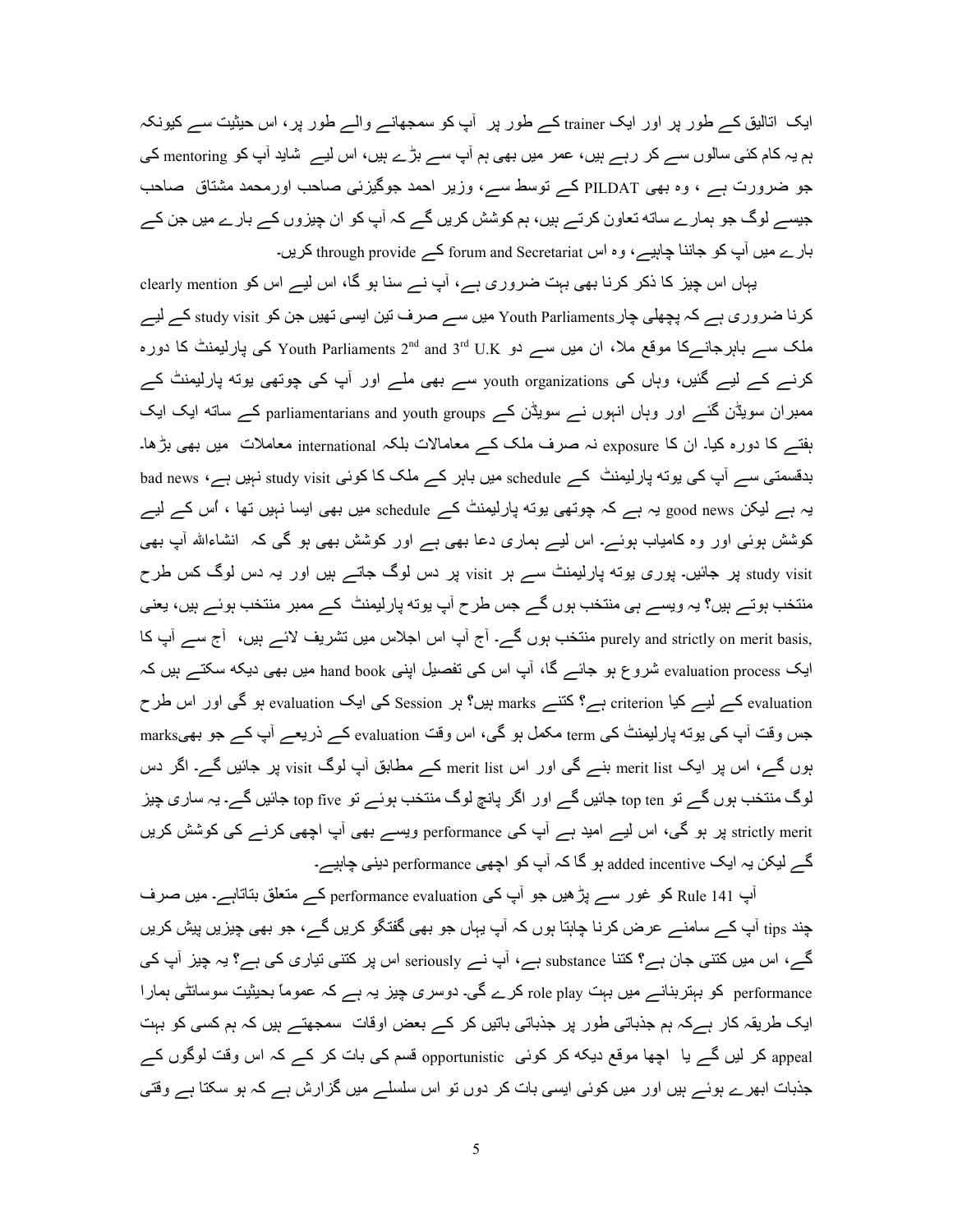طور پر آپ کو فائدہ پہنچ جائے لیکن emotional and opportunistic appeals یہاں آپ کی performanceہو زیادہ فائدہ نہیں پہنچائیں گی۔ یہ بالکل ایسا ہی system ہے جیسے کوئی game ہوتی ہے، اس میں ہاکی ہو یا فتبال وغیرہ کے کچه rules ہوتے ہیں، اس کا ایک ground ہوتا ہے اور boundaries ہوتی ہیں اور آپ ان rules کے مطابق کھیلتے ہیں تو آپ سکور بھی کرسکتے ہیں اور آپ کی performance بھی اچھی سمجھی جاتی ہے لیکن اگر آپ $_{\rm{roll}}$  کرتے ہیں، کوئی rule توڑتے ہیں تو وہ چیز آپ کے خلاف جاتی ہے، آپ کو red card دکھا دیا جاتا ہے اور بعض اوقات آپ کو گیم سے خارج کر کے باہر بھیج دیا جاتا ہے تو بالکل اسی طرح آپ rules کے مطابق اس system کے تحت اگر آپ کام کرتے رہیں گے تو آپ آگے بڑھیں گے لیکن اگر آپ نظام کو disrupt کرنے کی کوشش کریں گے تو Secretariat کی طرف سے اس پر zero tolerance ہو گی کیونکہ ہم نہیں چاہتے کہ کسی ایک آدمی کی وجہ سے پورا نظام disrupt ہو۔ اس لیے ہم اس پورے نظام کو قائم رکھنے کے لیے بڑی سنجیدگی کے ساته چیزوں کو monitor کریں گے۔

آج کی اس یوته پارلیمنٹ میں 61 ممبران میں سے پندرہ خواتین اور باقی مرد ممبران ہیں۔ یوته پارلیمنٹ میں تقریباً یہی ratio کبھی کم اور کبھی زیادہ رہتی ہے۔ ہماری خواہش تو یہ ہوتی ہے کہ خواتین ممبر ان زیادہ ہوں کیونکہ ہماری آبادی میں نصف آبادی خواتین پر مشتمل ہے تو ideal یہ ہو گا کہ اس یوته پار لیمنٹ میں بھی نصف تعداد خواتین کی ہو لیکن بدقسمتی سے ابھی تک ایسا نہیں ہو سکا۔ ہم امید کرتے ہیں کہ آئندہ ایسا ہو لیکن ایک چیز جس کا آپ کو خیال رکھنا ہے کہ یہاں خواہ آپ خواتین ممبران ہیں یا مرد ممبر ان ہیں، آپ سب بر ابر ہیں، آپ سب کے حقوق و فرائض بھی بر ابر ہیں۔ خواتین کا ہمارے system میں ہی نہیں بلکہ پور ی دنیا میں ایک خاص احتر ام کیا جاتا ہے، آپ اسے ذہن میں رکھیں گے، gender sensitivity and respect کے بارے میں آپ خاص طور پر امید ہے پہلے سے ہی sensitive ہوں گے لیکن یوته پارلیمنٹ میں آپ کو مزید sensitive ہونے کی ضرورت ہو گی۔

آپ جانتـــر ہیں کہ role of parties دو ہیں اور یہ فرضــی پارٹیاں ہیں جن کا practical life میں وجود نـہیں ہے، اس میں ایک Blue Party and one Green Party ہے، یہ جان بوجه کر دو mock parties بنائی گئی ہیں لیکن جب تک آپ بوته پارليمنٹ کا حصہ ہيں، انہی دو پارٹيوں کے ساته آپ کیaffiliation ہو گی اور آپ انہی دو پارٹیوں کے system میں رہ کر کام کریں گے۔ پچھلی چارPouth Parliaments کے ممبران کی affiliation بھی انہی دو پارٹیوں کے ساته تھی، اس لیے آپ کو یہاں یونه پارلیمنٹ میں وقتاً فوقتاً بہت سے ایسے لوگ ملیں گے جو ماضی میں آپ کی Green Party سے ہے تو Green Party سے اور Blue Party سے ہے تو Blue Party سے جن کا تعلق رہا ہو گا۔ اس کا manifesto, plank and stage ہے، یہ static نہیں ہے، یہ evolve کر رہاہے۔ آپ اس کا manifesto change کر سکتے ہیں، Green Party کے لوگ اپنی پارٹی کا manifesto change کر سکتے بیں اور Blue Party کے لوگ اپنی پارٹی کا manifesto change کر سکتے ہیں۔ آپ کو یہ بھی غور کرنا چاہیے کہ یہ پانچویں بوته پارلیمنٹ ہے اور Green Party مسلسل پانچویں مرتبہ اپوزیشن میں ہے، یہ کبھی power میں نہیں آئی اور کبھی ruling party نہیں بنی۔ میرے خیال میں اب یہ وقت آگیاہے کہ آپ غور کریں کہ ایسا کیوں ہے؟ وہ کیا تبدیلیاں لانے کی ضرورت ہے حالانکہ اپوزیشن میں رہنے سے کوئی نقصان نہیں ہے، کوئی بری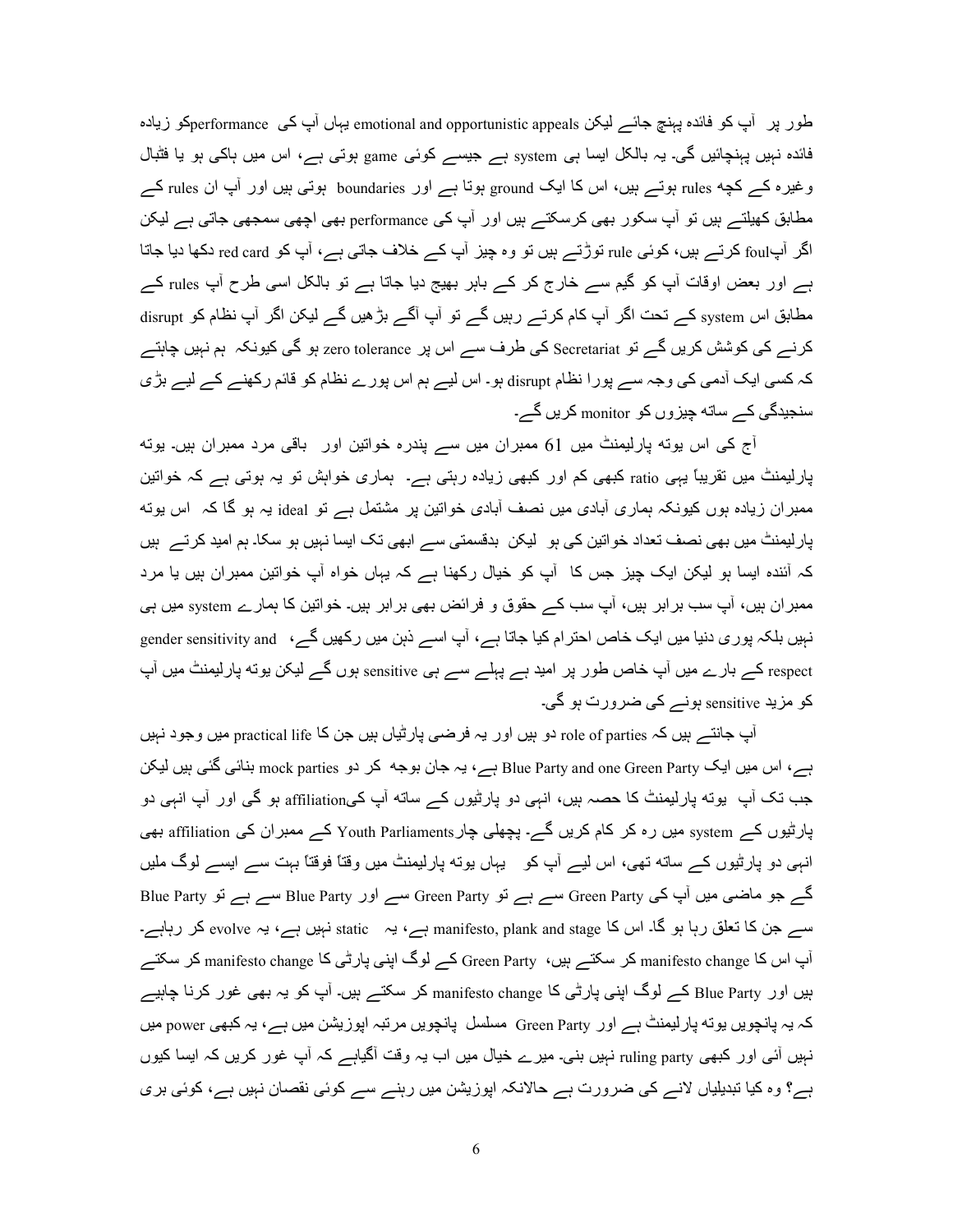بات نہیں ہے اور آپ کا stature کم نہیں ہوتا لیکن بہرحال چونکہ سیاسی نظام کا ایک مقصد power میں آنا ہوتا ہے اور policies کوimplement کرنا ہوتا ہے۔ لہٰذا آپ کے غور کرنے کی یہ بھی بات ہے کہ ہر سال کیوں ممبر ان کسی ایک پارٹی کے لیے opt کرتے ہیں تو زیادہ تعداد Blue Party کے لیے opt کرتی ہے اور Green Party کے لیے کم تعداد opt کرتی ہے اور ایسا کیوں ہے؟ میرے خیال میں اس سال آپ کو اس پر غور کرنا چاہیے اور اپنے manifesto میں کچه ایسی تبدیلیاں لانی چاہییں جو یوته کے لیےeattractive ہوں تاکہ جب چھٹی بوته پارلیمنٹ کا موقع آئے تو اس بات کا امکان ہو کہ اس میں Green Party majority party بن کر سامنے أسكر.

دونوں پارٹیوں کے advisors ہوں گے جو باتو sitting members of Parliament ہوں گے، former members of Parliament ہوں گے یا former members of Youth Parliament ہوں گے جن کا تعلق آپ کی پارٹی سے رہا ہو گا، وہ آپ کو guide کریں گے، آپ کو اپنی اپنی پارٹی میں کام کو آگے بڑھانے کے لیے مشورے دیں گے ، آپ کے سوالات کے جوابات دیں گے۔ اسی طرح آپ کی پارلیمانی کمیٹیاں بن جائیں گی، ان کی list بھی آپ کی hand book میں دی ہوئی ہے،غالباً پانچ یا چه پار لیمانی کمیٹیاں ہیں۔ یوته پار لیمنٹ کا ہر ممبر کم از کم ایک پارلیمانی کمیٹی کا ممبر ہو گا اور اس میں آپ کی preference پوچھی جائے گی کہ آپ کس پارلیمانی کمیٹی کے ممبر بننا چاہیں گے اور کوشش کی جائے گی کہ آپ کی preference کو accommodate کیا جائے۔ بر بارلیمانی کمیٹی کا ایک جیئرپرسن ہو گا اور کمیٹی کا ایک Secretary یا اس کا Deputy Chairman ہو گا، یہ چیز آپ خود طے کریں گے۔ اسی طرح ایک Business Advisory Committee ہو گی جو تمام business کے بارے میں دونوں پارٹیوں سے، ڈپٹی سپیکر جو elect ہوں گی، Leader of the House and Leader of the opposition ان senior لوگوں پر مشتمل ایک Business Advisory Committee ہو گی جو یہ چیز طے کرے گی کہ اجلاس کا ایجنڈا کیا ہونا چاہیے، یوته پارلیمنٹ کیا discuss کرنا چاہتی ہے، اجلاسوں کی تاریخ کیا ہونی چاہیے، یہ سب کچه اس Business Advisory Committee میں طے ہو گا۔ مشتاق صاحب جب آپ کو قومی اسمبلی کے بارے میں بتائیں گے تو وہ اس بارے میں بھی وہ تفصیل سے روشنی ڈالیں گے۔

اکثریتی پارٹی سے وزیراعظم منتخب ہوں گے، وہ کابینہ بنائیں گے، کابینہ کی تعداد بھی مقرر ہے۔ کابینہ وزیراعظم کی صوابدید بر ہے لیکن ً وہ ایک ایسی کابینہ جسے بارٹی اور یوری بارلیمنٹ کا اعتماد حاصل ہو، وہ اسی صورت میں ہوتی ہے جب وزیراعظم مشورہ کریں اور تمام پارٹیوں کے اندر موجود factions کے لوگوں کو accommodate کریں ناکہ وہ ایک sustainable Cabinet ہو۔ اسی طرح minority party سے Leader of the Opposition منتخب ہوں گے اور وہ اسی طرح ایک شیڈو کابینہ بنائیں گے جس طرح اصلی کابینہ ہو گی۔ اسی طرح آپ کے تمام انتظامی امور کو دیکھنے کے لیے ایک Steering Committee ہے، وہ PILDAT ہے جو Secretariat کا کام کرتی ہے لیکن ہمیں ایک Steering Committee guide کرتی ہے، جناب وزیر احمد جوگیزئی صاحب شروع دن سے اس کے ممبر ہیں، ایس ایم ظفر صاحب بھی اس کے ممبر ہیں، باقی چه ممبران کے نام آپ کی hand book میں موجود ہیں۔ اس سے متعلق جو بنیادی فیصلے ہوتے ہیں وہ یہ Steering Committee کرتی ہے۔ آپ یہاں جو discussion کریں گے، اس کا ایک flow chart ہو گا جو ہماری یونه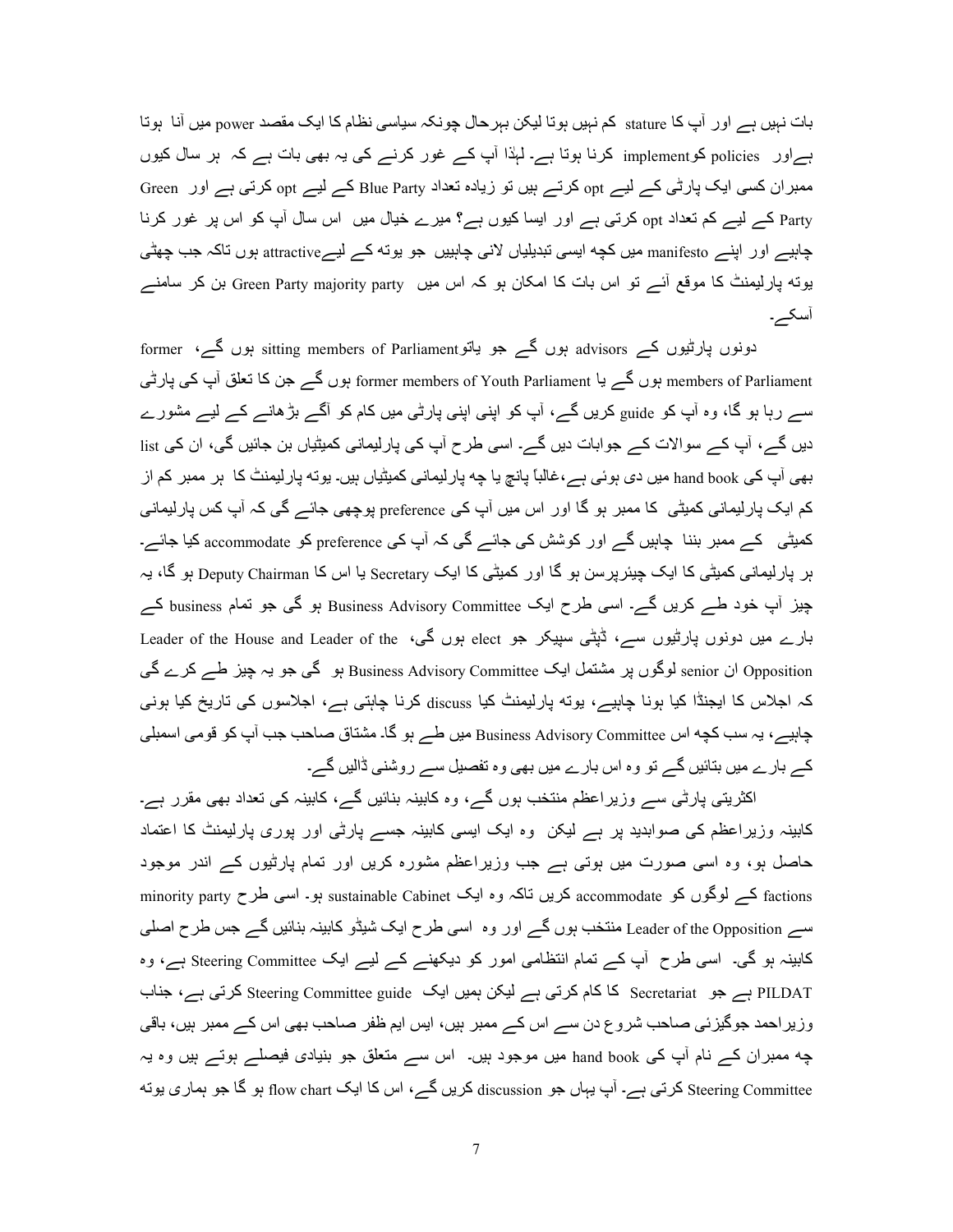پارلیمنٹ کے لیے مخصوص ہے، یہ اصلی قومی اسمبلی سے تھوڑا سا مختلف ہو گا۔ آپ کسی بھی موضوع پر اس ایوان میں جسے plenary بھی کہتے ہیںdebate کر سکتے ہیں۔ آپ کوئی معاملہ کسی کمیٹی میں بھی refer کرسکتے ہیں تاکہ اس معاملے پر تفصیل سے غور کیا جاسکے۔ اس لیے یہactivities کا ایک flow chart ہے۔ آپ کمیٹی میں اسے زیادہ غور اور نفصیل سے discuss کر سکتے ہیں، ideas کو develop کریں گے، پھر آپ اپنی اپنی پارٹیوں میں بھی اس پر discussion کریں گے کہ اس پر پارٹیوں کا کوئی نقطہ نظر ہے یا ہونا چاہیے۔ ضروری نہیں کہ ہر چیز کے بارے میں پارٹی basis پر نقطہ نظر ہو، کچه معاملات ایسے بھی ہوں گے جن پر پارٹی کا کوئی نقطہ نظر نہیں ہو گا، اس پر آپ آزاد اور <sub>Open</sub> ہیں، کچه معاملات ایســـر ہوں گـــر جن پر پارٹیوں کا نقطہ نظر ہو گا تویہ چیز وہاں بھی discuss ہو گی۔ جب آپ کی کمیٹیوں میں، آپ کے پور ے ایوان میں، آپ کی اپنی پارٹیوں میں کوئی چیز discuss ہو گی تو اس کی روشنی میں جو concerned minister ہو گا، وہ آپ کی اس policy کو آخری شکل دے گا۔ مثال کے طور پر آپ کے ملک میں خارجہ پالیسی کیا ہونی چاہیے تو آپ کے وزیر خارجہ اس تمام discussion کی روشنی میں ایک policy draft کریں گے کہ آپ کے امریکہ کے ساته تعلقات ایسے ہونے چاہییں، آپ کے انڈیا کے ساته تعلقات ایسے ہونے چاہییں، یورپ کے ساته تعلقات ایسے ہونسہ چاہییں، Middle East کسر ساته ایسسہ تعلقات ہونسہ چاہییں، خاص points اور پھر اس policy کو متعلقہ وزیر صاحب چاہیں تو اس ایوان میں پیش کریں تاکہ اس پر دوبارہ debate ہو جائـــہ اور جب آپ اســـہ finally adopt کر لیں گے تو آپ ملک کے وزیر خارجہ ، وزیر مملکت برائے امور خارجہ با Secretary, M/O monitor کو مل کر اپنی recommendations and opinion convey کریں گے۔ آپ اس چیز کو monitor کریں گے کہ آپ کی recommendations کتنی adopt ہوئی ہیں، آپ اس کا وقتاً فوقتاً اس کا جائزہ لیں گے اور انہیں یاد دہانی بھی کراتے رہیں گے۔ آپ کے متعلقہ وزیر یا وزیراعظم باقی لوگوں کے ساته مل کر میڈیا کو بھی اس بار ے میں brief کر پں گے ، پر پس کانفر نس بھی کر پں گے ، آپ ایک <sub>op-ed</sub> بھی لکه سکتے ہیں، اخبار میں مضمون لکه سکتے ہیں کیونکہ یہ ساری چیزیں آپ کی سفارشات کو قابل قبول بنانے میں مدد دیں گی۔ اس لیے آپ یہ سارے کام کریں گے، میں نے ان کا اس لیے ذکر کیا کہ یہاں جو بھی بحث تمحیص ہو گی، و. کسی مقصد کہ بغیر نہیں ہے، اس کا ایک مقصد ہے کہ آپ ملک کا فیصلے کرنے والے لوگوں تک اپنی بات یبنچائیں اور ان فیصلوں پر in a positive sense انٹر انداز ہونے کی کوشش کریں۔

بوته حکومت یعنی آپ کے بوته وزیر اعظم اور بوته کابینہ کی ذمہ داری ہے کہ جو پالیسیاں اس پارليمنٹ ميں طے ہوں، آپ جو فيصلے كريں، جو resolutions pass كريں، يہاں جو motions carry ہوں، ان کیimplementation کی ذمہ داری حکومت کی ہے اور اگرحکومت اپنی وہ ذمہ داری پوری نہیں کرتی تو اس کی accountability کا کام اپوزیشن کا ہے کہ یہ دواجلاس پہلے resolution pass ہوئی تھی لیکن ابھی تک اس پر عمل نہیں ہوا تو اس پر اپوزیشن ممبران کھڑے ہوں گے اور حکومت سے اس بارے میں جواب مانگیں گے۔ حکومت کا کام یہ ہے کہ وہ ان کے سوالات کا جواب دے گی کہ ان پر کیوں عمل نہیں ہو سکا اور وہ اپنی toes پر رہے گی کہ اس کے مطابق عمل ہوتا رہے۔ آپ اس پر کتنا عمل کر سکتے ہیں یا عمل کرنے کی کوشش کر سکتے ہیں، یہ آپ کی کامیابی کا ایک criterion ہو گا۔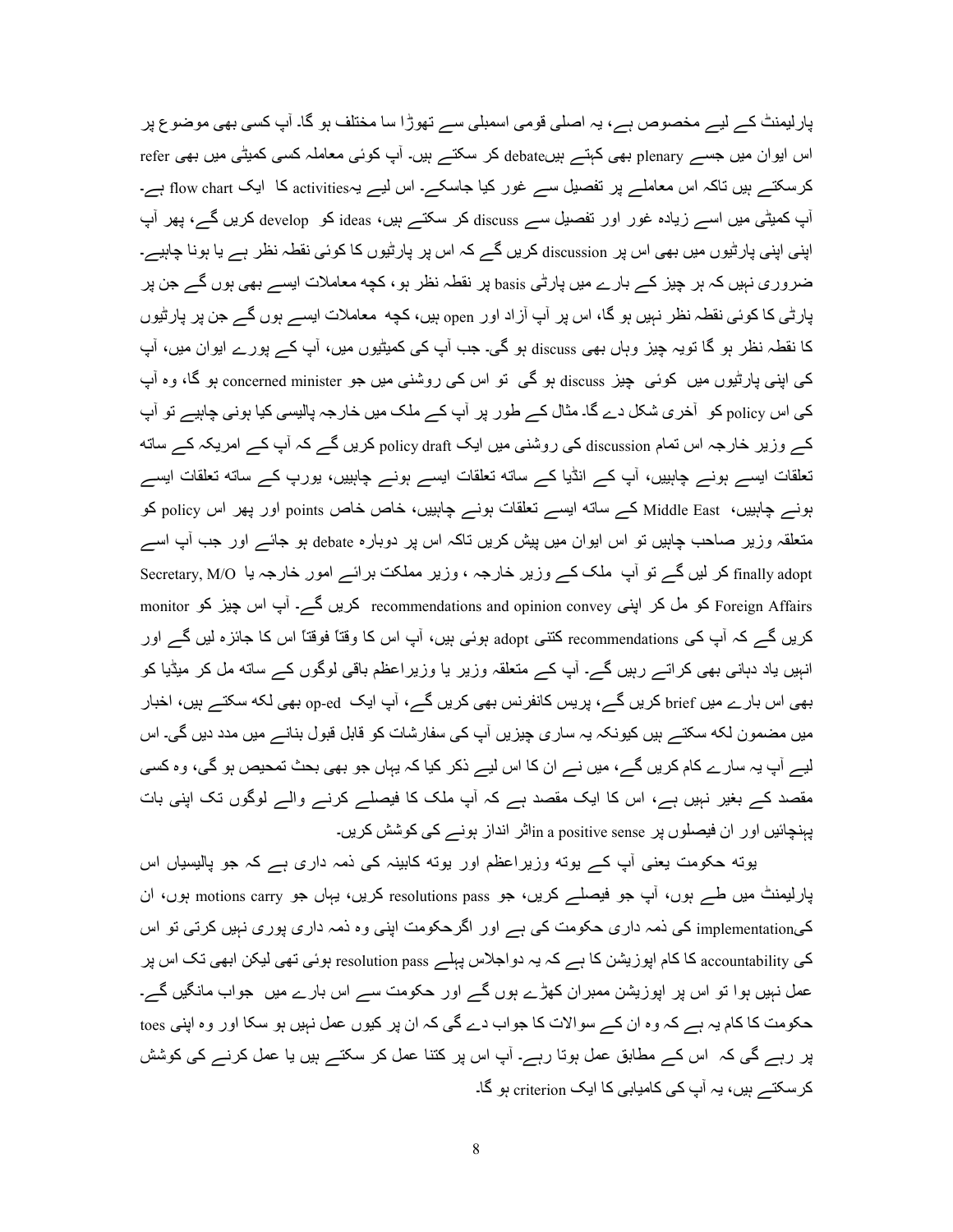ہم نے ایک اور کام بھی شروع کیا تھا کہ آپ جس constituency چاہے قومی اسمبلی ہو یا صوبائی اسمبلی سے تعلق رکھتے ہوں، ہم اس MNA or MPA کے ساته بات کر کے آپ کو ان کے ساته منسلک کرتے ہیں کہ آپ ان کے ساته کام کریں، ان کے کام کا جائزہ لیں، انہیں assist کریں، اس سے آپ یہ سیکھیں گے کہ اصل میں MNAs کیسے کام کرتے ہیں؟، ان کی کیا مشکلات ہوتی ہیں؟ اگر آپ انہیں research و غیرہ میںassist کر سکتے ہوں گے تو وہ بھی کریں گے۔ ان کو بھی اس کا فائدہ ہو گا اور آپ کو بھی اس کا فائدہ ہو گا۔ یہ کام ہم نے پہلی مرتبہ چوتھی پوته پارلیمنٹ سے شروع کیا تھا لیکن یہ تجربہ اتنا کامیاب نہیں رہا جتنی ہمیں اس کی توقع تھی۔ اس لیے اب ہم کوشش کریں گے کہ پانچویں یوته پارلیمنٹ میں یہ کام زیادہ اچھے طریقے سے ہو ، پہلے جو کمزوریاں رہ گئی تھیں، انہیں دور کیا جائے اور آپ زیادہ کامیابی کے ساته اسے چلا سکیں ۔ اس میں ایک کمزوری یہ بھی تھی کہ کہیں MNA بہت active تھا اور وہ چاہتا تھا کہ میرے ساته جو ممبر بوته پارلیمنٹ associate ہوا ہے، وہ زیادہ وقت دے لیکن اس ممبر یوته پارلیمنٹ کے پاس زیادہ وقت نہیں ہوتا تھا، وہ اپنی پڑ ہائبی یا اپنبی نوکری میں اتنا مصروف ہوناتھا کہ وہ اس pace کے مطابق نہیں چل سکتا تھا۔ کہیں اگر ممبر بوته پارلیمنٹ بہت eager and dynamic تھا تو پھر MNA صاحب بہت مصروف تھے اور زیادہ وقت نہیں دے پار ہے تھے، اس لیے یہ mismatch تھا ۔ ہم اس مرتبہ اس mismatch کو دور کرنے کی کوشش کریں گے، اگرچہ یہ انتخابات کا زمانہ ہے لیکن یہ اس لحاظ سے اچھا بھی ہے کہ انتخابات کے زمانے میں آپ کو انتخابی سرگرمیاں دیکھنے کو موقع ملے گا جو کہ ہر سال نہیں ہوتا بلکہ چارپانچ سالوں کے بعد یہ موقع آتا ہے۔ ہم ابھی آپ کے ساته مشورہ کر کے اسے fine-tune کریں گے۔ Constituencies میں کیسے کام کرتے ہیں، آپ کو یہ دیکھنے کا موقع ملے گا۔ ہم نے چوتھی یوته پارلیمنٹ میں extremism پر ہم نے ایک workshop کی تھی، اس مرتبہ بھی ایک workshop ہو گی، اس کا exact topic کیا ہو گا، یہ بھی آپ کے ساته مشورہ کیا جائے گا اور اس کا schedule بھی آپ ہی طے کریں گے۔

پورے ایک اجلاس کا master programme بن جاتا ہے اور غالباً تقسیم بھی ہو گیا ہو گا۔ وہ آپ کی نظر میں رہنا چاہیے، آپ اس میں کوئی ترمیم کرنا چاہیں، آپ سمجھتے ہیں کہ اس میں کوئی تبدیلی ہونی چاہیے تو in writing کو بتائیں مگر یہ تبدیلی اسی وقت ہو گی جب Secretariat کی طرف سے باقاعدہ in writing notify ہو گا۔ آپ کی ایک sitting انتخابی فبرستوں کےمتعلق ہو گی اور غالباً وہ کل ہو گی۔ انتخابی فبرستیں اس وقت بالکل آخری stage پر ہیں۔ اگر آپ نے 2013 میں ہونے والے انتخابات میں ووٹ دینا ہےجو کہ آپ کو ضرور دینا چاہیے، آپ عمر کے لحاظ سے ووٹ ڈالنے کے اہل ہیں لیکن آپ کا نام اس فہرست میں درج ہے اور ٹھیک جگہ پر درج ہے، یہ چیز آپ کو check کرنے ہے کیونکہ آپ معاشرے کا ایک پڑھا لکھا باشعور egment ہیں، آپ کو خود تو ووٹ دینا چاہیے اور اس بات کو یقینی بنانا چاہیے کہ آپ کا نام اس فہرست میں در ج ہے۔ آپ کو باقی society جو آپ کی طرح خوش قسمت نہیں ہے، جو آپ جتنی پڑ ھی لکھی اور باشعور نہیں ہے، ان سب کی بھی مدد کرنی ہے کہ ان سب کے نام بھی اس فہرست میں اور صحیح جگہ پر در ج ہوں۔ آپ کے ملک کی آبادی میں کئی لوگ ایسے ہیں تقریباً %10 or 40 جو پڑ ھ لکه ہی نہیں سکتے، اس لیے آپ نے اس طبقے کی بھی مدد کرنی ہے کہ وہ ووٹ دے سکیں، ان کے نام ووٹر لسٹ میں درج ہوں تو یہ سب کیسے ہو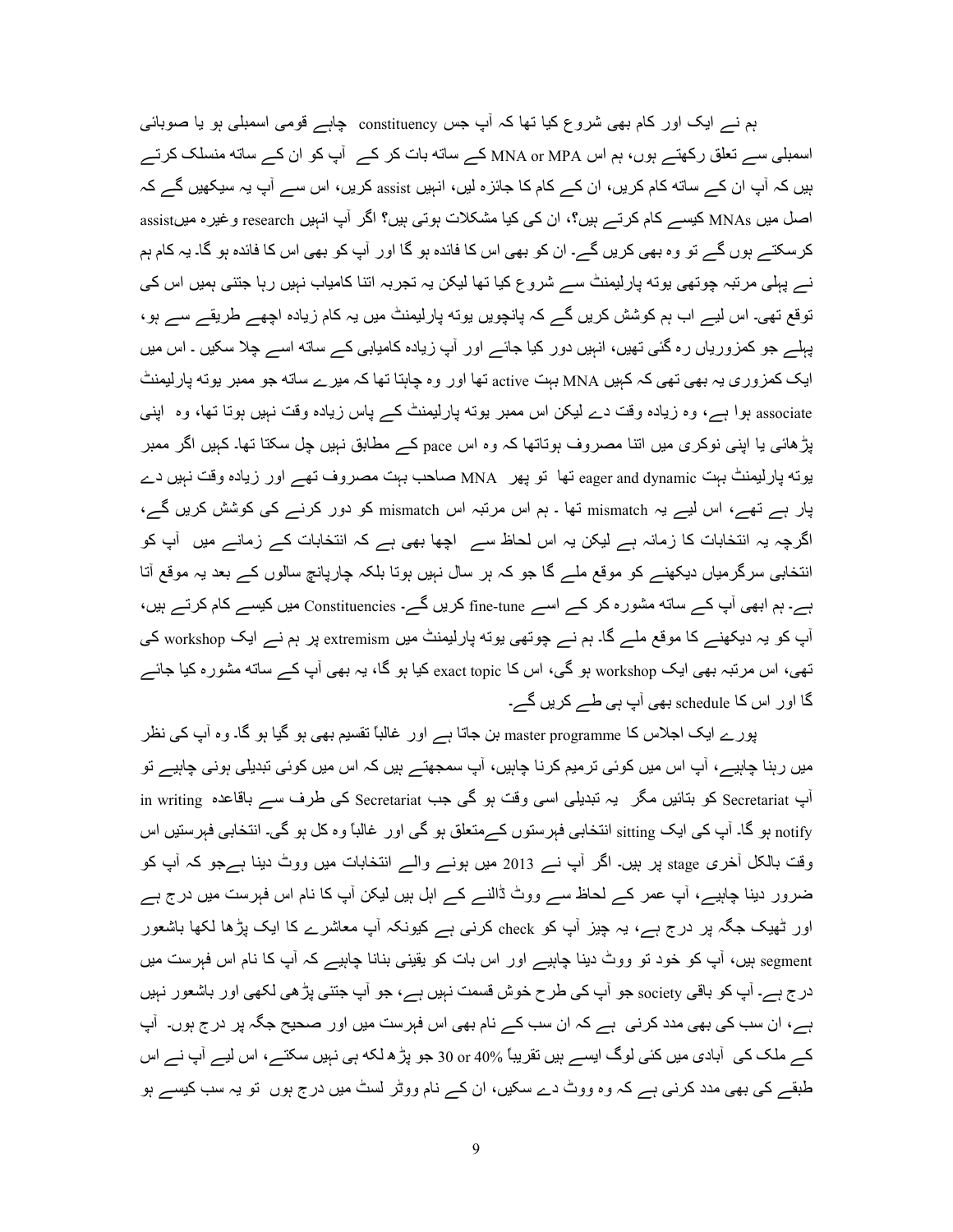گا؟ ہم کل انشاءاللہ انتخابی فہرستوں کے بارے میں جب بات ہو گی کہ اس کی کیا اہمیت ہے؟ آپ کے لیےاس کی کیا اہمیت ہے؟ ملک کے لیے اس کی کیا اہمیت ہے؟ اس بر ایک sitting ہو گی۔

British High کو Youth Parliaments کو British High کو British High Commission, U.K نے support کیا تھا۔ تیسری بوته پارلیمنٹ میں کچه تھوڑا سا حصہ Swiss Government کا S بھی تھا، کچه حصہ US Government کا بھی تھا، انہوں نے ہی دس لوگوں کو sponsor کیا تھا، Netherlands کی Embassy نے بھی کچه لوگوں کو sponsor کیا تھا لیکن اس میں بڑا حصہ British Government کا تھا، ایک ۔F`f F.n support Xn ںX|X2 n ں.G ٹa6.2رFy fXV mDہy m`+ ے}German Foundation Friedrich-Ebert-stiftung چوتھی اور پانچویں بوته پارلیمنٹ کو Government of Denmark support کر رہی ہےہم Government of Denmark کے شکر گزار ہیں کہ انہوں نے چوتھی اور پانچویں پوته پارلیمنٹ کو support کیا۔

آخر میں صرف آپ کی دلچسپی کے لیے، میرے خیال میں یہ statistic آپ کو circulate بھی ہو جائیں گے کہ اس بوته پارلیمنٹ میں اکسٹه ممبر ان ہیں، جن میں سے 44 male and 17 female members ہیں۔ اس batch کےaverage age 23 years ہے۔ آپ کو معلوم ہے کہ age group اٹھارہ سال اور زیادہ سے زیادہ انتیس سال ہے لیکن ہر group کی average ایک دو سال کسی کی کم ہوتی ہے اور کسی کی زیادہ ہوتی ہے لیکن اس مرتبہ آپ اکسٹه ممبران کی .average age 23 years اس مرتبہ بھی Blue Party نے majority حاصل کی ہے اور 75% ممبر ان نے اس کی membership opt کی ہے اور 25% ممبر ان نے Green Party کی membership opt کی ہے۔ 31 members from Punjab, 13 members from Sindh, 7 Khyber Pakhtunkhawa, 5 from Balochistan, 2 ےA from Islamabad Capital Territory, 01 from FATA, 01 from Azad Kashmir and 01 form Gilgit Baltistan ہے۔ یہ roughly آبادی کی بنیاد پر کیونکہ قومی اسمبلی میں ممبر ان آبادی کے تناسب سے آتے ہیں لیکن کچه cases میں ہم نے آبادی کے تناسب کو تھوڑا سا play کیا ہے یعنی پنجاب کو تھوڑا سا کم، بلوچستان کو تھوڑا سا زیادہ اور جونکہ ایک سے کم ممبر تو ہو نہیں سکتا لہٰذا اگر کہیں ایک سے بھی کم ممبر ہوا ہے تو اس علاقے کو ہم نے ایک membership دی ہے۔ آز ادکشمیر اور گلگت بلتستان کی نمائندگی ہماری قومی اسمبلی میں نہیں بے لیکن ہم نے rules میں تھوڑی سی distortion کی ہے اوریوته پارلیمنٹ میں آزاد کشمیر اور گلگت بلتستان کی بھی نمائندگی ہے اور پہ آبادی کے تناسب سے ہے۔

میں آپ کی توجہ دینے کے لیے، آپ کا وقت دینے کے لیے، آپ کا شکریہ ادا کرتا ہوں اور اگر آپ کے پاس اس بارے میں کوئی سوالات ہوں تو میں جوابات دینے کے لیے موجود ہوں۔ اس کے علاوہ دوسرا طریقہ یہ ہے کہ میں مشتاق صاحب سے درخواست کروں کہ پہلے وہ اپنیpresentation دے دیں اور پھر آپ بعد میں۔اکٹھے سوالات کر لیں، جیسے سیپکر صاحب فرمائیں۔

جذاب سپیکر : جی یہ بالکل صحیح ہے۔ مشتاق صاحب سے گزارش ہے کہ سوالات کے جوابات دیں اور ببتر بھی یہی ہو گا کہ آپ مشتاق صاحب سے سوالات کریں اور وہ آپ کو ان کے جوابات دیں۔ جناب احمد بلال محبوب: پہلے ان سے briefing لے لیتے ہیں۔ جناب سپیکر : ٹھیک ہے پہلے مشتاق صاحب آپ کوbriefing دے دیتے ہیں، پھر وہ آپ کے سوالات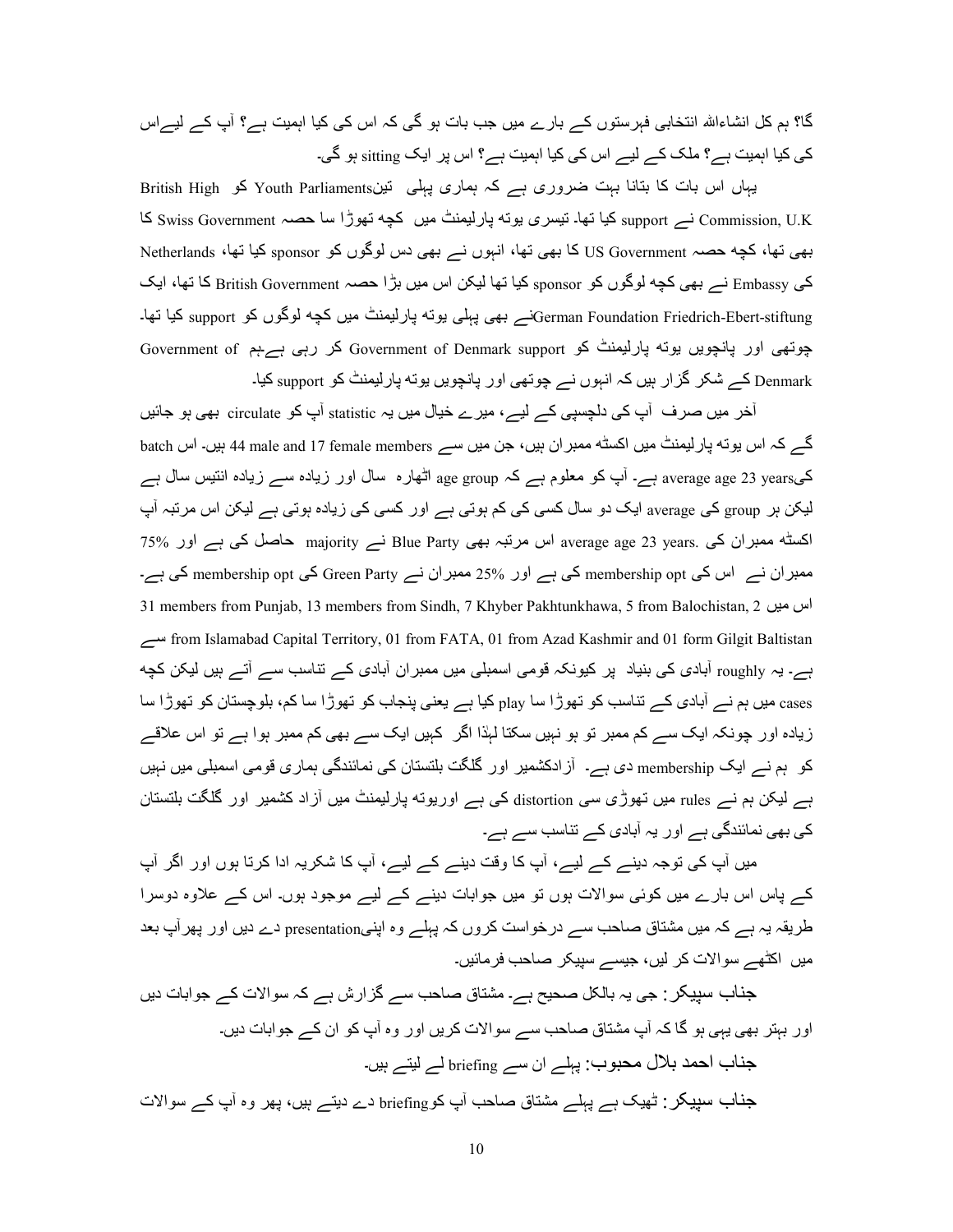کے جوابات بھی دیں گے اور اس دوران اگر آپ کو بلال صاحب یا مجه سے کوئی سوال کرنا ہوتو ہم حاضر بیں۔

جناب محمد مشتاق (تُبِتِّي سيكر تُرى (قانون سازي)قومي اسمبلي): اعوذ باالله من الشيطل الرجيم. بسم الله الرحمٰن الرحيم. جس طرح ہمارے سيپكر صاحب اور احمد بلال محبوب صاحب كى طرف سے حكم آگيا كہ میں کم از کم اپنے rules کے منعلق بناؤں، زیادہ سے زیادہ آپ کے سوالات ہوں گے۔ اس سے پہلے آپ نے اپنے ذہنوں میں جو سوالات تیار کیے ہیں، وہ یا میری چھوٹی سی briefing سے جو بھی سوالات ہوں آپ کھل کر سوالات کریں۔ سب سے پہلے آپ کو اس پارلیمنٹ کا ممبر بننے پر میری طرف سے بھی اور قومی اسمبلی Secretariat کی طرف سے بھی آپ کو مبارکباد ہو، خاص کر ہمارے ڈپٹی سپیکر جناب فیصل کریم کنڈی صاحب آپ کے لیے۔ ایک ambitious حد تک دلچسپی رکھتے ہیں، آپ کو چلانے کے لیے جس طرح ہمارے جوگیزئی صاحب بھی ہر وقت آپ اور بلال صاحب کے لیے سوچتے رہتے ہیں۔ یہی وجہ ہے کہ وہ ہمیں بھی directions دیتــــر ہیں کہ ہم یہاں ضرور آئیں جبکہ ہم مصر وفیت کی بنا پر کہیں بھی نہیں جاسکتـــر ہیں۔

سب سے پہلے میں یہ بات کروں گا چونکہ ہم قانون بناتے ہیں، آپ نے بنانے ہیں۔ہمارے لیے سب سے اہم ترین چیز آئین ہے۔ آپ سب کو پتا ہے کہ آئین کیوں اہم ہے، اس لیے کہ یہ وہ document ہے جس سے ہر چیز آگے نکلتی ہے۔ اگر اس کے کسی ایک لفظ سے بھی بنایا ہوا کوئی قانون بے شک اسے کسی بھی authority نے بنایا ہو نووہ void ہو جاتا ہے،even اسے ختم کر دیا جاتا ہے۔ اس لیے آئین میں نرمیم 2/3rd majority of the total membership سے ہوتی ہے ، اس کے علاوہ ہم جتنے بھی قوانین بناتے ہیں، اس میں ہم 2/3rd majority نہیں لیتے بلکہ سادہ اکثریت اور سادہ اکثریت بھی وہ جو present and voting سے ہو۔ Present and voting سے مراد ہےکہ let's suppose آپ اکسٹه ممبران میں سے اس وقت بیس بیٹھے ہوئے ہیں، ان اکیس میں سے آپ صرف دس ممبران ووٹ دیتے ہیں، آپ میں سے دس لوگ abstain کرگئے اور باقی دس میں سے majority جوچه ممبران کی بنتی ہے تو ان چه ممبران کا بنایا ہوا قانون بھی valid ہو گا۔ پاکستان میں قوانین present and voting کی بنیاد پر بنتے ہیں۔ آپ کا کورم 1/4th of total membership پر مشتمل ہوتا ہے، آپ میں سے کوئی بھی ممبر کورم کو point out کر سکتاہے اور اس کے بغیر آپ کی اسمبلی کا اجلاس نہیں ہو سکتا۔ یہ ہماری basic چیزیں ہیں، باقی ہمارے اور آپ کے rules کے تحت بھی ہر کارروائی تلاوتِ قرآن مجید اور اس کے اردو ترجمے سے شروع ہوتی ہے۔ جب تلاوت ہو جاتی تو آپ کی اس دن کی sitting count ہو جاتی ہے۔ جب ہم working daysبناتے ہیں کہ ہم نے ایک سال میں l30 working days کے لیے اجلاس کرنا ہے تو اس میں اگر تلاوت ہو جائے اور آپ میں سے کوئی ممبر اٹه کر quorum point out کر دیتا ہے لیکن ہماری sitting count ہو جاتی ہے اگرچہ ہم اس وقت تک business نہیں چلاسکتے جب تک ہمار ا quorum complete نہیں ہو جاتا۔

اب الیکشن بونے والے ہیں اور الیکشن کا انعقاد کرانا الیکشن کمیشن کا کام ہے۔ قومی اسمبلی کاnotification سے procedure Election Commission ہونے کے بعد شروع ہوتا ہے۔ ہم سب سے پہلے under the Constitution ممبر ان سے حلف لیتے ہیں وہ اس لیے سب سے پہلے لیتے ہیں کہ کوئی بھی ممبر حلف کے بغیر eligible ہی نہیں ہے کہ وہ چیمبر کے اندر بیٹه سکے بجائے اس کے کہ وہ proceedings میں حصہ لے، ہم جب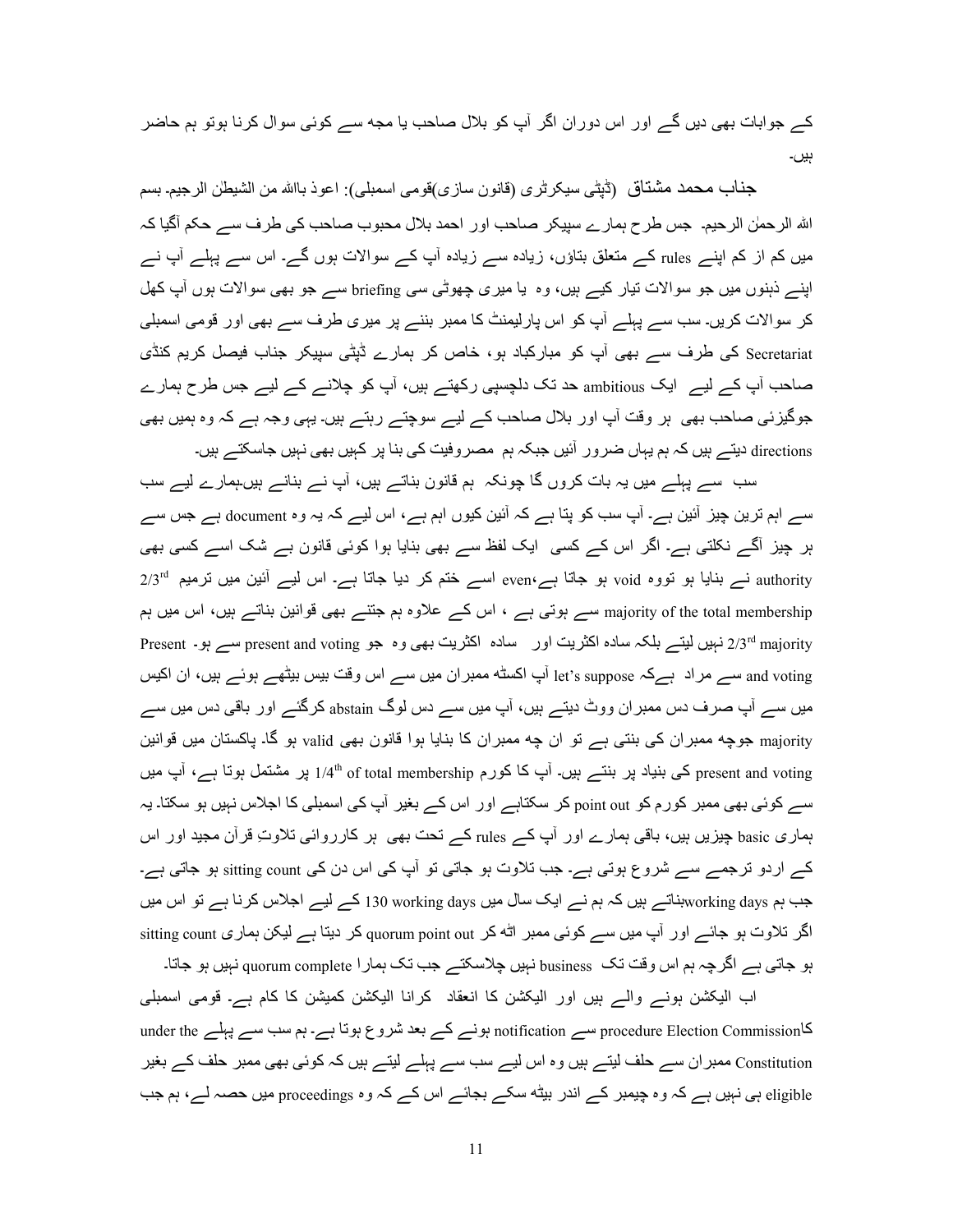تک اسے oath نہیں دیں گےeven وہ وہاں بیٹھے کا بھی مجاز نہیں ہے۔ وہ oath کے بغیر وہاں کوئی بھی activity نہیں کرسکتے ۔ ہمارا سب سے پہلا کام oath ہوتا ہے، اس کے بعد ہم سپیکر کا انتخاب کراتے ہیں۔ سپیکر کے الیکشن کے لیے بھی آپ کو nominations دینا ہوتی ہیں، دونوں طرف سے nominations اُسکتی ہیں، ایک ممبر propose کرتا ہے اور دوسراsecond کرتا ہے۔ اس کے بعد پھر ڈپٹی سپیکر کا الیکشن کرایا جاتا ہے۔ جب یہ مکمل ہو جاتے ہیں تو اس کے بعد وزیر اعظم کا الیکشن ہوتا ہے۔ اب وزیر اعظم کے انتخاب میں تھوڑی سی change آگئی ہے کہ 1973 کے original Constitution کے نحت اب ہم دوسری مرتبہ الیکشن کریں گے۔ یہ اليكشن I8th Amendment كسر بعد بوا تها، بِهِلْسر ascertainment بوتى تهى 1985 ميں جب جوگيزئى صاحب ہمار ےڈپٹی سپیکر ہوتے تھے تو اس وقت صدر کے پاس power ہوتی تھی کہ وہ آپ میں سے کسی ایک آدمی کو اپنیappoint سے appoint سے appoint کردیتے تھے کہ میں فلاں آدمی کو وزیراعظم appoint کرتا ہوں، لمبذا اب وہ within sixty days vote of confidence لیں گے ، وہ الیکشن نہیں تھا۔ اب باقاعدہ الیکشن ہوتا ہے اور ہم شروع میں ہی آپ کی voting کر لیتے ہیں، اس وقت ہم نے voting کے لیے بعد میں sixty days چھوڑ دیے تھے، وزیراعظم کو پہلے appoint کر کے انہیں وقت دے دیا تھا کہ وہ maneuvering کر لیں یا جس طرح بھی ہو کر لیں، اگر آپ کے پاس اکثریت نہیں ہے تو بھی آپ ساٹه دنوں میں اکثریت لے کر وزیراعظم بن جاتے تھے۔ 1990 کے بعد یہ procedure ختم کر دیا گیا۔ اس وقت ascertainment تھی اور almost وہ بھی الیکشن ہی تھا، ہم اس کی voting کرتے رہے، اب تو ہم نے ascertainment کا لفظ ہی ختم کر کے الیکشن کر دیا ہے۔ جب یہ چیز ہوجاتی ہے تو پھر ہماری normal proceedings شروع ہو جاتی ہے۔اس میں تلاوت کے بعد سب سے پہلےہمارا Question Hour ہوتا ہے۔ اب Questions کے لیے پہلے آپ کو notices دینا پڑتے ہیں، secretariatانہیں admit کرتا ہے اور ان کی file Speaker تک جاتی ہے۔ اس میں اگر کوئی ایسا معاملہ جو وفاقی حکومت سے related نہ ہو تو اسےdisallow کر دیا جاتا ہے اور جو ہماری وزارتوں سے متعلق ہوتے ہیں، ہم انہیں admit کرتے ہیں اور اس لحاظ سے Secretariat آپ کے سوالات ترتیب وار لیتا رہتا ہے۔ ہمارے پاس چالیس وزارتیں ہیں اور آپ ہر وزارت سے متعلقہ سوالات کر سکتے ہیں، ہر وزارت کا وزیر اس کے لیے جوابدہ ہوتا ہے، وہ آکر آپ کو جواب دے گا۔ سوالات اور ان کے جوابات کو ہم پہلے ہی print کروالیتے ہیں اور وہ آپ کی ٹیبل پر رکھا ہوا ہوتا ہے، آپ ان میں سے ضمنی سوالات بھی کرسکتے ہیں، rules کے مطابق two supplementary questions allow بیں، اگر Chair چاہے تو وہ دو سے زیادہ ضمنی سوالات کی اجازت بھی دے سکتی ہے۔ سوال کے پوچھنے کا طریقہ یہ ہوتا ہے کہ suppose کہ سوالات کی فہرست میں لکھا ہوا ہے کہ Question No. 1 تو اس پر Chair member کا نام پکارے گی تو آپ نے اس پر اٹه کر کہنا ہے کہ Question No. 1 1٫ اس کے بعد Chair یہ الفاظ کہے گی کہ 'answer taken as read' جس کا مطلب یہ ہے کہ آپ کا print کیے ہوئے جواب کو وزیر اٹه کر پورا نہیں پڑھے گا، وہ suppose کر لیا جائے گا کہ وزیر نے اسے پڑھ دیا ہے، آپ نے اس سوال کے جواب کو پڑھ کر اس میں سے supplementary questions نکالنے ہوتے ہیں۔ آپ نے یہ چیز پکڑنی ہوتی ہے کہ وزیر نے کوئی چیز نہیں بتائی اور اسے چھپا دیا ہے، آپ اس سے متعلق ضمنی سوال کر کے مزیدinformation وزیر صاحب سے لیتے ہیں۔ یہ آپ کا Question Hour ہوتا ہے۔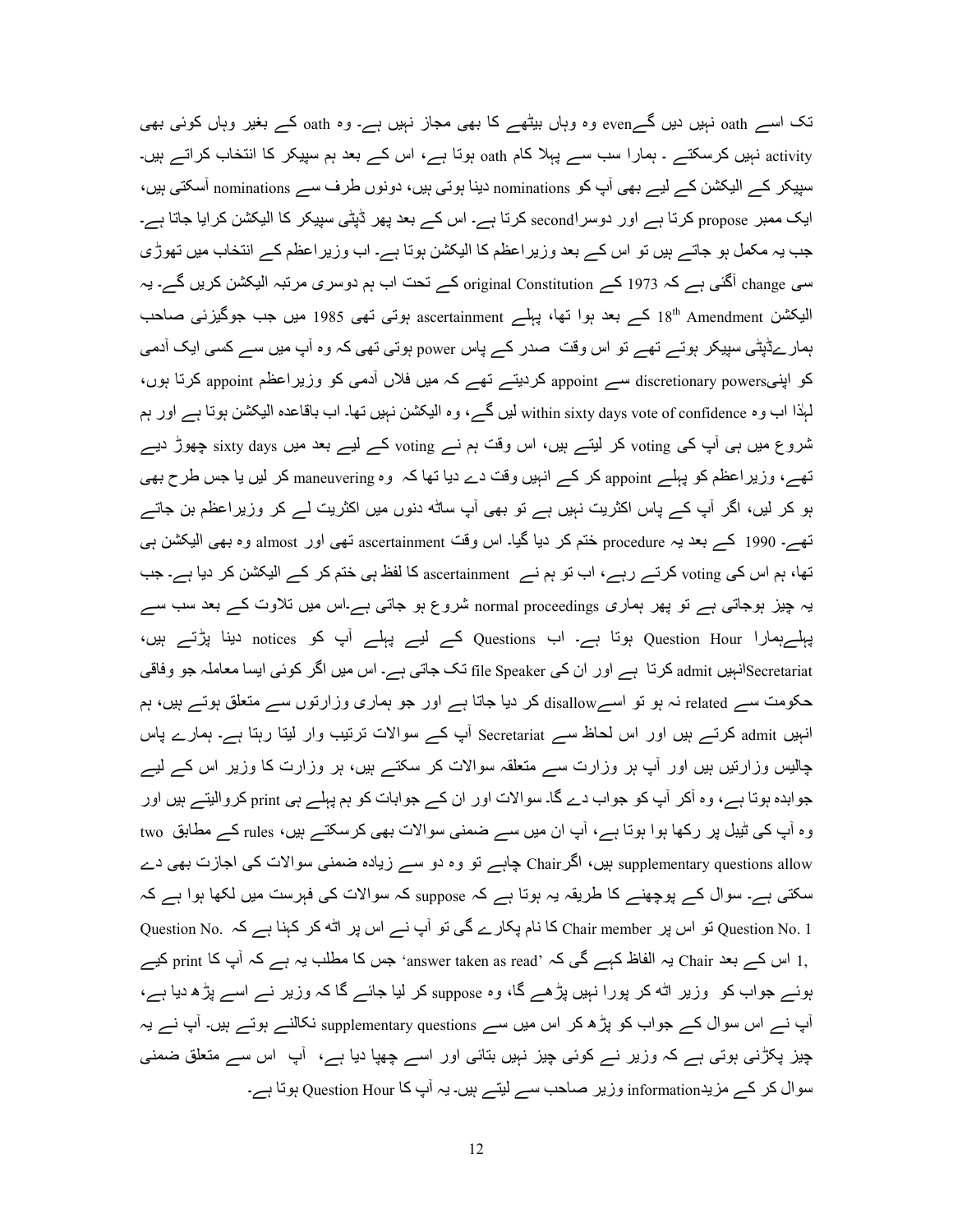اس کے بعد ہمارا Question of Privilege ہوتا ہے۔ مثال کے طور پر آپ کے ساته کسی نے misbehave کر دیا، proceedings میں کوئی مداخلت ہو گئی یا کسی اور جگہ آپ سے کسی نے misbehave کیا تو آپ question of privilege بھی دے سکتے ہیں۔ اس پر سپیکر کی discretion ہوتی ہے کہ under the rules وہ دیکھتے ہیں کہ privilege motion ہنتا ہے یا نہیں بنتا اور جس طرح Sir نے فرمایا کہ ہماری کمیٹیاں ہوتی ہیں تو ہمار ی ایک کمیٹی جسے Standing Committee on Privileges کہتے ہیں، یہ وہاں چلا جاتا ہے اور وہاں ساری investigation ہوتی ہے، جس کے خلاف شکایت ہوتی ہے، اسے بھی بلایا جاتا ہے اور جس ممبر نے notice دیا ہوتا ہے، وہ بھی آتے ہیں۔ ان دونوں کی hearings کرنے کے بعد committee determine کرتی ہے کہ آیا یہ question of privilege بنا تھا یا نہیں؟ اگربنتا ہے تو پھر یہ کمیٹی اس پر سزا بھی propose کردیتی ہے کہ اس کو یہ سزا دی جائے۔ اس کے بعدAdjournment Motion آنا ہے۔ اس میں آپ کا کوئی بھی urgent issue جو وفاقی حکومت سے related ہو یا اسمبلی کی proceedings میں مداخلت بننے والی چیز ہو تو ہم اسے Adjournment Motion کہیں گے، وہ آتی ہے۔ اس کے بعد ہم Leave Applicationsلیتے ہیں، suppose آپ اجلاس میں نہیں آئے تو آپ اپنی leave کی درخواست دیتے ہیں جو کہ Chair put کرتی ہے اور leave grant ہوتی ہے۔ ہمارے آئین میں ہے کہ اگر ایک ممبر sixty consecutive days without leave absent ختم membership ہو جاتا ہے تو اس کی ہو جاتی ہے۔ اس لیے ہم نے اسے rules میں ڈالا ہوا ہے کہ جیسے ہی وقفہ سوالات ختم ہو تا ہے تو ہم آپ کی جو بھی leave applications آئی ہوتی ہیں، انہیں پڑ ھوا دیتے ہیں۔ اگر آپ کے کوئی ممبر ان vigilant رہیں ،کوئی ممبر days absent اور اس کوئی بھی ممبر اٹه کر motion move کر کے اس ممبر کو de-seat کرواسکتا ہے، اس لیے ہم آئین کے تحت leave applications لیتے ہیں۔

یہ ہمارے non-legislative businesses ہوتے ہیں۔ ان میں resolutions بھی ہوتی ہیں اور اس میں motions بھی ہوتسر ہیں جو کسی بھی current issue کو discuss کرنسر کسر لیسر آپ move کرسکتسر ہیں اور اس پر بحث کئی دنوں تک جاسکتی ہے۔ ممبر ان ان میں حصہ لیتے ہیں اور متعلقہ وزیر اسے windup کرتا ہے۔ اس کے علاوہ resolution ہوتی ہے اور وہ ایک opinionکی shape میں آتی ہے، مثلاً آپ کہتے ہیں This House is 's of the opinion that Government should make arrangement to eradicate corruption in the country.' یہ چھوٹی چھوٹی دو لائنوں کی resolutions ہوتی ہیں اور آپ اس طرح کی resolutions دے سکتے ہیں اور یہ private member day پر آتی ہے۔ ہم ایک دن کا اجلاس private member day کے لیے رکھتے ہیں جس کا مطلب یہ ہوتا ہے کہ .A member other than minister جس طرح آپ sovernment side میں بیٹھے ہوئے ہیں، آپ کے 4®VزXyا ح1 mAا ں۔.ہ private members وہ other than Ministers 4s.2 ں.ہ ں.ہ }Ministers private members کے اراکین بھی private members ہیں۔ یہاں private سے یہ مراد نہیں ہے کہ صرف اپوزیشن ہی private members ہیں بلکہ جو بھی ممبر وزیر نہیں ہے، وہ private member ہے۔ اس لیے آپ اس میں سارا business دے سکتے ہیں، باقی سوالات و غیرہ وزیر نہیں پوچه سکتے۔ وہ یہاں سوالات کیوں نہیں کر سکتے ہیں کیونکہ وہ وزیر ہیں اور اگر انہیں کوئی complaintوغیرہ ہوتی ہے تو وہ کابینہ کا حصہ ہوتے ہیں اس لیے وہ اپنی complaint وہاں raiseکر سکتــــر ہیں، وہ ایوان کا وقت ً ضـائـع نہ کریں بلکہ وہ کابینہ میں جائیں اور وہیں اپنـــر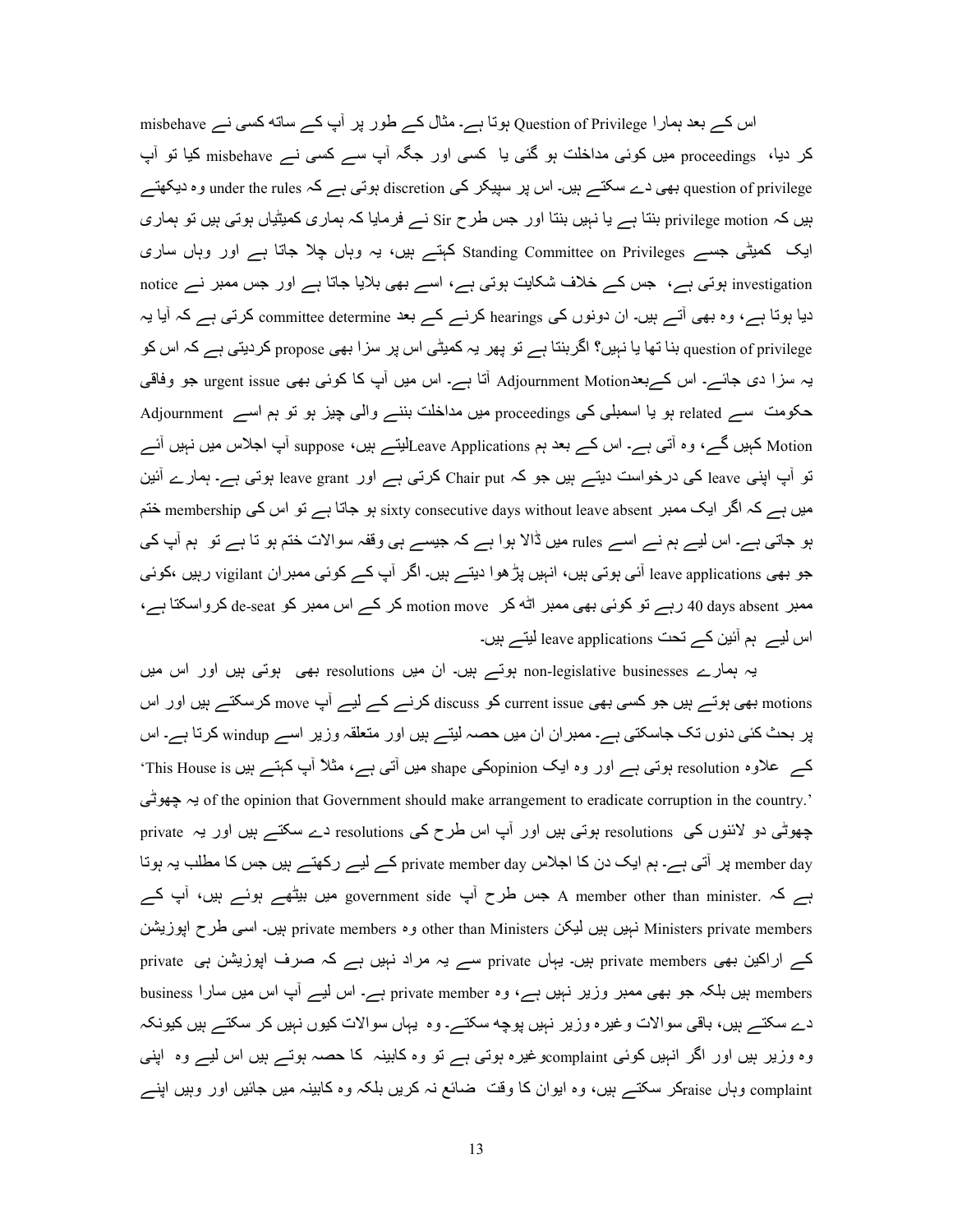مسئلے کا حل نکالیں۔ اس لیے وزراء adjournment motionوغیرہ raise نہیں کر سکتے۔ جہاں تک سوالات کا تعلق ہے تو اس میں وزیر کے بارے میں تصور ہی نہیں ہے کہ وہ اپنی ہی کابینہ کے بارے میں سوالات کرے۔ ہماری parliamentary practice یہ ہے کہ اگر وزیر نے کوئی سوال کرنا ہے تو وہ پہلے resign کرے گا، پھر ایو ان میں سو ال کرے گا، otherwise وہ کابینہ میں ہی جائے گا۔

اس کے بعدelegislation آتی ہے۔ ہمارے ہاں دو قسم کی legislation ہوتی ہے، ایک private member Bill private  $\sim$  کے متعلق جیسے میں نے پہلے عرض کی کہ  $\,$  and other is government Bill. Private member National ان draft Bill وہ کوئی بھی legislation کرنے کے لیے ایک draft Bill بنا کر Assembly Secretariat میں جمع کر اسکتا ہے۔ اس کو جمع کر انے کے بعد جس دن private member day ہو گا، ہمارے ہاں ہفتے میں ایک دن private member day ہوتا ہے اور وہ Tuesday کا دن ہے، اس دن آپ کے Bills, ,resolutions رکھے جاتے ہیں، اسی دن Bills سے متعلقreports lay ہوتی ہیں، انہیں بھی ایجنڈے میں رکھا جاتا ہے اور اسی دن report آنسر کم بعد آپ کا Bill pass کرنا ہوتا ہے، وہ بھی رکھا جاتا ہے۔ یہ ہمارے ہاں ایک private member's day ہے ، جس میں ہم سار business private membersl کا ہی رکھتے ہیں، اس دن حکومت کا کوئی business نہیں رکھا جاتا، اگر کوئی ایک آدھ urgent item ہوتو وہ آخر میں آتا ہے، suppose آپ کے 41 as a private پی تو اس میں آخری item حکومت کا ہو گا، otherwise سارا business آپ کا ہو گا۔ آپ as a private member جتنا بھی business دیں گے، وہ private member day پر آئے گا اور آپ کے سوالات روزانہ آئیں گے، سوائے private member day کے، ہم نے private member day کو questions نہیں رکھے ہوتے کیونکہ ہم چاہتے ہیں کہ other than questions آپ پورا دن اسے as a private member day utilize کریں۔ اس لیے private member day کو سوالات نہیں ہوتے ہیں۔

اب legislation کس طرح ہوتی ہے؟ میں آپ کے لیے legislation کو تھوڑا زیادہ اس لیے بیان کروں گا کہ آپ کو legislation process کے متعلق تھوڑی سی معلومات ہونی چاہیے۔ جب بھی کوئی نیا قانون بنانا ہوتا ہے تو جس متعلقہ وزارت کے متعلق قانون بننا ہوتا ہے وہ اپنی وزارت سے ہی اس قانون کی proposal کو start کرواتی ہے، یہ نہیں ہے کہ جیسے فرض کر لیں کہ اگر Ministry of Industries سے منعلق قانون ہے تو Ministry of Production اس پر کام کرے گی، ایسا نہیں ہے۔ صرف وہی Ministry initiate کرتی ہے، ان کے ہاں ایک Legal Cell ہوتا ہے، وہ draft بناتے ہیں اور اس کے بعد Ministry of Law کو بھیجا جاتا ہے جو اس کی vetting کرتے ہیں۔ وہ دیکھتے ہیں کہ کیا یہ ہماری پارلیمنٹ اس قانون کو بنانے کے لیے competent بھی کہ نہیں۔ ایسا تو نہیں ہے کہ یہ قانون صوبے سے relate کر رہا ہو اور ہمارے آئین میں ایک list دی گئی ہے، جسے ہم Federal Legislative List کہتے ہیں، اس میں سارےsubjects دے دیے گئے ہیں کہ آپ کی وفاقی حکومت ان سے ہٹ کر کوئی قانون نہیں بنا سکتی، وہ صرف اور صرف صوبوں کے domain میں ہے، اگرچہ صوبوں والی list اس آئین میں نہیں ہے لیکن جو subjects اس list میں نہیں ہیں، وہ سارے کے سارے صوبوں کے پاس ہیں۔ اس لیے ابھی تک وہ قانون premature stage پر ہے اور اس میں ابھی کوئی proposal ہی چل رہی ہے جو ابھی وزارت کی حد تک ہے۔ یہ ساری چھان پھٹک وزارت کے level تک ہی ہو جاتی ہے۔ جب وزارت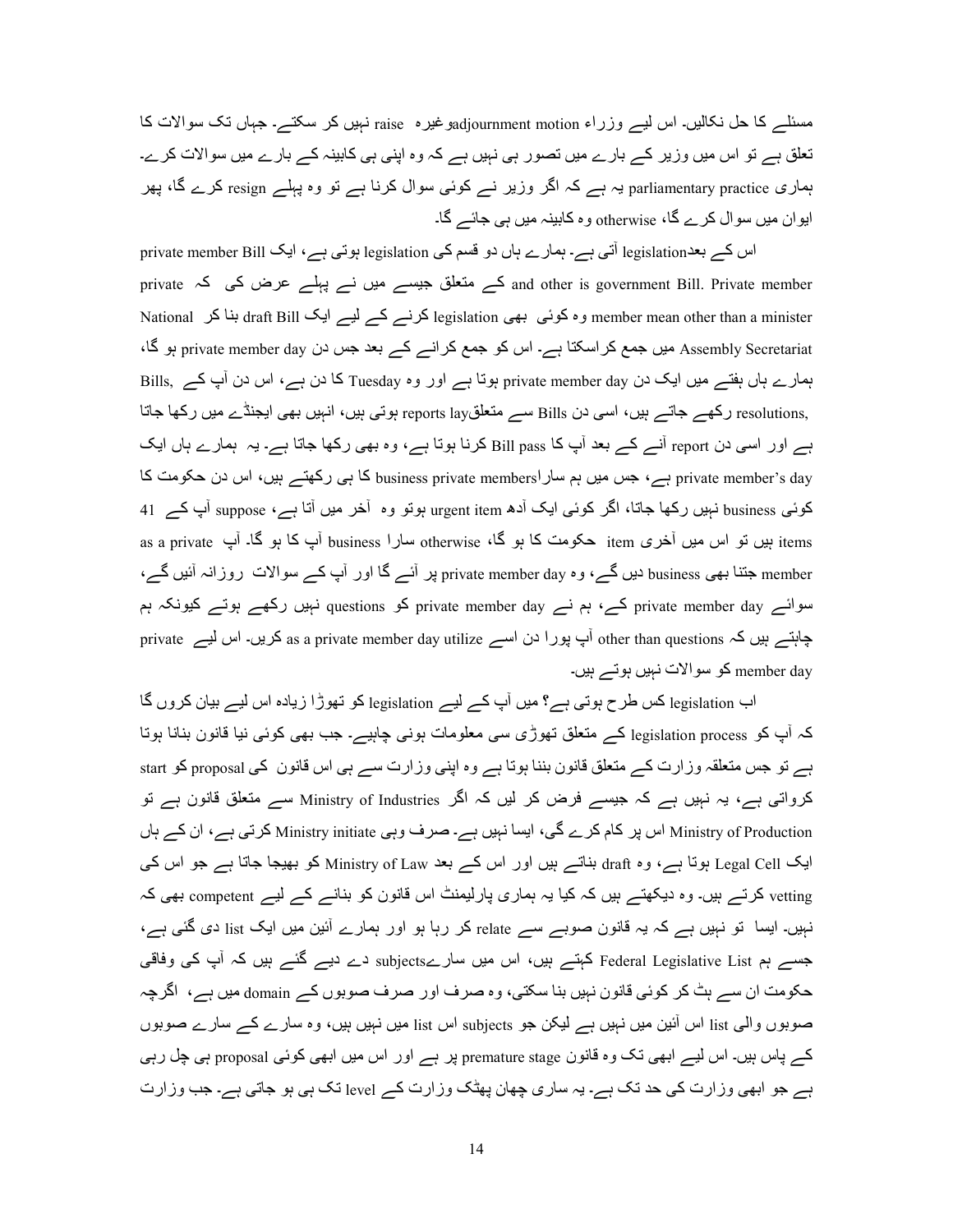قانون اسے vet کرتی ہے تو اسے concerned Ministry کو واپس بھیج دیا جاتا ہے، اس کے بعد وہ منعلقہ وزارت اس قانون کی کابینہ سے باقاعدہ منظور ی لیتی ہے کہ ہم یہ نیا قانون بنانا چاہ رہے ہیں، یہ draft ہے اور اس کی draft stage پر ہی کابینہ منظوری دے۔ کابینہ سے مراد یہ ہوتی ہے کہ سب سے پہلے concerned Minister اپنی وزارت سے ساری formalities پوری کرنے کے summary وزیر اعظم کو بھیجتا ہے، وزیراعظم اس issue کی منظوری دیتا ہے کہ یہ معاملہ کابینہ میں جانا ہے۔ کابینہ میں تمام وزراء اس کے تمام پہلوؤں کا جائزہ لیتـے ہیں کہ آیـااس قانون کو ہمیں بنانا چاہیـے یا نہیں اور اس قانون پر اس کـے خلاف اور حمایت میں arguments آتـــر ہیں، اگر آپ کی کوئی proposal آئی ہـــر تو even اس stage پر بھی کابینہ اس میں ترمیم کر دیتی ہے اور پھر وزارت قانون اسے accordingly redraft کر لیتی ہے۔ جب یہ process ہو جاتا ہے تو یھر یہ متعلقہ وزیر کے پاس چلا جاتا ہے، وہ ایک notice بنا کر قومی اسمبلی کو بھیج دیتے ہیں۔ جب وہ قومی اسمبلی میں آئے گا تو اس کی کاپیاں print کی جائیں گی اور اس کے بعد Orders of the Day میں باقاعدہ اس وزیر کے نام کا motion رکھا جائے گا اور وہ وزیر کھڑا ہو کر باقاعدہ اس Bill کو introduce کرے گا اور وہ کہے گا کہ 'I introduce the Constitution the 24<sup>th</sup> Amendment Bill, 2013' اس کے علاوہ وہ کچه نہیں کہے گا، آپ کو copies provide کر دی جائیں گی، اب آپ کا کام ہے کہ آپ نے اس قانون کو پڑھنا ہے کہ اس قانون میں کیا proposals آئبی ہیں؟ جونبی وہ Bill introduce ہوتا ہے تو وہ کمیٹی کو refer کردیا جاتا ہے۔ اس کے بعد کمیٹی کا کام ہے کہ وہ اس قانون کی ایک ایک clause کو دیکھے اور اسے full powers ہوتی ہیں کہ وہ اس ۔ قانون میں تر امیم <sub>propose</sub> کر سکے یا کمیٹی اس پورے قانون کو ہی reject کر دے

جب وہ کمیٹی اپنی report بنا لیتی ہے تو اسے ابوان میں پیش کیا جاتا ہے، ہمارے rules میں ہے کہ within 30 days Committee report back کرے گی اور جس طرح احمد بلال حماحب نے فرمایا کہ آپ سے priority لی جائے گی کہ آپ کس کمیٹی کا ممبر بننا چاہتے ہیں؟ ہمارے ہاں چالیس وز ار تیں ہیں اور ِ آپ کا کس کمیٹی میں زیادہ interest ہے؟ اس کے تحت ہم نے ان کمیٹیوں میں expert لوگ بٹھائے ہوتے ہیں اور وہ لوگ اپنی اپنی fields میں experts ہوتے ہیں، مثلاً صحت سے متعلق کمیٹی میں جو ممبران ڈاکٹر ہوتے ہیں، انہیں اس کا ممبر بناتے ہیں اور صحت سے متعلق جو بھی قانون اس کمیٹی میں جائے گا تو وہ ممبران اسے اچھی طرح سمجھتے ہوں گے۔ اسی طرح engineeringمعاملات سے متعلق کمیٹی میں ہم نے engineers ممبران کو شامل کیا ہوتا ہے۔ اس کے علاوہ ہماری law سےrelated جو کمیٹی ہوتی ہے، ہم اس کمیٹی میں maximum try کرتے ہیں کہ ہمارے جتنے بھی وکلاء ممبر ان ہیں، انہیں اس کمیٹی کا ممبر بنائیں۔ وہ ممبر ان کمیٹی <sub>stage</sub> پر ہے اس قانون کی dissection کر کے report back کرتے ہیں۔ جب آپ کی کمیٹی report back کرتی ہے اور suppose انہوں نسر amendment propose کر دی تو ضروری نہیں ہے کہ ایوان اس کمیٹی کی amendment سے agree کرے چونکہ ہم نے جو Bills لگانے ہوتے ہیں ان میں ہمار اایک Bill ہوتا ہے کہ 'as introduced' وہ سانہ لگا ہوا ہے اور دوسرا لکھا ہوتا ہے کہ .'as reported by the Standing Committee' اب ایوان کی اپنی مرضی ہے کہ ممبران چاہیں تو اس قانون میں ایوان کے اندر بھی amendments پیش کر سکتے ہیں۔ جب amissible آتی ہیں تو اس کا طریقہ بھی یہی ہے کہ ہم اس کی admissibility دیکھتے ہیں، اگر وہ admissible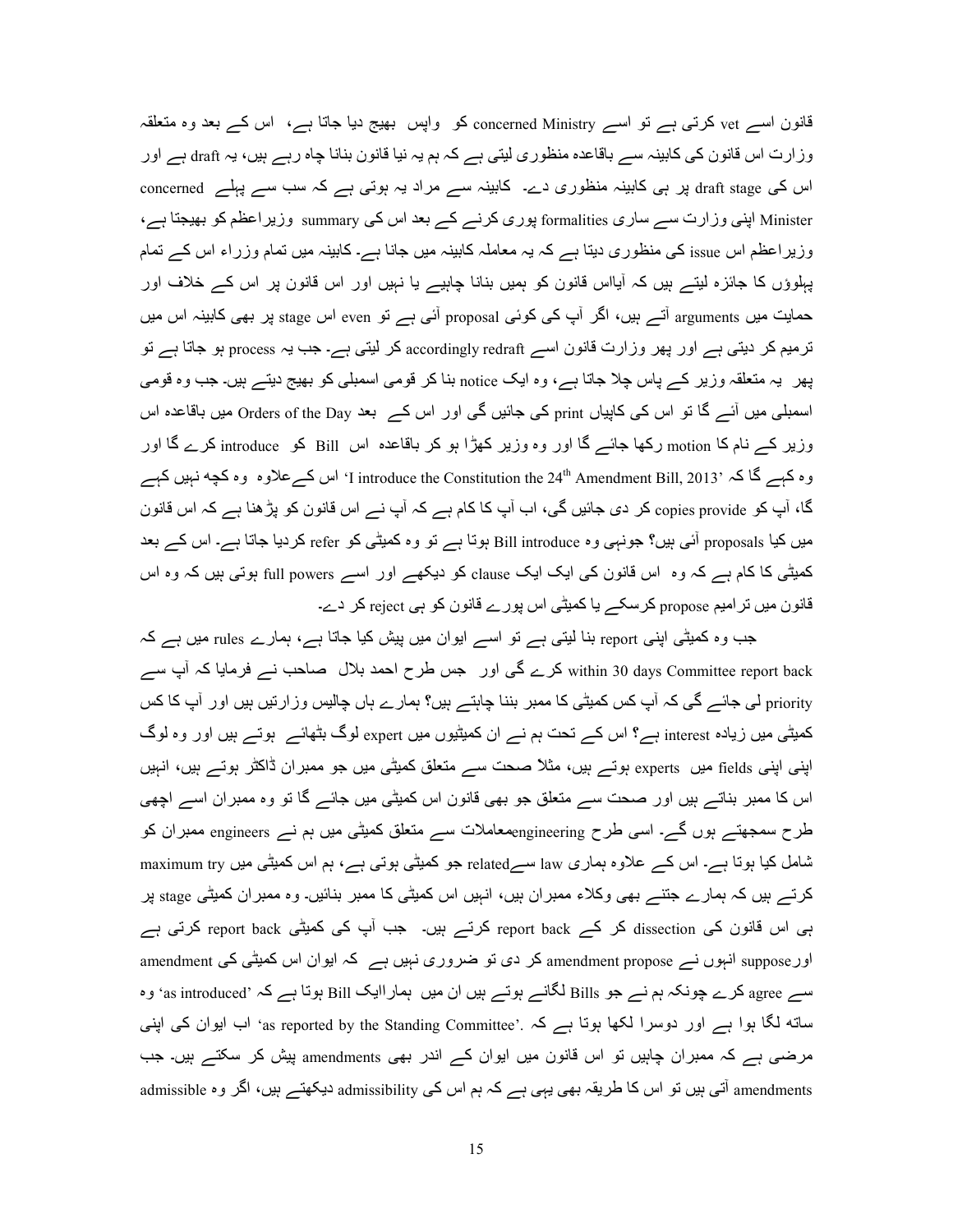ہو تو ہم اس کی ایک list نکال دیتے ہیں اور وہ تمام ممبران کو circulate کر دی جاتی ہے اور اس وزیر کو بھی دے دیتــــر ہیں کہ فلاں فلاں amendment[گئـی، آپ اســـر دیکھیں اور وہ وزیر اســـر دیکھتا ہـــر، اگر وہ قابل قبول ہوتو وہ اسے کر دبتا ہے۔ آپ نے دیکھا ہوگا کہ ہماری سابق اسمبلی میں ہمارے زیادہ تر Bills consensus سے passہوئے ہیں، اپوزیشن کی طرف سے amendments آجاتی تھیں اور حکومت ان کو دیکھتی تھی کہ اگر یہ قابل قبول ہیں تو وہ مان جاتی تھی، سوائے دو چار قوانین کے ہمارے laws اس طرح بنے ہیں۔

آپ کو اختیار ہو گا کہ آپ اس Bill میں amendments دیں، آپ چاہیں تو اس کے خلاف تقریریں کریں۔ حس دن وہ قانون report back ہونسر کسر بعدOrders of the Day پر آنا ہسر اور لکھا ہوتا ہسر کہ that the Bill as reported by the Standing Committee be taken into consideration' پھر آپ نے اس Bill کو پڑھنا ہے، آپ نے اسے اس لیے پڑھنا ہے کیونکہ آپ نے اس کی حمایت یا مخالفت میں تقریریں کرنی ہیں۔ اگر آپ نے Bill ہی نہیں پڑھا ہو گا تو پھر آپ اس پر کیا تقریر کریں گے یا کیا proposals دے سکیں گے، suppose آپ کے پاس science and technology کا Bill آیا ہوا ہے اور آپ آئینی نرمیم پر بولنا شروع کر دیں۔ اس طرح آپ اس سے irrelevant ہو جائیں گے اور Chair بھی آپ کو فوراً بٹھا دے گی چونکہ آپ اس معاملے میں irrelevant ہیں ، اس لیے ہم آپ کو اجازت نہیں دے سکتے۔ لہٰذا ان Bills کو پڑھنا آپ پر لازم ہے، آپ نے اسے پڑھنا ہے، اس کی proposals دیکھنے، ہیں۔

نمبر 2۔ مثال کے طور پر اگر آپ نے Bill نبیں پڑ ھا لیکن آپ کو پتا چل جائے گا کہ آپ میں سے کون زیادہ کتابی بچہ ہے، کون ممبر زیادہ محنت کر کے آتا ہے، آپ نے اس کی cheating کرنی ہے۔ اس نے اپنی تقریر میں جتنے points دینے ہیں، آپ نے ان میں سےکچه points پکڑ لینے ہیں، اگر اس نے دس points دیے ہیں تو اگر آپ نے دو points پکڑ لیے ہیں اور آپ یہ سمجھتے ہیں کہ میں اس پر بول سکتا ہوں تو آپ انہی points پر بات کر لیں، یہ ضروری نہیں ہے کہ اگر آپ نے Bill کو نہیں پڑھا تو آپ ایک طرف ہو کر بیٹه جائیں، نہیں ایسی بات نہیں ہے، آپ دوسروں کے points کو پکڑیں۔ آپ کو اس بارے میں زیادہ سے زیادہ دو چار اجلاسوں میں پتا چل جائے گا کہ آپ میں سے کون filibustering کر رہا ہے یا ایسے انٹ شنٹ مار رہا ہے  $\rho$ points ہولا تھا؟ آپ نسر دیکھنا ہسر کہ جو آدمی to the point بولسرگا، آپ نسر اس کسر points جوری کرنے میں کوئی کسر نہیں جھوڑنی۔ اس طرح آپ ایک اچھے پارلیمنٹیرین بن جائیں گے۔ سیپکر کی بھی کوشش ہوتی ہے کہ جو سب سے اچھا بولنے والا ہوتا ہے اسے پہلے وقت دیا جائے تاکہ ایوان کو پتا چل جائے کہ یہ Bill ہے کیا۔ جب تک آپ کو اس Bill کے بارے میں پتا نہیں چلے تو اس وقت تک آپ کس طرح discussion میں حصہ لے سکیں گے۔ یہی وجہ ہوتی ہے کہ ہمارے ہاں وہ ممبر ان جو اپوزیشن میں بیٹھے ہوتے اور وہ قانون نہیں پڑھتے، وہ چاہے پچاس سے اوپر اس وقت ایوان میں موجود ہوں، ان میں سے کوئی ایک بھی اسےoppose نہیں کرتا کیونکہ اس نے اس قانون کو پڑھا ہی نہیں ہوتا اور وہ اسے oppose کر کے اس پر کیا کہے گا اور اس طرح ہمارے قوانین منظور ہو جاتے ہیں۔ جو ممبران experts ہوتے ہیں اور انہوں نے اسے پڑھا ہوتا ہے، اس میںamendments دینی ہوتی ہیں، وہ آکر اسے پکڑ لیتے ہیں اور ہمیں آگے چلنے ہی نہیں دیتے۔ صرف ایک ممبر اس کے خلاف بول پڑے تو اس کے پیچھے دس ممبر ان بولنے کے لیےکھڑے ہوجاتے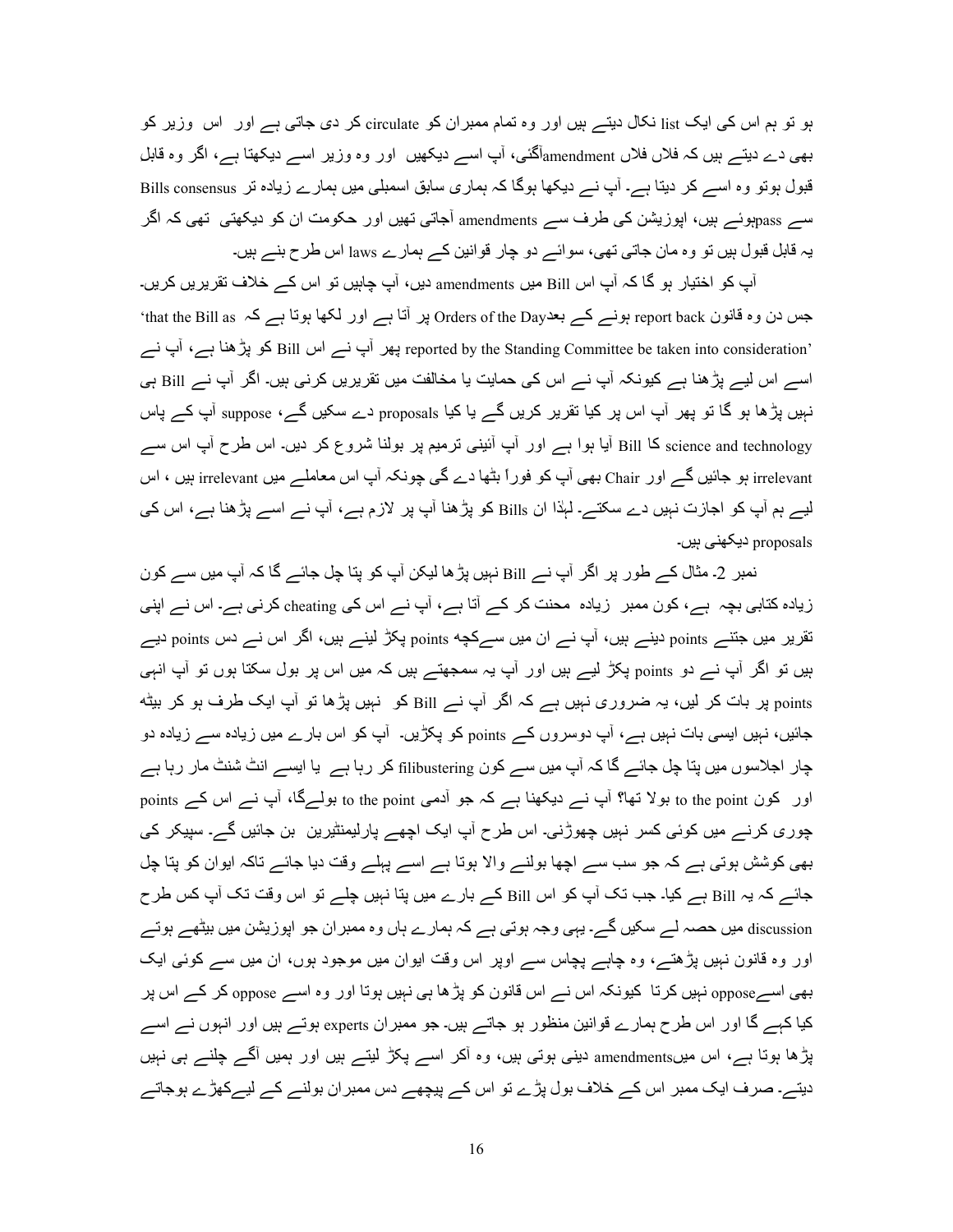ہیں، اس لیے آپ لوگوں کے لیے اسے پڑھنا بہت ضروری ہے۔

یہ وہ تمام چیزیں ہیں، میں ان میں زیادہ تفصیل کے ساته نہیں جاسکتا کیونکہ اگر ہم ایک چیز لے کر بیٹه جائیں گے ِ تو سچی بات ہے کہ میں بہت آگے نکل جاؤں گا اور آپ کا interest lose ہو جائے گا۔ اس لیے بہتر ہو گا کہ میں نے جتنی بات عرض کر دی ہے، آپ اسے سمجه لیں۔ جناب احمد بلال صاحب نے Business Chair Speaker کی بات کی تو وہ ہماری ایک بہت اہم کمیٹی ہوتی ہے۔ اس کمیٹی کو Chair Speaker کرتے ہیں، کسی اور کمیٹی کو Speaker Chair نہیں کرتے کیونکہ جو کمیٹیاں ہوتی ہیں، وہ ایوان کی babies ہوتی ہیں۔ اس لیے سپیکر کسی کمیٹی کو preside نہیں کرتے ۔ ایک اور آئینی کمیٹی ہوتی ہے، اسے National Assembly Finance Committee کہتے ہیں، جو قومی اسمبلی کے تمام اخراجات چاہے کروڑوں میں ہوں یا اربوں روپے میں ہوں، وہ کمیٹی ان اخراجات کی منظوری دیتی ہے، وہ کمیٹی خود Speaker کے administrative معاملات لے کر أنے ہوتے ہیں، اسے بھی سپیکر خود preside کرتے ہیں، اس کے علاوہ وہ کسی کمیٹی کو preside نہیں کرتے چونکہ اس کی authority ان تمام چیزوں سے above ہوتی ہے اور ہم نے جتنا business اس اجلاس میں take upکرنا ہوتا ہے، انہوں نے بڑے اچھے انداز میں بتایا کہ وہاں چونکہ تمام پارٹیوں کے نمائندے بیٹھے ہوتے ہیں، اپوزیشن کے لوگ ہوتے ہیں، حکومت اور اس کے تمام اتحادی لوگ ہوتے ہیں، وہاں بیٹه کر وہ یہ determine کرتے ہیں کہ ہم نے اس پورے اجلاس میں timings کیا رکھنی ہے؟ Suppose صبح گیارہ سے دن دو بجے تک رکھنی ہے، اس کے علاوہ اگر ہم نے شام کا اجلاس بلانا ہے تو کس دن اجلاس بلانا ہے؟ اس کے علاوہ ہم نے اس اجلاس کے دوران کتنے قوانین منظور کرنے ہیں؟ یہ سارے معاملات وہاں determine ہو جاتسے ہیں چونکہ Secretariat نسے Bills کو ready رکھنا ہوتا ہے جو کہ کبھی دس، کبھی پندرہ،کبھی بیس اور کبھی تیس بھی ہوجاتے ہیں، کبھی دو بھی ہو جاتے ہیں اور انہیں ہم پہلے ہی circulate کر دیتے ہیں۔اب کون سے Bills ready for passage ہوتے ہیں؟ وہ Bills ہوتے ہیں جو introduction کے بعد کمیٹی میں چلے جاتے ہیں اور کمیٹی اپنیreport back کردیتی ہے۔ جب کمیٹی کی <sub>Feport</sub>پیش ہوجاتی ہے تو ہم اس میں دو دن کا وقفہ دیتـــر ہیں کہ آپ لوگ اُس کمیٹے کے رپورٹ کو پڑھ سکیں اور جب وہ وقت پورا ہوجاتا ہے تووہ Bill ready for passage ہوتا ہے۔ اس سےپہلےintroduction والے Bills ready for passage نہیں ہوتے ہیں۔ ہم ان تمام کی list آپ کو دے دیتے ہیں اور اس کے بعد وزیر ِ قانون جو اس کمیٹی کا ممبر ہوتا ہے، وہ باقاعدہ بناتا ہے کہ ان دس میں سے ہم دو Bills pass کرنا چاہتے ہیں۔ اگر آپ ان پر کوئی amendments دینا چاہتسہ بیں تو فوراً دے دیں، otherwise جو amendments Committee stage کے بعد دی جاتی ہیں، جس دن رپورٹ بیش ہوجاتی ہے تو اس دن ممبران eligible ہو جاتے ہیں، اس as reported by Standing Committee بر آپ جتنی چاہیں amendments دے سکتے ہیں، مثال کے طور پر اگر اس میں ہم نے دس sections amending دے سکتے ہیں، مثال Bill میں شامل کیے ہیں تو آپ دس کے دس پر amendments propose کر سکتے ہیں۔ اس کے علاوہ اگر کوئی مزید amendment دینی ہو suppose اگر ہم نے four sections touch کیے ہیں اور آپ چاہتے ہیں کہ میں original Act کا پانچواں بھی touch کرلوں تو ویسے ہم اسے out of the scope کر کےdisallow کر دیتے ہیں لیکن کبھی کبھی آپ کے سپیکر leniency بھی لے لیتے ہیں اور وہ allow بھی کر دیتے ہیں کہ ٹھیک ہے ہم اسے بھول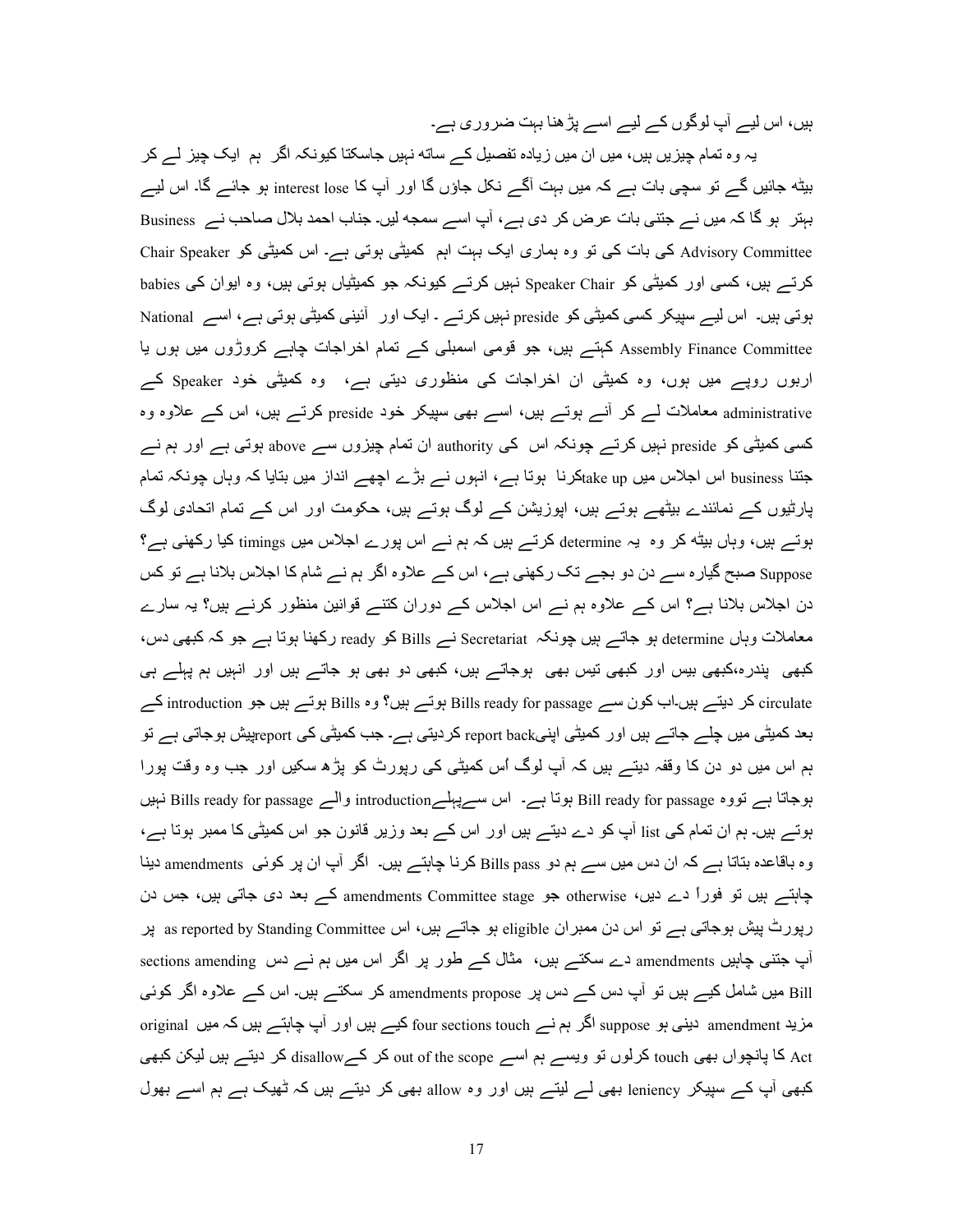گئے تھے، یہ اس سے related تھی اور دوسری طرف جا رہی تھی لہٰذا اس کی بھی amendment منگوا لیتے ہ.ں۔

آپ کا right of legislation بہت زیادہ وسیع ہے۔ آپ اس میں جتنبی دلچسپی لیتے جائیں گے، اتنا اس میں سیکھتے جائیں گے اور جس طرح بلال صاحب نے فرمایا کہ یہ نہیں ہے کہ آپ نے صرف یہاں بیٹه کر legislation کرنی ہے، مقصد یہ ہے کہ آپ نے دیکھنا ہے کہ وہاں کیا ہو رہا ہے؟ آپ نے public میں جا کر کس طرح ان کی mobilization کرنی ہے؟ میں دیکه رہا ہوں کہ آج آپ کا پہلا دن ہے اور آپ بڑے بھولے بھولے نظر أرہے ہیں، جوں جوں أپ کے اندر ممبروں والی باتیں أئیں گی، یہاں میرے معزز ٹیٹی سپیکر صاحب بیٹھے ہوئے ہیں تو پہلے دن ہر آدمی بھولا نظر آتا ہے آہستہ آہستہ وہ over confident ہوتا چلا جاتا ہے۔ آپ نے اس جیز کا خیال رکھنا ہے کہ آپ learning process میں جائیں چونکہ آپ کو زندگی میں ایسا موقع باربار نہیں ملنا ہے۔ آپ authoritative ہو جائیں کہ ایک طرح سے آپ پارلیمنٹ کا حصہ ہیں اور آپ نے جو چیز خود سیکھنی ہے وہ آپ نے اس پارلیمنٹ کو نظر میں رکھنا ہے کہ میں نے اپنے ممبر کو کیسے cash کرنا ہے اور پھر public کے ذریعے کیسے cashکروانا ہے؟ آپ نے press سے interact کرنا ہے، آپ press کے ذریعے اپنا point of view دیں، آپ نے لوگوں کو کس طرح بنانا ہے، اپنے ممبر ان کو کیسے پکڑنا ہے۔ بجائے اس کے کہ آپ اپنے ممبران سے irrelevant questions کرتے رہیں، آپto the point جائیں، آپ اسے politicize مت کریں بلکہ procedurally اسے پکڑیں۔ آپ کو ان devices کا پتا ہو گا تو تبھی آپ پکڑیں گے، اس لیے آپ اس میں دلچسپی ضرور لیتے رہیے گا۔ ماشاءاللہ بلال صاحب یہاں آپ کے پاس بڑے اچھے اچھے speakers لائیں گے، بظاہر آپ بڑے relax ہوں گے اور ایک دو speakers کو بڑا سمجھیں گے لیکن تیسرے بڑے آدمی کو آپ نے بڑا سمجھنا ہی نہیں ہے، یہ سچ ہے اور میں آپ کو experience کی بات بنا رہا ہوں کہ شروع شروع میں جہاں بھی آدمی جاتا ہے، وہاں زیادہ دلچسپی لیتا ہے اور آج آپ toes پر ہیں تو کل آپ ٹیک لگا کر بیٹھے ہوں گے۔ بلال صاحب نے کہا ہے کہ ہماری کوشش ہو گی کہ آپ لوگ آخر تک toes پر ہی رہیں۔ جو آدمی یہاں speaker کے طور پر آئے گا، اگر اس کی بات لمبی ہو جاتی ہے تو اسے light نہ لیجیے گا چونکہ اس آدمی کے پیچھے بہت زیادہ تجربہ ہو گا اور اس نے زندگی میں ایک ایک لفظ بنا نہیں کس طرح سیکھا ہوگا اور وہ آپ کو آ کر بیان کر کے چلا جائے گا۔ اگر آپ attentive نہیں ہوں گے تو آپ lose کرتے چلے جائیں گے۔

میری یہ domain نہیں ہے کہ میں اس پر اتنی زیادہ بات کروں۔ آپ دیکھیں کہ آپ کو کتنا honour مل رہ ہے، ہم یہاں اسلام آباد میں رہتے ہیں اور یہاں ایک کپ چائے کا پینےکے لیے بھی نہیں آتے ، حالات مشکل ہیں۔ اس لیے آپ لوگوں کو privilege مل رہا ہے، آپ نے ان تمام چیزوں کو مدِ نظر رکھتے ہوئے اپنے ہر سیکنڈ کو utilize کریں اور آپ کو اپنے بڑھاپے تک اس کا output دینا ہے۔ جہاں بھی آپ بیٹھیں تو prominent ہو کر بیٹھیں اور آپ میں اتنی authority ہو کہ آج آپ سیکه لیں کل آپ نے وزیر اور ایم این اے کو پکڑنا ہے کہ بھئ آپ یہ کام غلط کر رہے ہیں، یہ اس وقت ہو گا جب آج آپ کچه سیکه لیں گے۔ یہ آئین ہے، اگر اس دوران اس کو آپ پڑھ لیں تو انشاءاللہ آپ بہت اچھے انسان بن جائیں گے چونکہ یہ وہ بدبخت document ہے جسے پاکستان میں کوئی نہیں پڑھتا۔ اس لیے اگر آپ صرف اس آئین کو پڑھ لیں اور صرصری ً طور پر ایک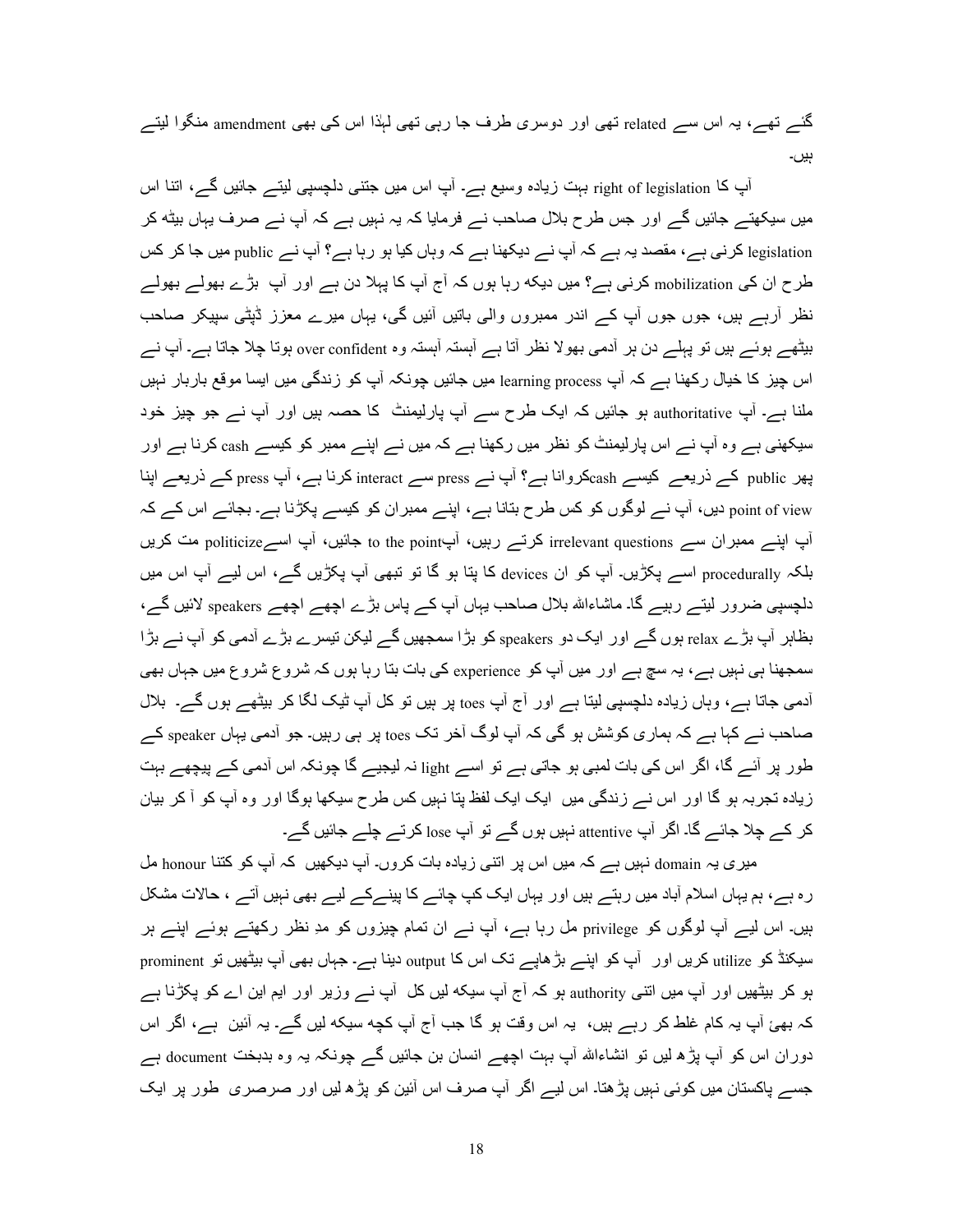مرتبہ ہی پڑھ لیں تویہ آپ کے لیے زندگی میں بہت کام آئے گا، یہ آئین ہر جگہ آپ کے کام آئے گا، آپ کے یاس عدالت میں بے شک وکیل نہ ہو، آپ اخبار ات پڑھ کر اس کی غلطیاں نکالنے کے قابل ہو جائیں گے۔ آپ دیکھیں گے کہ ہمارے reporters کس طرح غلط reporting کرتے ہیں۔ آپ جب تک پڑ ھیں گے نہیں تو اس وقت تک آپ غلط چیز کو بھی صحیح س*مجھتے ر*ہنا ہے جونکہ ہم تو یہاں دیکه رہے ہیں، ہمیں اب تیس سال ہو گئے ہیں اس پارلیمنٹ میں بیٹھے ہوئے ہو گئے ہیں اور ہم دیکھتے ہیں کہ بڑے بڑے اداریے۔ 100% غلط لکھے ہوئے ہوتے ہیں لیکن ہم وہاں نہیں بول سکتے، بلال صاحب ایسے بہت سے لوگوں کو پکڑتے ہیں اور انہیں سمجھاتے بھی ہیں لیکن کون سمجھے۔

آپ کے پاس جو یہ opportunity ہے، آپ یہ نہ سمجھتے رہیے گا کہ آپ نے قابلیت کی بنا پر اسے حاصل کیا ہے تو شاید آپ قابل ہوں اور اپنے آپ کو اندھوں میں کانا راجا سمجه کر بیٹه جائیں، ایسے نہیں ہونا چاہیے بلکہ آپ یہاں سے سیکھیں۔ اگر بلال صاحب نے اس ملک میں ایسی اچھیopportunity مبیا کی ہے تو خدا کے لیے سیکه لیں، میرے پاس بہت سے ایسے الفاظ ہیں، میں regard کر رہا ہوں اور بات نہیں کرسکتا۔ ہمیں بھی افسوس ہوتا ہے اتنا زیادہ خرچ، اتنی بڑی پارلیمنٹ اور وہاں پر کوئی آدمی interest لینے والا نہ ہو، کسی کو پنا نہ ہو۔ میں آپ کو ایک مثال دینا ہوں اور بلال صاحب کے لیے بے پہ بڑی interesting بات ہو گی، ہمار ا Article 91 ہے اور اس میں لکھا ہوا ہے کہ

Article 91

'Minister who for any period of six consecutive months is not a member of the National Assembly shall at the expiration of that period cease to be a Minister.'

یہاں یہ clause کہہ رہی ہے کہ اگر وزیر ممبر قومی اسمبلی اور سینیٹر نہیں ہے تو وہ بھی چه مہینوں کے لیے وزیر بن سکتا ہے۔ اگلا Article 92 ہے جس میں ہے کہ

Article 92

'Subject to Clause 9 and 10 of Article 91 the President shall appoint Federal Ministers and Ministers of State from amongst the members of the Majlis-e-Shura (Parliament) on the advice of the Prime Minister'.

مطلب یہ کہ جو لوگ وزیر بنتے ہیں انہیں صدر وزیراعظم کی advice پر وزیر بناتے ہیں۔ اب میں آئین کی ایک scheme بنا دوں کہ أپ کی جو Presidency ہے، اس وقت اس کی کوئی حیثیت نہیں رہ گئی ہے، أئین کے تحت اب President just ایک مہر ے کے طور پر بیٹھے ہیں، آئین کے اندر اب ان کے پاس کسی قسم کی کوئی powers نہیں رہی ہیں۔ جناب زرداری صاحب ایک صدر کی حیثیت سے act نہیں کر رہے ہیں، آپ ذہن میں رکھیے گا کہ آج وہ جو کچه کام کر رہے ہیں، وہ پارٹی کے ۔پشرمین کی حیثیت سے کام کر رہے ہیں، otherwise کل یہاں کوئی بھی صدر آکر بیٹھے گا، اس کی آئینی کوئی حیثیت نہیں ہو گی۔ آئین میں ایک Article ہے کہ .President is bound to act on the advice of the Prime Minister آپ جتنا بھی دیکھنے ہیں، مثال کے طور پر آتا ہے کہ صدر پاکستان نے قومی اسمبلی کا اجلاس طلب کر لیا۔ اس اجلاس کے بلانے میں صدر پاکستان کا رائی برابر کردار نہیں ہے بلکہ اس اجلاس کو بلانے کے لیے summary وزیراعظم نیچے سے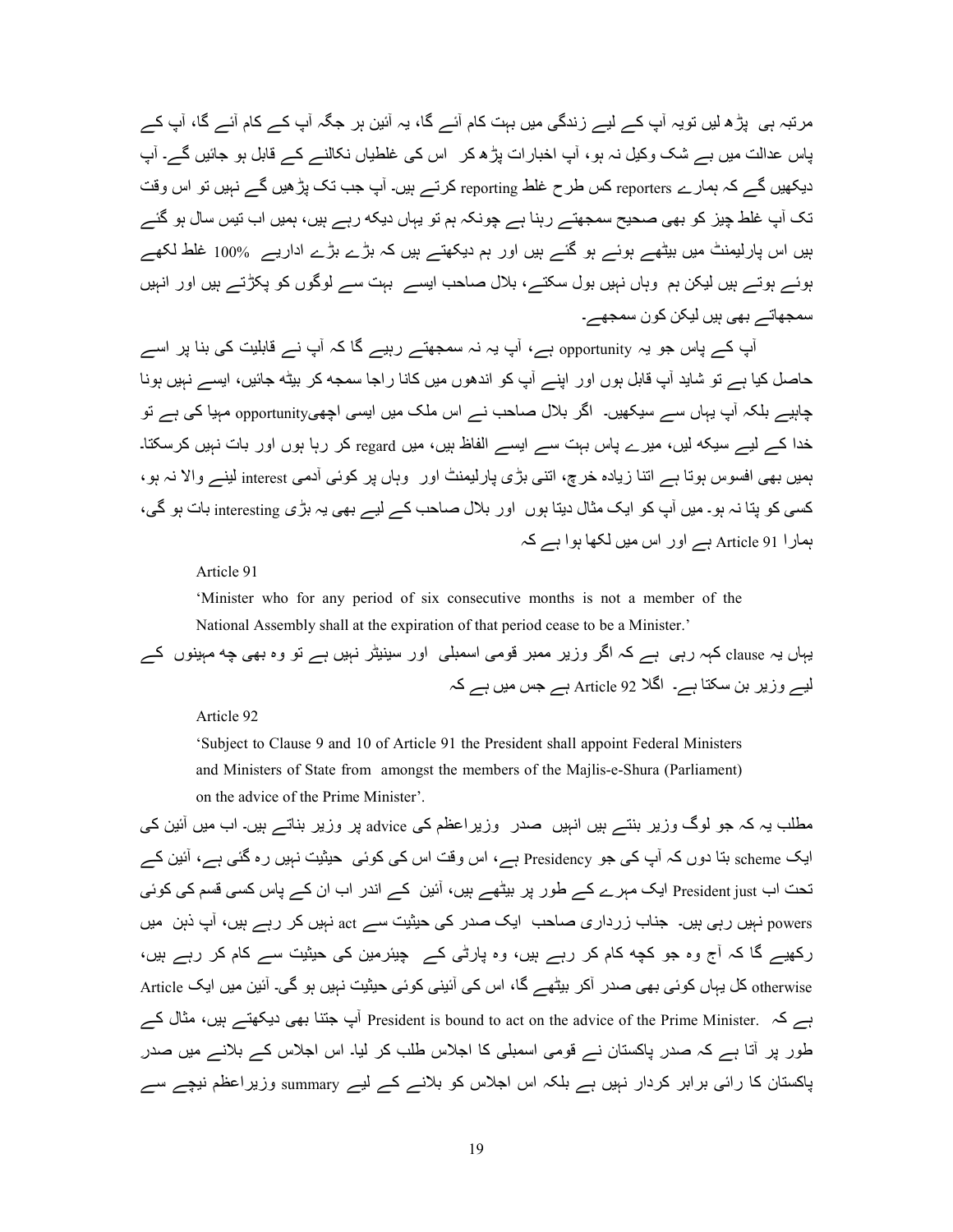بھجواتا ہے اور جب وہ صدر پاکستان کو بھیجی جاتی ہے تو صدر bound ہے کہ وہ اس پر دستخط کرے، اس کو روکنے کا اس کے پاس کوئی اختیار نہیں ہے، اس کا just نام استعمال ہوتا ہے۔

ہم نے Amendment 18<sup>th</sup> Amendment کے ذریعے صدر پاکستان کی تمام کی تمام discretions کو ختم کر دیا ہے۔ اب آپ جہاں بھی کوئی فیصلے سنتے ہیں، under the Constitution وہ سارے کے سارے وزیر اعظم ِ اور کابینہ کے ہوتے ہیں۔ میں جو بات کہہ رہا تھا کہ اس clause کے ذریعے اب وزیراعظم کے پاس اختیار ہے کہ وہ جتنسر چاہسر البلان اللہ non members of Parliament Ministers appoint کر سکتا ہے، اگرچہ وہ ایسا نہیں کرتسر لیکن آئین انہیں اجازت دیتا ہے کہ انہوں نے دس ممبر ان کو کابینہ میں شامل کر دیا، چه مہینوں کے بعد ان کی جگہ نئے آدمی رکه سکتے ہیں، جبکہ وزیر اعظم پانچ سے زیادہAdvisors نہیں رکه سکتے، وہاں قدغن ہے لیکن وزراء میں کوئی قدغن نہیں ہے، وہاں وہ جتنے چاہیں وزیر مقرر کر سکتے ہیں۔ اس کے لیے صرف یہ condition ہے کہ اگر وہ اسمبلی یا سینیٹ کا ممبر نہیں ہے تو پھر چه مہینے بعد وزیر نہیں رہے گا لیکن آگے جا کر لکھا گیا ہے کہ '10 subject to Clause 9 and اب جب ہم subject to کا لفظ پڑ ھتے ہیں تو صرف ترجمہ کرتے ہیں، اس کی گہر ائی میں نہیں جاتے جبکہ یہ سارے کا سارا اس کی نفی کر رہا ہوتا ہے، subject to Clause 9 mean کہ جو Clause 9 کے اندر لکھا گیا ہے، وہ prevail کرے گا، اس کے بعد وہ باقی powers use کر سکتا ہے۔ اس ایبے قوانین کو بڑ ھنا بھی سیکھیں ، as a member of Parliament جب تک آپ قوانین کو بڑ ھنا نہیں سیکھیں گے۔، آپ کسی بھی طرح authoritative نہیں ہوسکتے اور جب بھی آپ نے قانون کو پڑھنا ہے، اسے رک رک کر پڑ ھنا ہے، آپ کو چونکہ انگریزی پر عبور حاصل ہوتا ہے اس لیے آپ اسے تیزی سے پڑھ جاتے ہیں اور آپ نس اپنسر ذہن میں اس کی جو translation کرنے ہے، وہ اس کا مطلب نہیں ہوتا ہے بلکہ laws میں اس کا مطلب اور ہوتا ہے، یہ آپ نے ضرور خیال رکھنا ہے کہ آپ نے انگریزی کے زور پر اسے پڑھا اور اس کا ترجمہ کر کے اس کی interpretation کر لینی ہے، نہیں، کبھی ایسا نہ کرنا اور ہمیشہ بڑوں کو سنتے رہنا۔ آپ نے اپنے ذہنوں میں جو چیز پہلے سے interpret کی ہوتی ہے، اس پر آپ نے ڈٹ نہیں جانا بلکہ اچھے طریقے سے سوالات کرنے ہیں، اگلے آدمی کو under estimate کر کے سوالات نہیں کرنے ہیں۔ جب بھی آپ نے یہاں بیٹھے ہوئے لوگوں سے سوالات کرنے ہیں تو ان کی عزت کا خاص خیال رکھتے ہوئے کبھی بھی انہیں under estimate نہیں کرنا۔ میں آپ کو ایک بات بنا دوں کہ یہاں بلال صاحب جس آدمی کو بھی بلائیں گے، وہ بہت authority والا ہو گا، عام آدمی یہاں آبی نہیں سکتا، یہ ذہن میں رکھتے ہوئے آپ نے ان کی باتیں بھی سننی ہیں۔ بلال صاحب کی محبت ہے کہ انہوں نے ہمیں بلا لیا، otherwise آپ دیکھیں گے کہ آپ کو یہ انشاءاللہ بہت اوپر لے کر جائیں گے۔ وہ ذہن اور level لے کر چلتے رہیے گا، انشاءااللہ آپ بہت کچه سیکھیں گے۔ اب میرے خیال میں اتنا کافی ہے، اگر آپ کوئی سوال کرنا چاہیں تو میں حاضر ہوں۔ شکریہ۔

جناب سبیکر : شکریہ، مشتا ق صاحب اور احمد بلال محبوب صاحب۔ معزز ممبران اب آپ سوالات كر سكتے ہيں۔

جناب حضرت ولّی کاکڑ : میرا تعلق بلوچستان سے ہے۔ میرا سوال احمد بلال محبوب سے یہ ہے کہ انہوں نے شروع میں کہا تھا کہ ہم نے seats allocation population کی بنیا پر کی تھی لیکن میں نے ایک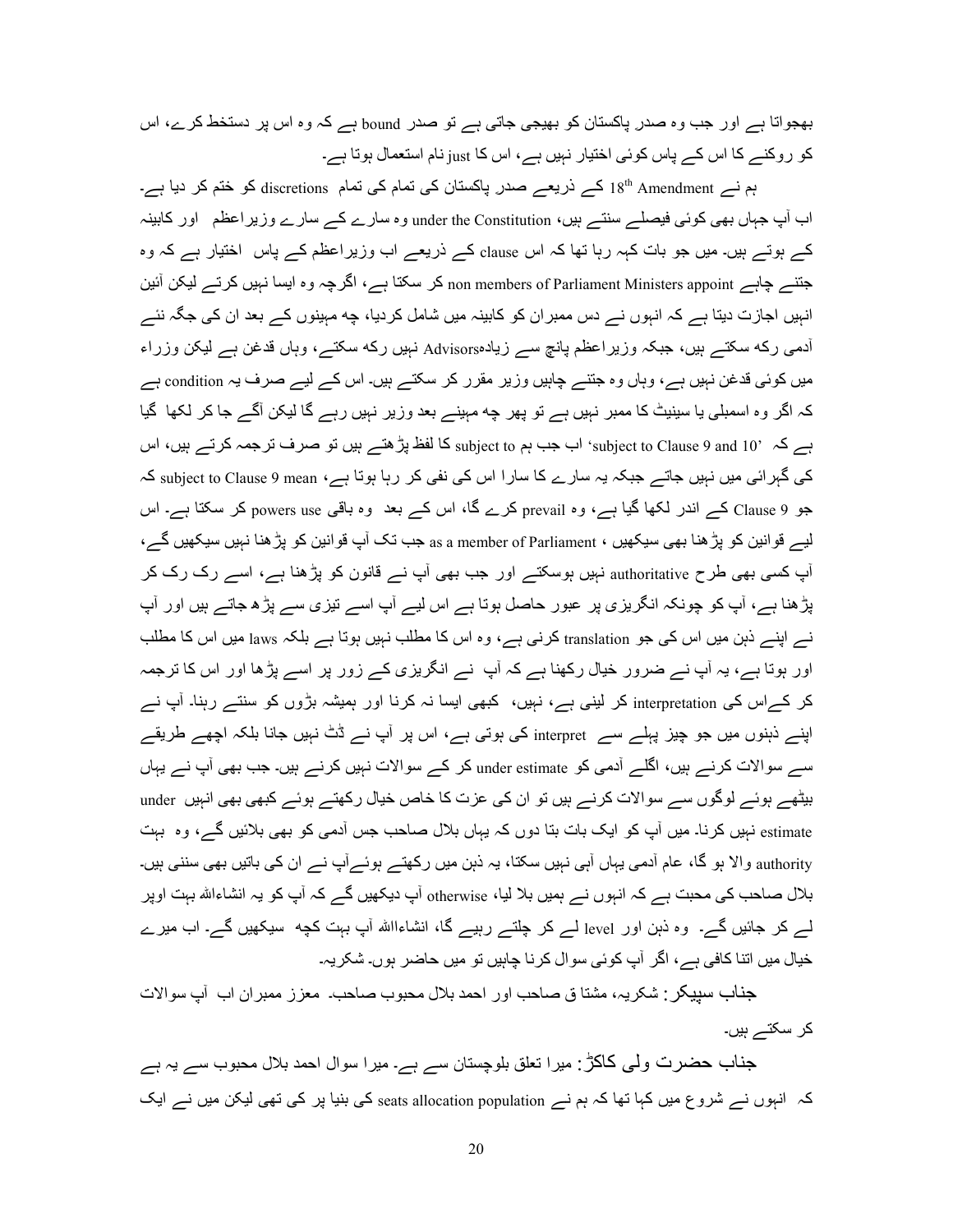population کیا تھا کہ FATA میں جو seven agencies ہیں ان کے لیے ایک ہی seat ہے۔ کیا ان کی population اسلام آباد سے زیادہ نہیں ہے؟ اسلام آباد کی  $_{2\rm~seats}$  ہیں لیکن FATA کی ایک  $_{5\rm{eat}}$  ہے۔ گو کہ میرا تعلق FATA Aے }ہ.ں ہے۔

جناب سپیکر : آپ نے غلط note کیا۔ آپ م $\rm{procedure}$  کی بات نہ کریں۔  $\rm{set\,allocation}$  ، حناب سپیکر انبوں نے جو آپ سے گفتگو کی ہے اس کی روشنی میں بات کریں۔ آپ FATA کی نمائندگی نہ کریں۔ یہ آپ کا کام نہیں ہے۔ جی محتر مہ۔

Miss Anam Asif: I am from Lahore and I am representing Punjab. I have a question to Mr. Mushtaq.

our Assembly's constituency is based on the population and we are running the ابھی یہ بات ہو رہی تھی کہ you need a majority. It means if the کرنا ہو تو law pass کردا بو تو democratic system. community which is already in minority there, then how can you pass a law which is in favour of it because Why this two third majority? Why میں amendment کیوں نہیں ہوتی ہے۔ Why this two third majority? Why this present and voting type of criterion ہوتا ہے، جب آپ کو پتا ہے کہ وہاں پر ان کی majority ہے۔ اگر ہم بلوچستان کی بات کرتے ہیں تو وہ population کے حساب سے بنجاب کی majority ہے۔ I mean there is a clash ا hetween them. آپ نے اسمبلی میں لوگ رکھے ہیں population basis پو اور آپ کہتے ہیں کہ law pass ہوگا majority basis پر ۔ جو community وہاں پر minority میں ہے وہ اپنا law کیسے pass کروا سکتی ہے۔

جناب سبيكر : جي مشتاق صاحب۔

جناب محمد مشتاق: دیکھیں جب آپ allocation of seats ہر جاتے ہیں تو یہ criterion آج کا نہیں ہے۔ یہ criterion ہمارے بڑوں کا بنایا ہوا ہے۔ 1973 میں یہی آئین آیا تھا جس میں یچھلے procedure کو ہی follow کیا گیا۔ آپ جہاں بھی جاتے ہیں، یا آپ کسی بھی صوبے میں جاتے ہیں تو آپ نے کوئی نہ کوئی criterion determine کرنا ہوتا ہے۔ Suppose کہ میرا area ہے جس میں cultivated زمین دو مربع ہے جب کہ اس میں بنجر علاقہ 10 مربع ہے۔ جو بنجر علاقہ 10 مربع کا ہے، اس کی تو کوئی وقعت نہیں ہے کیونکہ آپ کو production تو صرف دو بربعوں سے مل رہی ہے۔ آپ نے تو production-wise ہی چلنا ہے۔ اسی طرح بلوچستان میں ہے، وہاں پر ہمارے بڑوں نے population کو اس لیے base بنایا ہوگا اور ہم اس کے defence ہ میں یا اس کے against میں اس لیے نہیں جا سکتے کیونکہ انہوں نے کوئی نہ کوئی من criterion تو determine کرنا تھا تاکہ ہر صوبے سے نمائندگی ہو اور کس criterion کے تحت ہو۔ اب اگر suppose land کو ہی لیتے ہیں، وہاں پر ایک لاکه کی population ہوتی اور یہاں پنجاب میں دو کروڑ لوگ ہوتے، اگر آپ دونوں کو بر ابر کی نمائندگی دے دیتے تو آپ انسانیت کے فلسفے کے خلاف چلے جاتے۔ اس لیے بڑوں کے کیے ہوئے کاموں میں کوئی نہ کوئی مصلحت ہوتی ہے۔ یہ کوئی political question نہیں ہے اور ان کے کیے ہوئے سوال کو ہمارے بلوچستان کے بھائیوں نے من ان قبول کیا ہے۔ آج وہ اس پر زیادہ protest نہیں کرتے ہیں کہ ان کی نمائندگی کم ہے کیونکہ ان کی یہ محرومی اگر وہ اس کو محرومی سمجھتے ہیں تو یہ کمی ہم نے سینیٹ میں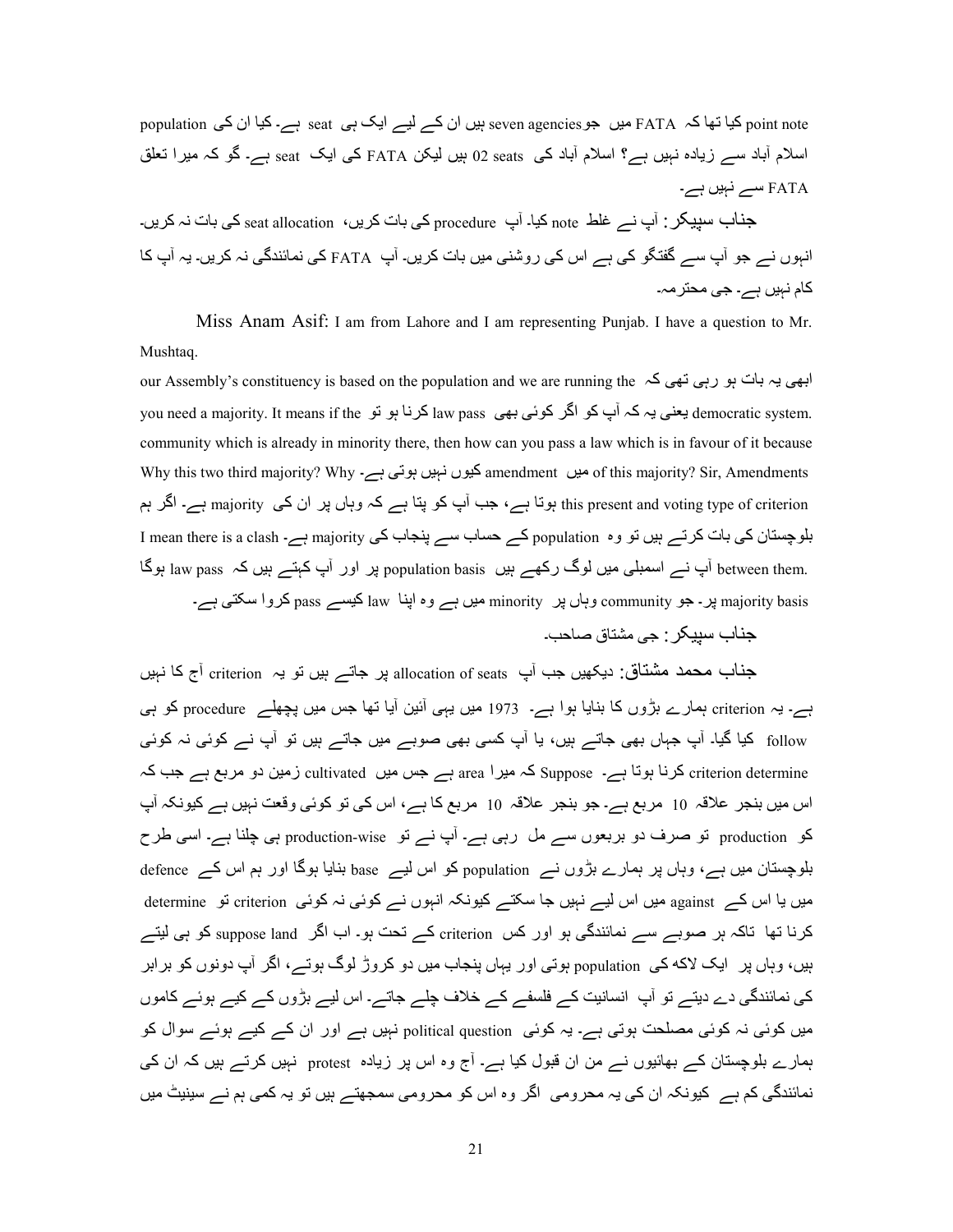پوری کر دی ہے۔ سینیٹ میں ہر صوبے کو equal representation دی ہے۔ اگر سینیٹ میں کل تعداد 104 ہے تو تمام صوبوں سے irrespective of population یا ان کے علاقے کے ہم نے تمام صوبوں سے 14, 14 سینیٹر لے لیے ہیں۔ اس کے بعد خواتین کی seats ہیں، وہ بھی almost same criterion کے تحت دی گئی ہیں۔ علماء اور technocrats کے لیے seats reserve ہیں وہ بھی برابر دی گئی ہیں۔

دیکھیں آج جو سوالات آپ کے ذہن میں ہیں، 1973 میں بھی ان کے ذہنوں میں یہی سوالات تھے اس لیے انہوں نے یہ کمی سینیٹ میں پور ی کر دی تاکہ کل کو جو وہاں کے لوگوں میں محرومی بیدا ہوگی یا ہمار ی آنے والی نسل بھی جب یہ محسوس کرے گی تو ہم کوئی نہ کوئی تو argument دے جائیں تاکہ ہم کل اپنے آپ  $\sim$ ی defend کر سکبر

رہی بات population کی تو آج اگر کسی کے پاس seats زیادہ ہیں تو اس کو پھر باتیں بھی زیادہ سننی پڑتی ہیں۔ آپ کو پتا ہے کہ پنجاب کو اسی وجہ سے آج زیادہ باتیں سننی پڑ رہی ہیں۔ اگر کوئی غلطی ہو گئی ہے یا کوئی پالیسی ناکام ہو گئی ہے تو اس میں پنجاب کا زیادہ حصہ ہے۔ مارشل لاء لگتا ہے تو ہر بندہ پنجاب کو اس لیے گالی دیتا ہے کیونکہ آرمی میں پنجاب کے لوگ زیادہ ہیں۔ اسی وجہ سے لوگوں نے نفرت کی ہوگی۔ یہاں پر آرمی سے مراد پنجاب ہی لے لیتے ہیں اور ایسا کیوں کرتے ہیں کیونکہ آرمی میں زیادہ نمائندگی پنجاب کی ہے۔ اس لیے پنجاب کو بھی کھلے دل کا مظاہر ہ کرنا چاہیے۔ ہمیشہ بڑے لوگوں پر ہی باتیں ہوتی ہیں اور چھوٹے لوگوں سے تو زیادہ سوالات ہی نہیں کیے جاتے۔

جذاب سپیکر : جمہوریت کا حسن plurality میں یہی ہے کہ .majority is authority یہ ضروری نہیں ہے کہ وہ majority population basis پر ہو، وہ political party کے تناسب سے بھی بوتی۔ اب پیپلز پارٹی پورے ملک میں ہے۔ مسلم لیگ پور ے ملک میں ہے۔ جہاں political parties کا کمال ہے کہ وہ ملک کے کونے کونے میں جا کر اپنا پرچار کیسے کرتی ہے اور وہاں سے اپنے members کیسے لاتی ہے۔ آپ جیسے آگے بڑھتے جائیں گے انشاء اللہ آپ کو اس بات کی سمجه آ جائے گی کہ ایسا کیوں ہوتا ہے۔ آپ کا بہت اچھا سوال ہے اور یہ basic question ہے کہ ایسا کیوں ہے۔ جمہوریت کا حسن یہی ہے کہ majority is authority اور minority کو اور opposition کو ایک مثبت پہلو سے یا انداز میں اس کی opposition کرنی چاہیے اور خواہ مخواہ اس کی شکل کو اور below the belt باندھنا یا اس پر خواہ مخواہ کی criticism کرنا مناسب نہیں ہوتا بلکہ اس کی quality and intent پر یا اس کے کارنامے پر یا اس کے programme میں نقص نکالنا آپ کا حق ہے لیکن جمہوریت کا حسن یہی ہے ِ اور اس میں کام political parties کا ہے۔ ہر political party اینے ہاته میں کتنے رنگ اور کتنے خوبصورت لوگوں کو کتنے اچھے لوگوں کو پورے ملک سے attract کرتی ہے۔ جی انم آصف صاحبہ۔

محترمہ انع أصف: جناب والا! جو legislation or amendment بوتی بیں، وہ present and voting basis پر ہوتی ہے۔۔۔

Mr. Speaker: That is a procedure. Next please.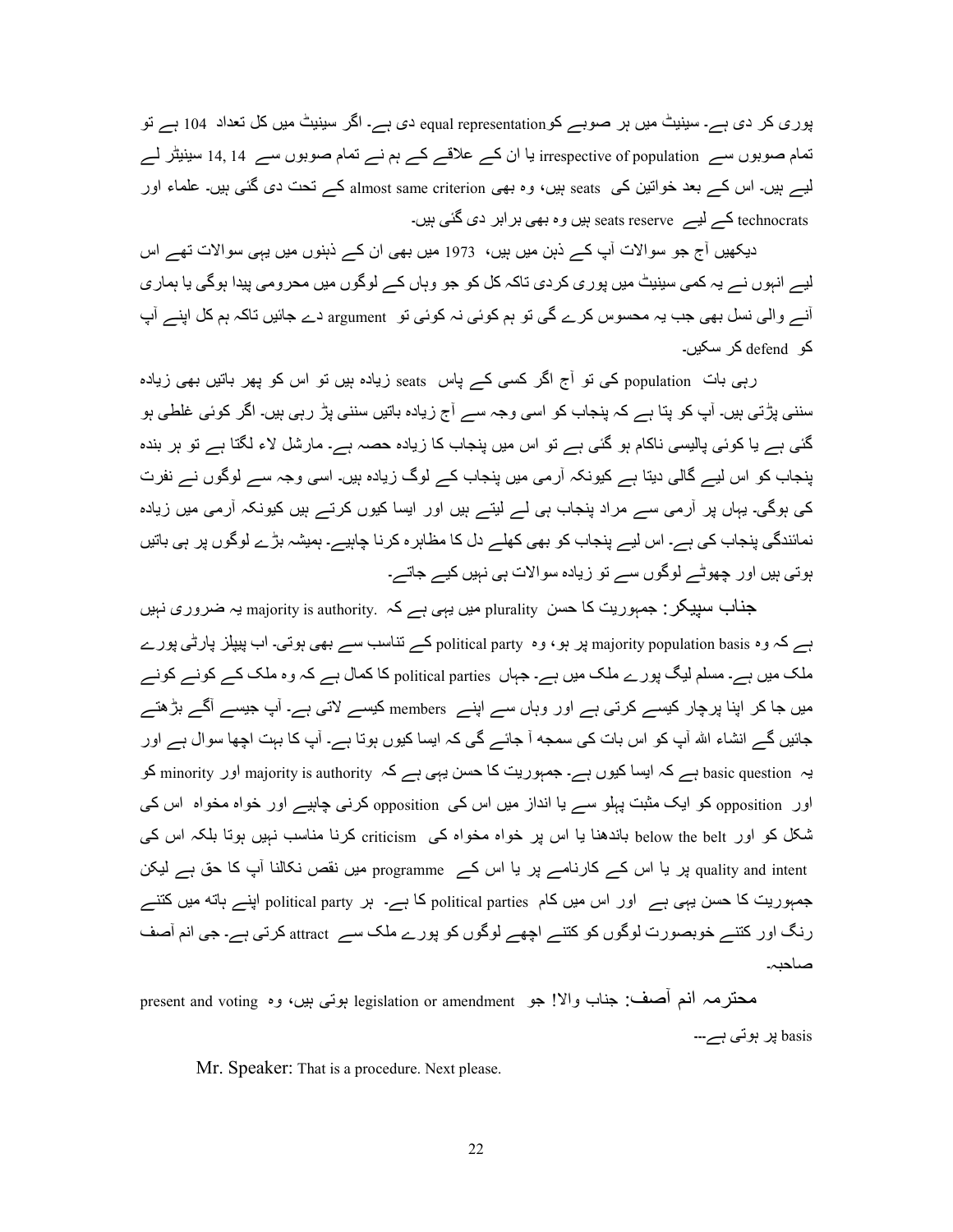جناب محمد دانیال خان: میرے دو سوالات ہیں احمد بلال صاحب سے۔ پہلی بات تو یہ ہے کہ you to some extent کہ جو resolutions یا جو policy recommendations ہم لوگ یہاں پر دیں گے to some extent د اس پر تھوڑا کام شاید قومی اسمبلی میں بھی ہوگا۔ اس میں کتنے extent تک یہ چیز ہے کہ for instance if somebody is a Foreign Minister over here and if he gives certain recommendations تو كيا اس پر واقعي ميں کچه عمل ہوتا ہے ،کیا متعلقہ وزیر اس کو consider کرتے ہیں؟ دوسری بات۔۔۔۔ میں بھول گیا ہوں۔

جناب احمد بلال محبوب: دیکھیں کوئی پابندی نہیں ہے، کوئی obligation نہیں ہے کہ قومی اسمبلی یا کابینہ آپ کی دی ہوئی recommendations پر ضرور غور کرے یا ان پر عمل کرے یا اس کو incorporate کرے۔ ظاہر ہے کہ آپ لوگ کسی constitutional scheme میں کوئی official position تو hold نہیں کر تے جس میں آپ کی بات لاز می طور پر سنی جائے۔ یہ آپ پر ہے کہ آپ کس طریقے سے اپنی بات formulate کرتے ہیں، کس طریقے سے present کرتے ہیں، کس طریقے سے articulate کرتے ہیں کہ آپ کی بات یا recommendation پر notice لیا جائــــرـ مثال کــــر طور پر پېلـي بونـه پارليمنتْ، جس کـي ميں تعريف کرتا بوں، اس وفت ایک education policy بن رہی تھی تو اس education policy پر ایک alternate education policy بنائی گئی اور اس کو انبوں نے میڈیا میں بھی دیا، وزیر اعظم کو بھی بھیجا اور وزیر تعلیم کو بھی بھیجا اور وہ لوگ کچه لوگوں سے بھی ملے۔ اس کا notice لیا گیا۔ وزیر اعظم صاحب نے پوته پارلیمنٹ کے دو لوگوں کو invite کیا کہ وہ Federal Cabinet میں جہاں education policy discuss ہو رہی تھی، آکر یونی کا point of view present کریں۔ وہ اس لیے نہیں تھا کہ وہاں پر ان کی کوئی official positionوَتھی بلکہ وہ اس لیے تھا کہ by that time youth نسر اپنا point of view اخبارات کسر ذریعہ، میڈیا کسر ذریعہ اور اپنسر خطوط کسر ذریعہ concerned quarters تک register کرایا اور وہ اننا اچھا اور معقول point of view نھا کہ انہوں نسر ان کو بلایا ایک ایسی meeting میں جو کہ Federal Cabinet plus four Chief Ministers پر مشتمل تھی۔ وہاں جو دو لوگ گئے، انہوں نے اتنی اچھی presentation دی کہ بعد میں کئی Cabinet Members نے ہمیں فون کرکے تعریف بھی کی اور پھر حکومت کی education policy میں amendments بھی ہوئیں، اس میں دو چیزیں amend کی گُئیں .on the basis of this recommendation اس میں کوئی ایسی بات نہیں ہے کہ قومی اسمبلی پر کوئی binding ہے یا کوئی ایسا rule ہے کہ اس کے مطابق ایسا کرنا ضروری ہے۔ یہ صرف آپ کی محنت اور آپ کے quality of work پر depend کرے گا کہ آپ کتنا influence کریں گے۔ البتہ آپ کو ایک موقع مل رہا ہے۔ پہلے آپ لوگ جہاں تھے individually وہاں سے اگر آپ کچه کرتے تو اس کے effective ہونے کے chances بہت کم تھے۔ یہ forum آپ کو ایک موقع فراہم کرے گا جس سے آپ کی کئی گناہ زیادہ ,accessibility visibility and effectiveness بڑھ جائے گی۔ لہٰذا بات یہ ہے کہ آپ کو ایک موقع ملا ہے لیکن کوئی guarantee نہیں ہے۔

جذاب نجم الثَّاقب: میرا سوال یہ ہے کہ کیا یہ لازمی ہے کہ قومی اسمبلی میں یا یوته پارلیمنٹ کے forum پر دو پارٹیاں ہوں یعنی ایک ruling party اور ایک .opposition party جبکہ ہمارے پاس .committees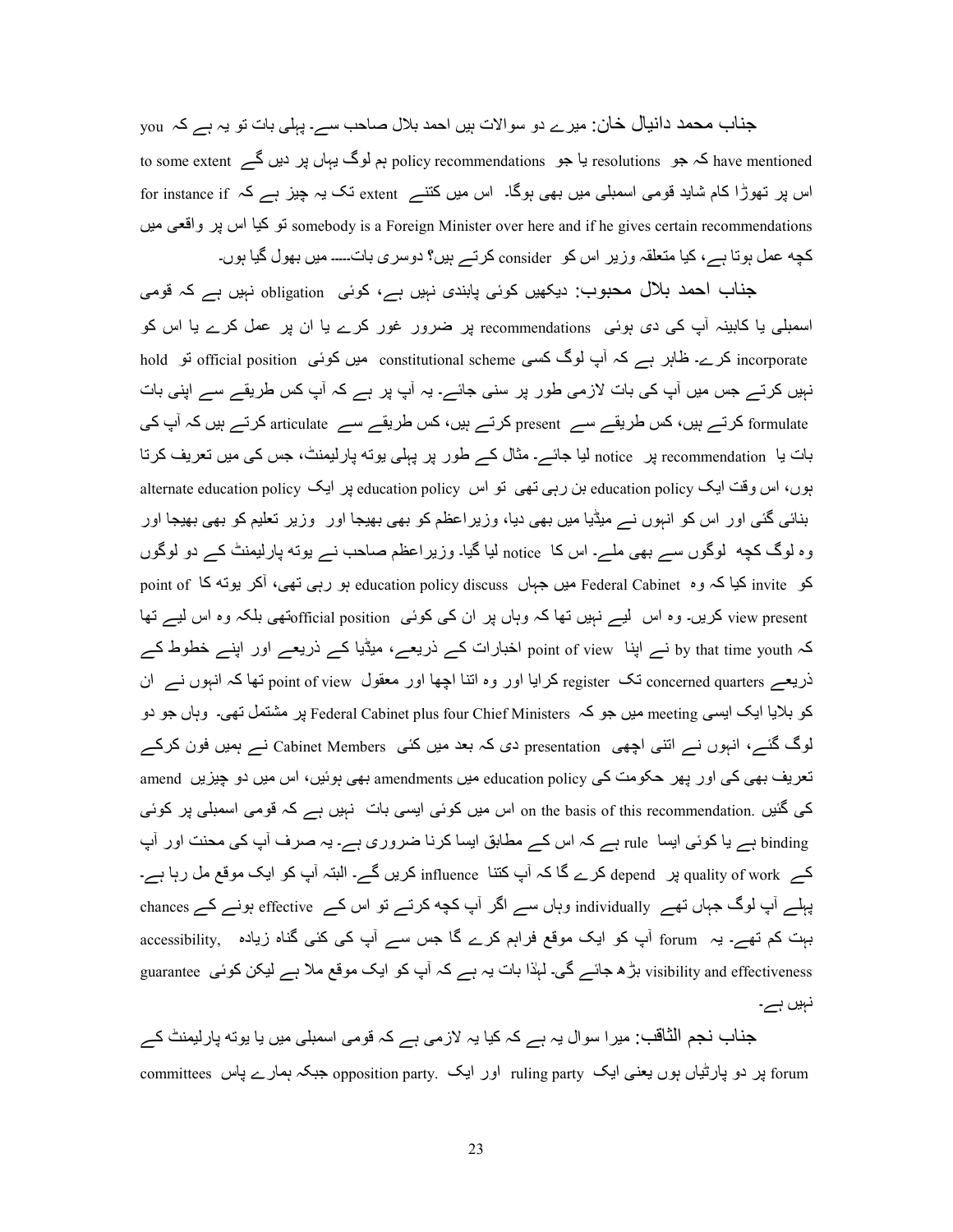ہیں جو بہت اچھی طرح سے scrutiny کرتی ہیں، ان کے پاس law making کے لیے experts ہوتے ہیں اور وہ لوگ اپنی ر ائے بیش کرتے ہیں۔ یھر Opposition کا کیا role ہے یہاں پر ؟

جناب محمد مشتاق: دیکھیں جی اب opposition کا role اس لیے ربتا ہے کہ کوئی بھی عقل کل نہیں ہوتا۔ جس طرح میں نے پہلے عرض کیا کہ سب سے پہلے ministry initiate کرتی ہے ایک چیز ، ان کے پاس experts ہوتے ہیں اور ان میں بھی کچه کمی ہو سکتی ہے، پھر آپ کی کیبینٹ میں وہ چیز جاتی ہے۔ جو سوال آیا ہے present and voting کے بارے میں تو جس چیز کو آپ سمجھتے ہیں کہ جو بھی issue اسمبلی میں آ گیا ہے، اگر وہ آپ کے صوبے کو damage کر رہا ہے، آپ کی community کو damage کر رہا ہے تو مشتری بوشیار باش والے فارمولے پر آپ کو عمل کرنا ہوگا۔ آپ کا کام ہے کہ آپ homework کریں اور جو present and voting والسر زمرے میں لوگ آ رہے ہیں ان میں آپ کی already اکثریت ہو جائے۔ اگر آپ سمجھتے ہیں کہ present and voting والے فارمولے سے آپ کا کوئی right damage ہو سکتا تو پھر آپ اپنے ارکان جو آپ کے likeminded ہیں ان کو present رکھیں۔

دوسری بات یہ ہے کہ اگر آپ سمجھتے ہیں کہ یہ کوئی law غلط بن ر ہا ہے، ہمار ا 1/4<sup>th</sup> membership present نہیں ہے تو کھڑے ہو کر quorum point out کر دیں۔ اس طرح present and voting و الے فارمولے کو reject کر دیں۔ ایسا نہیں ہے کہ خدانخواستہ present and voting کے فارمولے کو ہمیشہ negatively use کیا جائے گا۔ ایسا نہیں ہے، وہ option اس لیے نہیں رکھی گئی ہے deadlocks پیدا کیے جائیں۔ آپ نے جتنے بھی laws بنانسر ہیں وہ لوگوں کی facilitation کسر لیسر بنائسر جاتسر ہیں۔ ہمارے بڑوں کو کوئبی مشکلات پیش آتی ہوں گی، کوئی وہاں پر رکاوٹ ڈال دیتا ہوگا، لیکن آپ کے ترمیم کرنے کے لیے انہوں نے condition  $_{\rm coma}$  لگائی کہ جب تک آپ کی total membership جو کہ 342 ہے، کا  $_{2/3}$  نہیں ہوگا اس وقت تک آپ آئین کا  $_{\rm coma}$ بھی نہیں change کر سکتے۔ اس کے لیے condition ہے کہ laws laws 13<sup>rd</sup> of the total membership کی facilitation ہے۔ یہ کیوں ہے کیونکہ جو بھی Government in position ہوتی ہے وہ already اکثریت میں بیٹھی ہوتی ہے اور وہ جو بھی law لا رہی ہے وہ ایک due process کے بعد اسمبلی میں لا رہی ہے اور وہاں پر یہ present and voting کی ایک formality ہے ۔ اگر آپ سمجھتے ہیں کہ یہ formula غلط ہے تو آپ اپنے ارکان کو تیار کریں اور اس کو defeat کرنے کی کوشش کریں۔ اکثر حکومت کے اراکین بھی کہہ دیتے ہیں کہ بھئی ہم یہ قانون نہیں مانتے۔ پھر وہاں پر حکومت withdraw کر لیتی ہے۔ لہٰذا آپ یہ بات ذہن میں نہ رکھیں کہ present and voting سے کسی طبقے کی نمائندگی کا حق ختم ہو جائے گا۔ آپ لوگ جتنے بھی vigilant ہوں گے، جنتے آپ rules جانیں گے، آپ ان کی مدد سے ان کو بکڑ سکتے ہیں۔

پھر آپ نے کہا کہ اگر ایسا ہو رہا ہے تو پھر opposition کا کیا role ہے؟ Opposition کا role کبھی بھی ختم نہیں ہو سکتا۔ ایک Bill حکومت نـــر introduce کیا۔ آپ کـــر Press نـــر اخبار ات میں چھاپ کر اس کو آپ تک پہنچا دیا۔ جب public میں کوئی چیز جاتی ہے تو پھر وہ لوگ اس پر articles لکھتے ہیں۔ وہی articles a opposition پکڑتی ہے اور پھر وہ ان کو amendments کی shape میں لے آتی ہے یا اگر وہ amendments نہیں دے رہی تو جب اس پر discussion کی جاتی ہے تو حکومت کی کمزوریاں، کمیاں اور کوتاہیوں کو point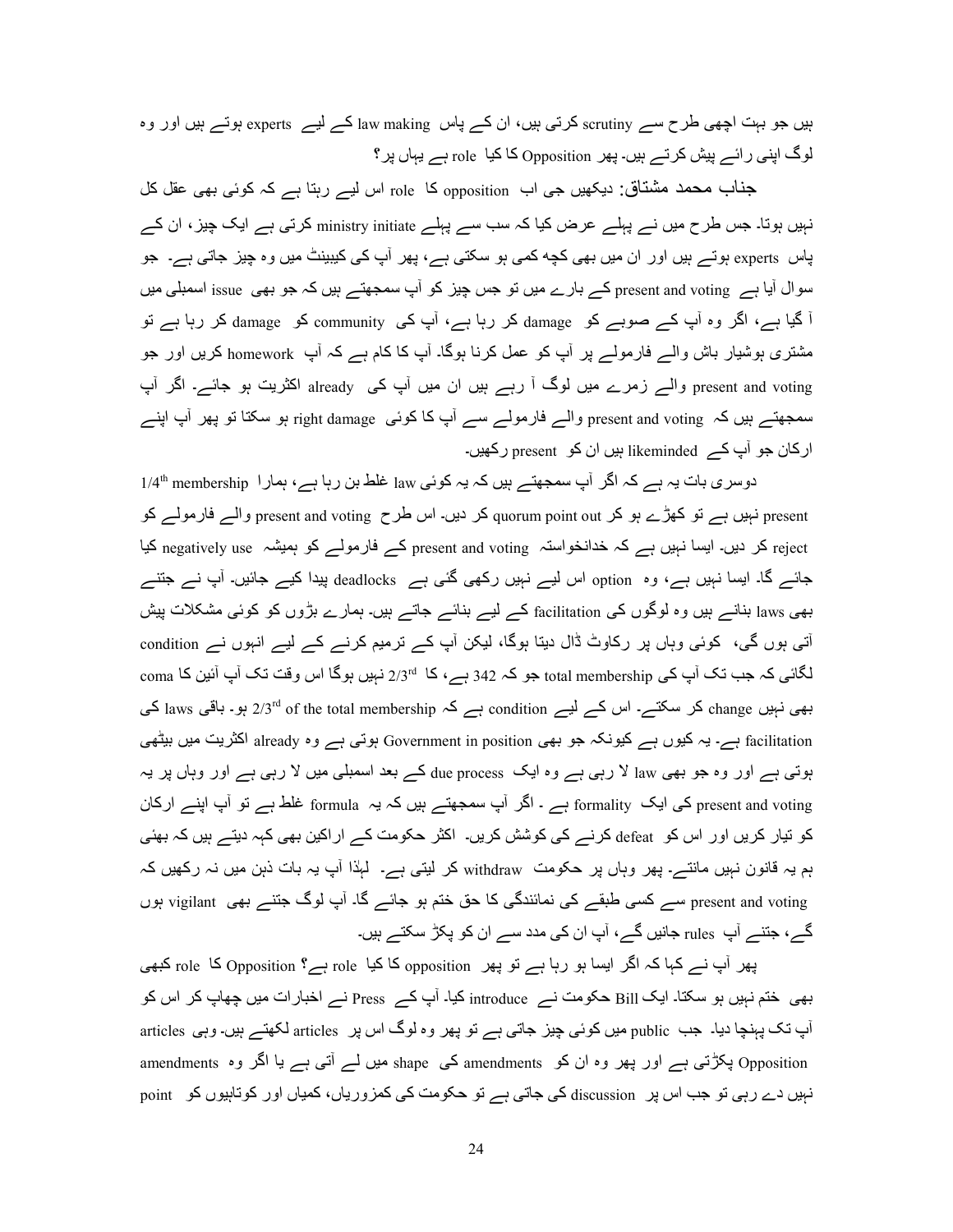out کرتی ہے اور حکومت کو alert کرتی ہے اور کہتی ہے کہ میر ے idea کو اس میں شامل کریں۔ آپ کی وہ کمی والٰی بات جو رہ گئی تھی وہ through amendment اس میں ڈلوا سکتے ہیں۔ حکومت نے سمجھا ہوا تھا کہ ہم نے جو کر دیا ہے وہ بہت بہتر ہے اور وہ final ہے لیکن ان کی غلطی کو پکڑنے کے لیے حکومتی ارکان تو hesitate کرتے ہیں کیونکہ وہ تو leadership کے under چل رہے ہوتے ہیں لیکن ان کا کام ہے حکومت کی غلطیوں اور کوتابیوں کو پکڑنا۔ اس لیے opposition کا role کبھی بھی اور کسی وقت بھی ختم نہیں ہو سکتا۔ یہ ضروری نہیں ہے کہ صرف law making میں ایسا ہو۔ اگر کوئی حادثہ ہو جاتا ہے، اس وقت تو حکومت ٹر رہی ہوتی ہے کہ جی اس کو اگر highlight کیا تو opposition والے ہمیں ملک میں بدنام کریں گے۔ لہٰذا آپ نے اس کو highlight کرنا ہے۔ آپ نے کچه measures لینے پر حکومت کو مجبور کرنا ہے کہ ان کو compensation نبیں مل رہی ہے۔ اگر کوئی حادثہ ہو گیا ہے اور کوئی dead bodies کو اٹھانے نبیں گیا۔ وہاں کی administration غلط تھی۔ لہٰذا وہ تو حکومت کی کوتاہی ہے۔ پھر لوگ حکومت کو پکڑیں گے اور یہ آپ کر وائیں گے۔کسی ایک issue پر بھی جب آپ بولیں گے تو Opposition کا role پر issue پر بڑھتا جاتا ہے اور کبھی بھی Opposition کا role خدانخو استہ ختم نہیں ہوگا۔

محترمہ شاہانہ افسر : جناب والا! میرا سوال ہے کہ جب بھی ہم House میں کوئی resolution بیش کریں گے تو کیا اس کے لیے ضروری ہے کہ صرف ایک پارٹی کے لوگ ہی مل کر ایک resolution دے سکتے ہیں۔ مثال کے طور پر جیسے میں ضلع گجرات سے تعلق رکھتی ہوں، میں اپنی constituency سے related کوئی issue اٹھانا چاہتی ہوں یا اس کے حل کے لیے آواز اٹھانا چاہتی ہوں اور اگر میرے علاقے میں کچه problems بیں اور ویسے ہی مسائل کسی دوسرے علاقے میں بھی بیں جن کا تعلق کسی دوسری پارٹی سے ہو تو کیا ہم دونوں مل کر بھی ایک resolution دے سکتے ہیں۔

جناب محمد مشتاق: جي ٻاں۔ ديکھيں جتني بھي resolutions دي جاتي ہيں عام طور پر ، جس طر ح party line سے resolutions individual basis وہ related ہوتی ہیں۔ جو party line ہے کہ پر ہوتی ہیں وہ major resolutions ہوتی ہیں۔ Suppose کریں کہ ایک resolution ہے وزیر اعظم کی removal کے لیے یا صدر کی impeachment کے لیے، یہ بھی ایک resolution کے ذریعے ہی بٹائے جاتے ہیں۔ ان resolutions کو تو آپ individually نہیں لیں گے۔ اس کے لیے آپ کو party line کے مطابق چلنا پڑتا ہے۔ حکومت کے لوگ بیٹھے ہیں وہ بھی party line کے مطابق چلیں گے لیکن جتنے بھی general public interest individual بیں ان پر آپ کو party line پر چلنا ضروری نہیں ہے۔ ہمارے پاس اسمبلی میں ہر رکن individual basis پر resolution دیتا رہتا ہے۔ وہ party line پر نہیں ہوتی۔ آپ نے صرف اس پر تھوڑا vigilant رہنا ہے جہاں پر آپ کی پارٹی کی جو basic policy کے خلاف کوئی resolution نہ ہو۔ Basic policy کیا ہوتی ہے وہ یہ ہے کہ آپ کی جو موجودہ حکومت ہے اور جو اس کی policies چل رہی ہیں اگر ان کے خلاف آپ کوئی resolution دیں گے تو اس پر آپ کا وزیر اعظم آپ سے پوچھے گا کہ بھئی آپ نے یہ کیا کر دیا ہے۔ ہمارا تو manifesto ہی اس کے against ہے۔ آپ نے تو اپنے ہی manifesto کے against resolution دے دی ہے۔ لہٰذا ایسے معاملات پر آپ کو روکا جا سکتا ہے otherwise آپ کے کسی issue کو بھی نہیں روکا جائے گا۔ نہ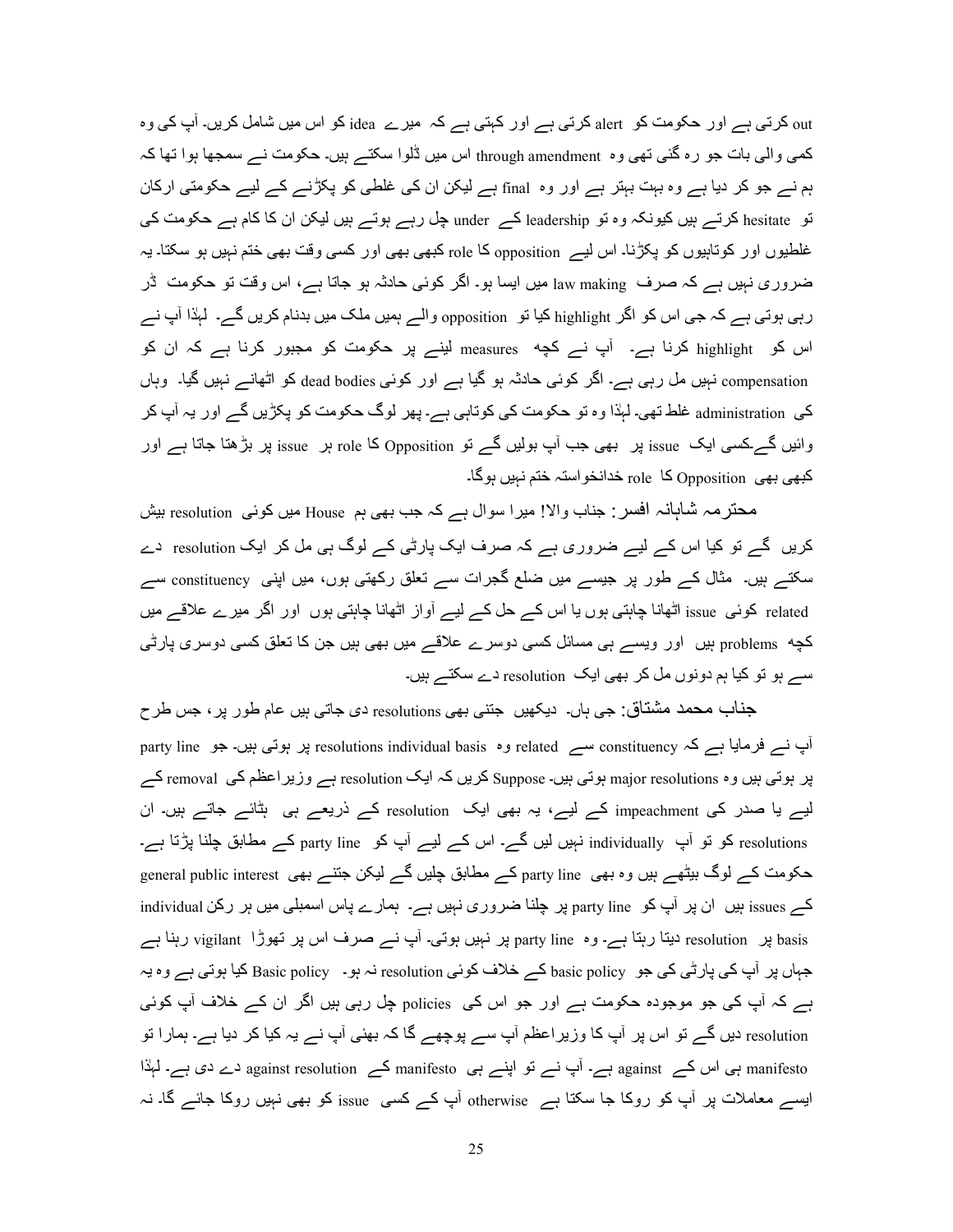پارٹی روکے گی، نہ سیکرٹریٹ روکے گا بلکہ سیکرٹریٹ نے تو روکنا ہی نہیں۔ مثال کے طور پر اگر آپ کا ایک وزیر اٹه کر no confidence کی resolution دے دے وزیراعظم کے خلاف تو سیکرٹریٹ تو welcome کر ے گا۔

as a member of Youth Parliament Pakistan ہحترمہ زیب لیاقت: جناب والا! میرا سوال یہ ہے کہ ہم اپنی constituency کے لیے کس طرح fruitful ہو سکتے ہیں۔ مطلب یہ کہ ہمارا کیا role ہو سکتا ہے کہ اپنی constituency میں کیونکہ ہم لوگ یہاں پر اپنی constituencies کو represent کرتے ہوئے آ رہے ہیں۔ جب ہم نے اپنا form fill کرتے ہیں تب بھی ہم نے اپنی constituency کو mention کرتے ہیں۔

جناب احمد بلال محبوب: دیکھیں جب آپ نے expression of interest form میں اپنی National Assembly or Provincial Assembly کی تھی تو اس کا یہ مقصد نہیں تھا کہ آب Assembly or Provincial Assembly یہاں پر صرف اسی constituency کو represent کریں گے کیونکہ اگر ایسا ہوتا تو پھر ہمیں amembers تو کم از کم چاہیے تھے کیونکہ general seats 25 کی constituencies ہیں ہمارے ملک میں لیکن چونکہ ہم انتے زیادہ لوگ accommodate نہیں کر سکتے تھے اس لیے آپ یہاں پر free بیں free to represent something larger .than your constituency آپ اپنی پارٹی کے confines میں رہتے ہوئے اور اپنے manifesto میں رہتے ہوئے، آپ کسی بھی چیز کے بارے میں move کر سکتے ہیں۔ آپ کو صرف constituency کو represent کرنے کی مجبوری نہیں ہے۔ آپ پورے صوبے کو represent کر سکتے ہیں، جس سے آپ کا تعلق ہے۔ آپ پورے ملک کے ,behalf پر بھی کوئی بات کر سکتے ہیں۔ Constituency پوچھنے کا مقصد تو صرف یہ تھا کہ اگر ہم نے آپ کی اپنے علاقے کے MNA or MPA کے ساته کوئی scheme بنانی ہے اور twining کرنی ہے تو ہمیں معلوم ہو کہ آپ کا کس حلقے سے تعلق ہے۔

دوسری بات یہ تھی کہ اگر ہمیں مختلف حلقوں کے بارے میں کوئی  $_3$   $_{\rm study}$  کرنی ہو تو ہمیں پتا ہو کہ آپ کا تعلق کس حلقے سے ہے لیکن اس میں آپ کی representation ہور limitation نہیں ہے۔ آپ جو چاہیں اپنی پارٹی کے manifesto اور باقی rules کے اندر رہتے ہوئے کسی بھی چیز کو raise کر سکتے ہیں۔

جناب ارسلان علی: میرا سوال محمد مشتاق صاحب سے ہے۔ انہوں نے Article 91 کی بات کی کہ وزیراعظم کی advice پر ایک non-member بھی وزیر بن سکتا ہے تو کیا وزیراعظم اپنے اس action پر answerable ہوتے ہیں؟

جناب محمد مشتاق: نہیں دیکھیں اگر تو وزیر کے لیے کوئی qualification ہو کہ اسے .ph.D ہونا چاہیے یا اس کو ڈاکٹر ہونا چاہیے یا انجینیئر ہونا چاہیے، ایسا تو ہے نہیں۔ لہٰذا یہ discretion Prime Minister کی ہے کہ وہ کس کو کیا رکھنا چاہتے ہیں۔ اگر تو آئین کے اندر اس کی qualification determine ہوتی جس طرح ہمارے MNA کے لیے تو ہے کہ اس کی عمر 25 سال ہونی چاہیے، Article 62 and 63 کی requirement ہے، پھر تو Prime Minister answerable ہوتا۔ جب آئین میں ہی کوئی condition نہیں ہے تو he is not answerable.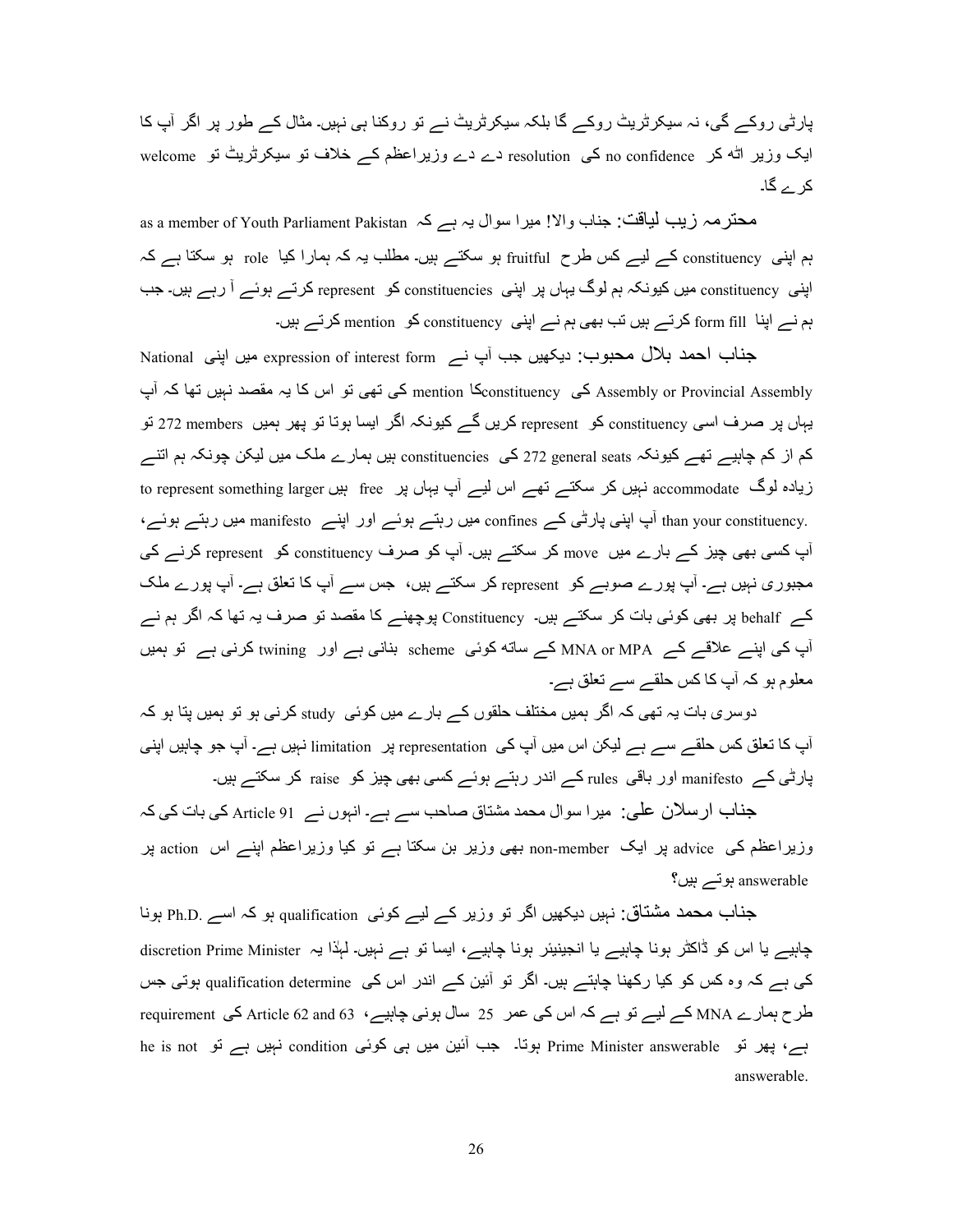جناب کاشف علی ِ میرا سوال بلال محبوب صاحب سے ہے۔ Like Mushtaq sahib explained about the law of abstain and how it works within the National Assembly? Does this law exactly work in the same way in the Youth Parliament Pakistan. Like any parliamentarian is entitled to choose at his own will not to vote for any candidature for Prime Minister or something ہوتا کہ ہر بندہ یہاں پر vote کرے؟

جناب احمد بلال محبوب: دیکھیں جو قومی اسمبلی کے rules ہیں یا پارلیمنٹ کے rules ہیں، ان سے بہت سی چیز پں Youth Parliament میں مختلف ہیں۔ کو شش کی گئی ہے کہ اس spirit کو ہم follow کر یں لیکن بہت سی چیزیں مختلف ہیں۔ اس لیے آپ کو membership کی handbook کو بار بار پڑھنا چاہیے۔ جو pecific سوال آپ نے کیا ہے ، ہمارے ہاں بھی اور شاید قومی اسمبلی میں بھی جہاں تک مجھے یاد پڑتا ہے، اگر آپ وزیراعظم چنتے ہیں تو پارٹی کے لوگوں کی obligation ہے کہ وہ اسی کو ووٹ کریں گے اگر وہ ووٹ نہیں کریں گے تو وہ اپنی نشست کھو سکتے ہیں اور disqualify ہو سکتے ہیں۔ جن چند چیزوں پر آپ پر floor crossing کا الزام لگتا ہے ان میں سے ایک چیز پہ بھی ہے کہ آپ وزیراعظم کے لیے اپنی پارٹی کے candidate کو ووٹ دینے کے پابند ہیں۔ اسی طرح سے vote of no confidence ہے، جب آپ کی پارٹی اسے move کرتی ہے تو اس کا بھی ساته دینے کے آپ پابند ہیں۔ اس طرح کی تین یا چار چیزیں ہیں اور ہم نے بھے، اسے، spirit کو سامنے رکھتے ہوئے ان کو اپنے rules میں رکھا ہے۔

جناب محمد مشتاق: آپ کی اجازت سے میں اس میں تھوڑا سا add کر دوں کہ جونکہ ہمارا ایک defection clause Article 63 أئين ميں آيا تھا نواز شريف صاحب كے دور ميں، اس كے بعد اس ميں جھوٹى چھوٹی تر امیم بھی کر دی گئیں۔ ان کا جو pet question ہے اس کا جواب 63 Article میں دیا گیا ہے۔ جناب نے بتا دیا کہ وزیراعظم کا election اور mo confidence دونوں چیزیں ایک ہو گئیں۔ اسی طرح سے وزیر اعلیٰ کے لیے بھی ہے۔ اس کے بعد اگلا آ رہا ہے کہ جب Constitutional (Amendment) Bill ہوگا، اس میں بھی party line اکس against آپ نہیں جا سکتے۔ اس میں اگر أَپ نے خلاف ووٹ دے دیا یا آپ abstain کر گئے یا آپ نے ووٹ نہ ڈالا اس پر آپ پر پابندی ہے۔ اس میں جو چوتھی چیز ہے وہ ہے۔ Money Bill اس میں بھی آپ ووٹ دینے کے پابند ہیں۔ ان چار چیزوں کے علاوہ کسی بھی جگہ پر آپ پر کوئی پابندی نہیں۔ آپ چاہیں نو ووٹ دیں یا نہ دیں یا آپ abstain کر جائیں۔ پارٹی کے اندر تو آپ کے خلاف کچه نہ کچه ہو سکتا ہے لیکن آئینی طور پر آپ پر اور نہ آپ کی رکنیت پر کوئی اثر ہو سکتا ہے اور نہ ہی آپ کو رکنیت سے محروم کیا جا سکتا ہے۔ آپ مکمل طور پر آزاد ہیں سوائے ان چار چیزوں کے۔ اسی وجہ سے وزیراعظم یا وزیر اعلیٰ کا انتخاب ہوتا ہے، technical speaking, secret ballot کے ذریعے نبیں ہے۔ یہ واحد انتخاب ہے جو open ہوتا ہے اور یہ آئین کے تحت open چھوڑے گئے ہیں کیونکہ آپ کو اس میں پابند کیا گیا ہے کہ آپ اپنی party line کو toe کرتے ہوئے ووٹ دہں گے با نہیں۔

جذاب عمر اویس: جناب والا! اگر مجھے اجازت دی جائے تو میں تین آئینی نکات پر آپ کی توجہ چاہتا ہوں۔ پہلی بات یہ ہے کہ کیا کسی بھی سطح پر Judiciary کی کوئی involvement ہے legislation ہیں۔ دوسرا نکتہ یہ ہے، جیسے آپ نے بھی بات کی کہ اگر ایک comma بھی تبدیل کرنا ہے تو وہ two third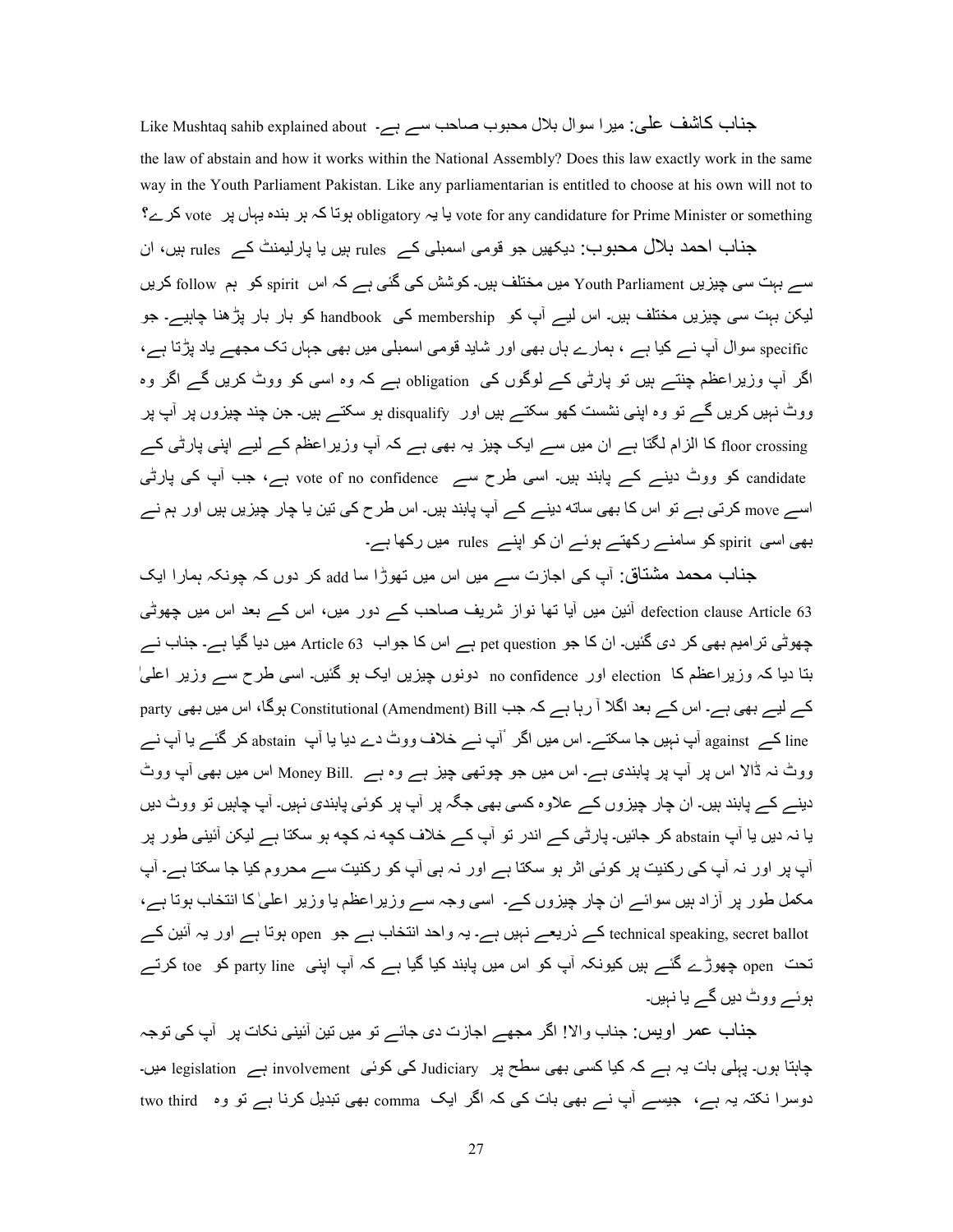ہی کرے گی۔ $\sim$  So, is there any spirit of the Constitution ہی کرے گی۔ $\gamma$  majority impression ہے کہ two third مل کر کچه بھی آئین کے ساته کر دیتے ہیں۔ مثال کے طور پر اگر دو تہائی مل کر کہہ کہ جی homosexuality legal ہے، I am sorry to say this. ہاہڈا two third نے تو کہہ دیا تو کیا پھر وہ legal ہو جائے گا؟ کیا اس طرح کی کوئی چیز ہے جو legal نہیں ہو سکتی۔

تیسری بات یہ ہے کہ یہ جو وزیر اعظم کا صوابدیدی اختیار ہے کہ وہ کسی بھی non-parliamentarian کو جه ماه کے لیے وزارت دے سکتے ہیں تو وہ کتنی مرتبہ ایک ہی شخص کو دے سکتے ہیں؟

جذاب محمد مشتاق: نہیں، آئین کے جس Article کو میں نے پڑھا اس میں اگلی line میں چھوڑ گیا تھا، اس میں ہے کہ ایک سے زائد مرتبہ وہ بندہ وزیر نہیں رہ سکتا، جب تک وہ اسمبلی ہے بعنی اس ک*ی* dissolution تک وہ شخص دوبارہ وزیر نہیں بن سکتا۔

آپ کا پہلا سوال جو judiciary کے بارے میں ہے، اس کے بارے میں کہوں گا کہ میں نے اسی لئے آپ سے کہا تھا کہ آپ لوگ ایک مرتبہ سرسری طور پر ہی آئین کو ضرور پڑھ لیں۔ آپ کے اس سوال کا جواب آئین میں لکھا ہوا ہے۔ آئین میں یہ لکھا ہوا ہے کہ پارلیمنٹ اس آئین کے سمیت کوئی بھی اسلام کے خلاف قانون بنا ہی سکتی۔ اب رہی بات کہ اگر اس نے بنا دیا جس طرح آپ نے کہہ دیا ہے تو ہماری judicial review کا right to the Supreme Court or High Court ہے اس کو کبھی بھی ختم نہیں کیا جا سکتا۔ آپ اگر آئین میں لکه بھی دیں تو وہ ہم نہیں ختم کر سکتے۔ Judicial review باوجود اس کے کہ یہاں پر لکھا ہوا ہو، آپ کو میں interesting بات بتاؤں کیونکہ آپ کا سوال بڑا۔ relevant ہے، اس آئین میں لکھا ہوا ہے، 238 Article ہے جو constitutional Amendment Bill کو deal کرتا ہے اور ecent past میں آپ اور ہمارے بلال صاحب نے ماشاء for the removal of doubt, it is hereby declared that there is no ہے Article 239(6) ہے (F) ،F $\alpha$  ،F $\alpha$  ،  $\alpha$  ،  $\alpha$   $\alpha$  ،  $\alpha$  ،  $\alpha$  ،  $\alpha$  ،  $\alpha$  ،  $\alpha$  ،  $\alpha$  ،  $\alpha$  ،  $\alpha$  ،  $\alpha$  ،  $\alpha$  ،  $\alpha$  ،  $\alpha$  ،  $\alpha$  ،  $\alpha$ limitation whatever, on the power of Majlis-e-Shoora (Parliament) to amend any of the provisions of the .Constitution بالکل آپ کے سوال کا جواب اس میں ہے۔ ہم نے اٹھار ہویں ترمیم پاس کی باوجود اس کے کہ واضح طور پر لکھا ہوا ہے کہ اس کو کوئی touch نہیں کر سکتا، even then Supreme Court نے ہم سے کہا کہ اس کو دوبارہ کرو اور ہم نے کیا۔ لہٰذا ایسا نہیں ہو سکتا جس طرح آپ کہہ رہے ہیں۔ پہلی بات تو یہ ہے کہ جب سب سے پہلے کوئی چیز Law Ministry کو جاتی ہے as a proposal, Law Ministry کر Law Ministry کر دیتی ہے اور کہے گی کہ آپ کو تو فلاں فلاں article empower ہی نبیں کرتا اور آپ یہ law نبیں بنا سکتے۔ اس لیے ہم یہ تصور ہی نہ کریں۔ جب آپ آئین پڑ ھ لیں گے تو پھر آپ تصور ہی نہیں کریں گے کہ ایسا کوئی law بن سکے گا۔

جناب اشفاق احمد رستمانی: جناب والا! میرا سوال یہ ہے کہ یوته پارلیمنٹ میں ہر سال اتنے پیسے <u>خرج ہوت</u>ے ہیں۔اور اس کے جو بھی اجلاس ہوتے ہیں وہ ہم اسلام آباد میں کرتے ہیں اور ایک سال کے بعد ہم یوته اپنے علاقوں میں واپس جاتے ہیں تو پتا نہیں کوئی کام کرتا ہے اور کوئی کام نہیں کرتا تو can it be possible کہ ہم ایسا کوئی mechanism بنائیں کہ اس پوته پارلیمنٹ کے پروگرام کو divisional level تک لائیں۔ بر division پر کوئی platform ہو، وہاں پر کوئی کانفرنس کرائیں تاکہ divisional level پر جو غریب لوگ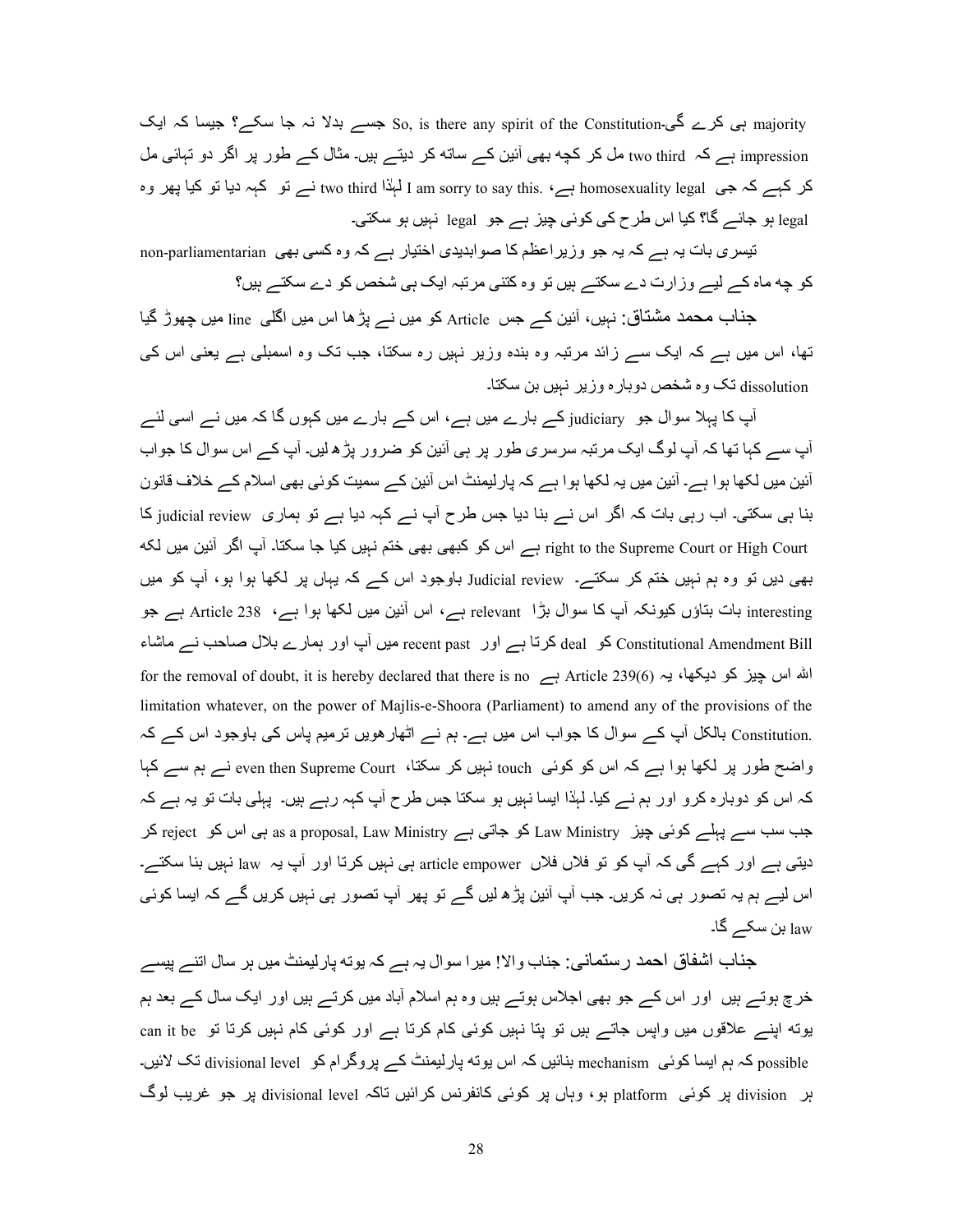بوتے ہیں جو یہاں تک نہیں آ سکتے وہ بھی اس سے فائدہ اٹھا سکیں۔ یہاں پر تو آپ hardly پور ے پاکستان میں سے candidates 60 کو بلاتے ہیں۔

جذاب سپیکر : وہ أپ خود کریں گے۔ أپ تشریف رکھیں۔ یہ جو exercise ہے یہ ہم پچھلے کئی سال سے کر رہے ہیں اور جیسا کہ بلال صاحب نے آپ کو بتایا کہ بچھلی مرتبہ اس کو UK Government نے sponsor کیا ہے اور اس مرتبہ Danish Government sponsor کر رہی ہے۔ ہمارے ملک میں اور ہماری حکومت میں ابھی تک یہ احساس پیدا نہیں ہوا ہے کہ پوته کو اس قسم کے پروگر اموں میں لایا جائے۔ یہ تو باہر ممالک کی intervention ہے اور اگر آپ میں جوش، جذبہ اور ولولہ ہے تو وہ آپ کی alumni ہے اور جب آپ alumni کے رکن ہو جائیں گے اور آپ ان سے رابطہ کریں گے، جو آپ سے پہلے چار اسمبلیاں گزر چکی ہیں ان سے آپ رابطہ کریں گے اور آپ مل کر اس بات کا پرچار کریں گے، اس awareness کا پرچار کریں گے کہ آپ اپنے division میں کر سکیں، district میں کر سکیں، گاؤں میں کر سکیں، شہر میں کر سکیں۔ یہ آپ ہی کی كاوش ہو گى جو آپ كريں گے، يہ آپ كا mission ہوگا۔ نہ تو ہم آپ كو direct كر سكتے ہيں اور نہ ہى ان كو بتا سکتے ہیں لیکن یہ آپ کے missionary جذبے پر ہوگا کہ آپ اس پروگرام کو خود کیسے آگے لے جا سکتے ہبر،۔ شکر بہ۔ جے محتر مہ۔

محترمہ اکرمین عرفان: میرے دو بنیادی سوالات ہیں۔ سب سے پہلا سوال یہ ہے کہ ہم election and obviously when there is a new Government coming  $\qquad\mapsto$  والی ہے gear اور نئی حکومت آنے و $\rm year$ How much 'بھی بنیں گی تو ہم as youth parliamentarians کر سکتے ہیں؟ How much ہیں بنیں کی تو ہم view point ) ہم کس طرح contribute کر سکتے ہیں تاکہ ہمارا $r$  can we play in shaping those new policies. new policies میں formulate کیا جا سکتے اور secondly معمد مشتاق صاحب نے کہا تھا کہ Cabinet یا Cabinet Ministersکی scrutinizing powers بہت کم ہو جاتی ہیں۔ جیسے آپ کی قومی اسمبلی میں ایک دن ہوتا Ministers cannot put questions for themselves اس میں everyone can have a open question day اس میں Ministers cannot تو پھر ان کی scrutiny کتنی effective رہ جاتی ہے؟

Minister is responsible to answer the questions put by the members  $\sim$ ے.  $\sim$  اس لیسے کہ ,across وزیر اگر خود سوال کرنا شروع کر دیں نو he would lose the grace. وہ خود کیسے سوال کر سکتے ہیں وہ تو خود حکومت میں ہیں، اس لیے وہ سوال نہیں کر سکتے۔ Cabinet کا ہر رکن جوابدہ ہے، وہ سوال نبیں کر سکتا اور وہ اس لیے سوال نہیں کر سکتا کہ یہ کام Opposition کا ہے and the best hour in the Assembly is Question Hour. Question Hour کے لیے ایک گھنٹا مختص ہوتا ہے catharsis ہے، وہی احتساب ہے حکومت کا۔ اگر وہ حقیقت میں جوابدہ ہے اور وہ اگر صحیح جوابدہ ہے اور اگر Opposition اس پر محنت کرے تو ہر صبح حکومت کا catharsis ہوتا ہے، اس کا احتساب ہوتا ہے۔ Ministers are not supposed job description  $\leq \cup$   $\geq$  to question, Ministers are supposed to reply the questions asked by the members. So, we can't change his job description. ہے۔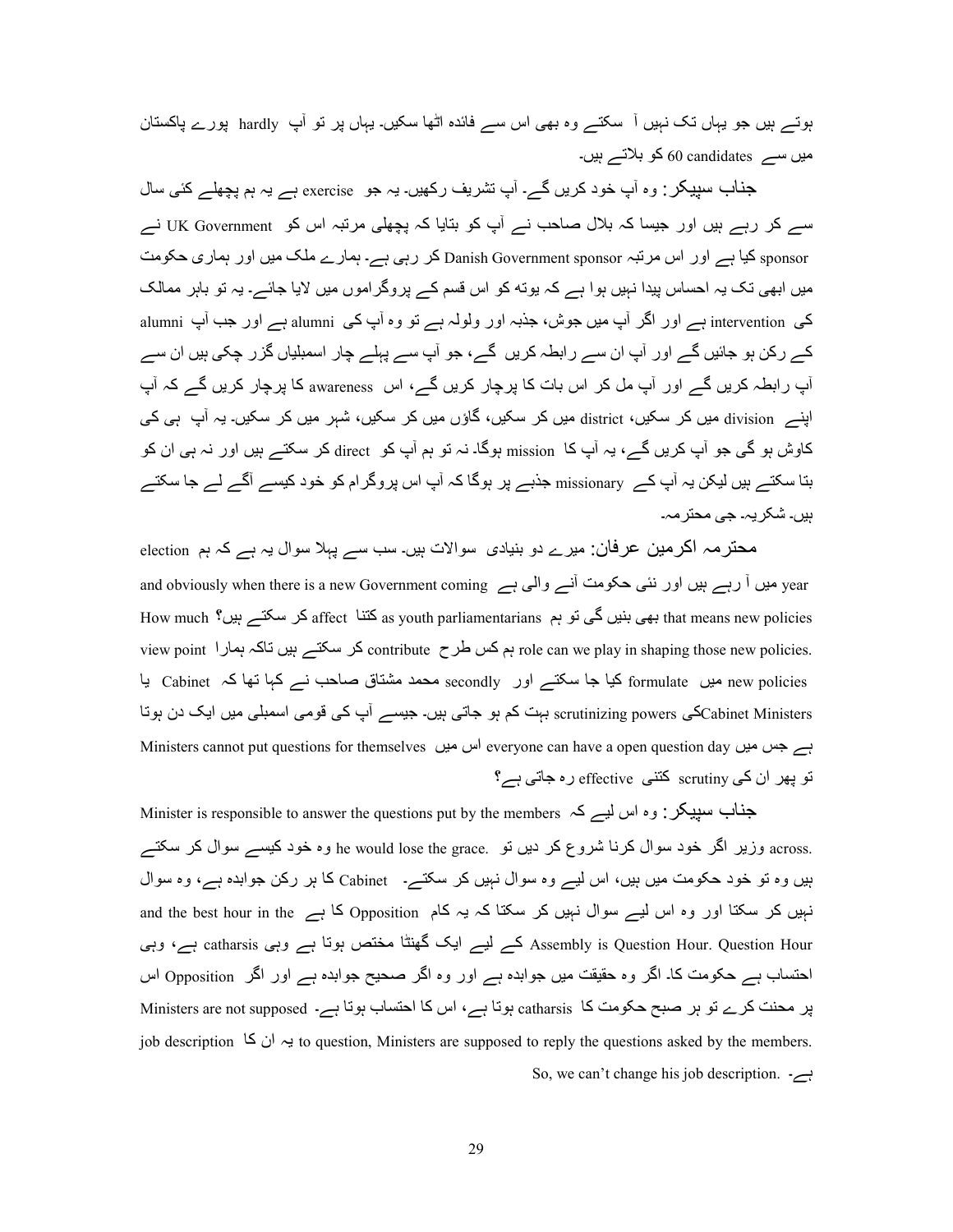جناب احمد بلال محبوب: جناب والا! جو پہلا سوال تھا، S<sup>th</sup> Youth Parliament ایک بہت ہی interesting time پر وجود میں آئی ہے اور اس کی دو وجوہات ہیں۔ ایک تو یہ ہے کہ اب elections ہونے والے ہیں، اگرچہ political parties نے کافی حد تک اپنے manifestoes finalize کر لیے ہیں لیکن اکثر نے ابھی تک انبیں stage انہیں It means they are still subject to modification, subject to change. پر اگر آپ ان political parties کے ساته اپنے آپ کو engage کریں اور ان کے manifesto کے کسی segment کو اگر آپ وہ بن you are in a position to do that. Although it may be a little late but still کرنا چاہیں تو you are in a position to do that. Although it may be a little late but still there is an opportunity. نبیں ہوتے،

that is probably the best time to influence the policy ہے ہے کہ نئی حکومت بنتی ہے تو making of that Government کیونکہ جیسہ جیسہ وقت گزرتا چلا جاتا ہے تو وہ اپنی policies announce کر دیتی ہیں، ان پر implementation شروع کر دیتی ہیں اور وقت گزرنے کے ساته ساته پھر انہیں change کرنا زیادہ مشکل ہو جاتا ہے۔ اس لیے میر ے خیال میں آپ کی Youth Parliament ایک ایسے time پر وجود میں آئی بے جب نئی حکومت وجود میں آئے گی تو اس وقت آپ تھوڑا سا momentum develop کر چکے ہیں۔ So, you will be in a very good position to go and influence that policy making of the Government and the Parliament.

جذاب محمد مشتاق: دوسری بات جو آپ نے فرمائی ہے کہ وزیر کو اگر کوئی معاملہ اٹھانا ہو تو وہ کیا کرے گا اگر اس کو سوال کرنے کا حق بھی نہیں ہے تو وہ کیا کرے گا۔ Suppose کہ اگر کوئی مسئلہ اس کے اینے حلقے سے ہو تو وہ کیا کرے گا۔ دیکھیں جو اس کے دوسرے ساتھی ہوتے ہیں، جو اس کے ساتھی ارکان ہیں ان کے ذریعے وہ سوال اٹھا سکتا ہے۔ Suppose وہ چاہ رہا ہے کسی بات کی نشاندہی کرنا جو اس کے حلقے میں غلط ہو رہے ہے۔ جس کو وہ Cabinet میں بھی نہیں اٹھانا جاہ رہا ہے اور وہ اس کو آگے لانا بھی چاہتا ہے کہ اس کا کوئی حل نکل آئے گا تو پھر وہ اپنے ساتھی ارکان سے سوال کروا لیتا ہے، ان کو وہ لکه کر دیتا ہے اور ان سے دستخط کرا کے جمع کروا دیتے ہیں۔ اگر کوئی point raise کروانا ہوتا ہے تو بھی اسی طرح کر سکتا ہے۔ ایسا نہیں ہے کہ وہ بس کڑھتا رہے گا اور وہ اس issue کو اٹھا ہی نہیں سکتا۔ اس کے پاس بہت سے حل ہیں۔ دیکھیں سوال حکومت سے کیا جا رہا ہے، وہاں پر جتنے بھی وزراء ہیں، they are collectively responsible to the National Assembly. Collectively سے ہر اد یہ ہے کہ کہ وہ تمام کے تمام ذمہ دار ہیں، مثلاً اگر ایک وزارت کا سوال ہے اور اس کا وزیر موجود نہیں ہے تو دوسری وزارت کا وزیر بھی اس کا جو اب دے سکتا ہے۔

Mr. Ahmed Bilal Mehboob: But they can raise these questions in the Cabinet meetings. جناب بلال احمد: میر ا تعلق Blue Party سے ہے۔ میں نے Blue Party کا manifesto پڑھا ہے but I س کے لیے House کیا اس کے لیے want to change something in that. So, what is the procedure for that? Resolution پیش کی جائے یا اگر حکومت میں آتے ہیں تو President سے یا کسی اور سے separately discuss What is the procedure to change the manifesto or any clause in the manifesto?  $\Sigma$ یا جائے؟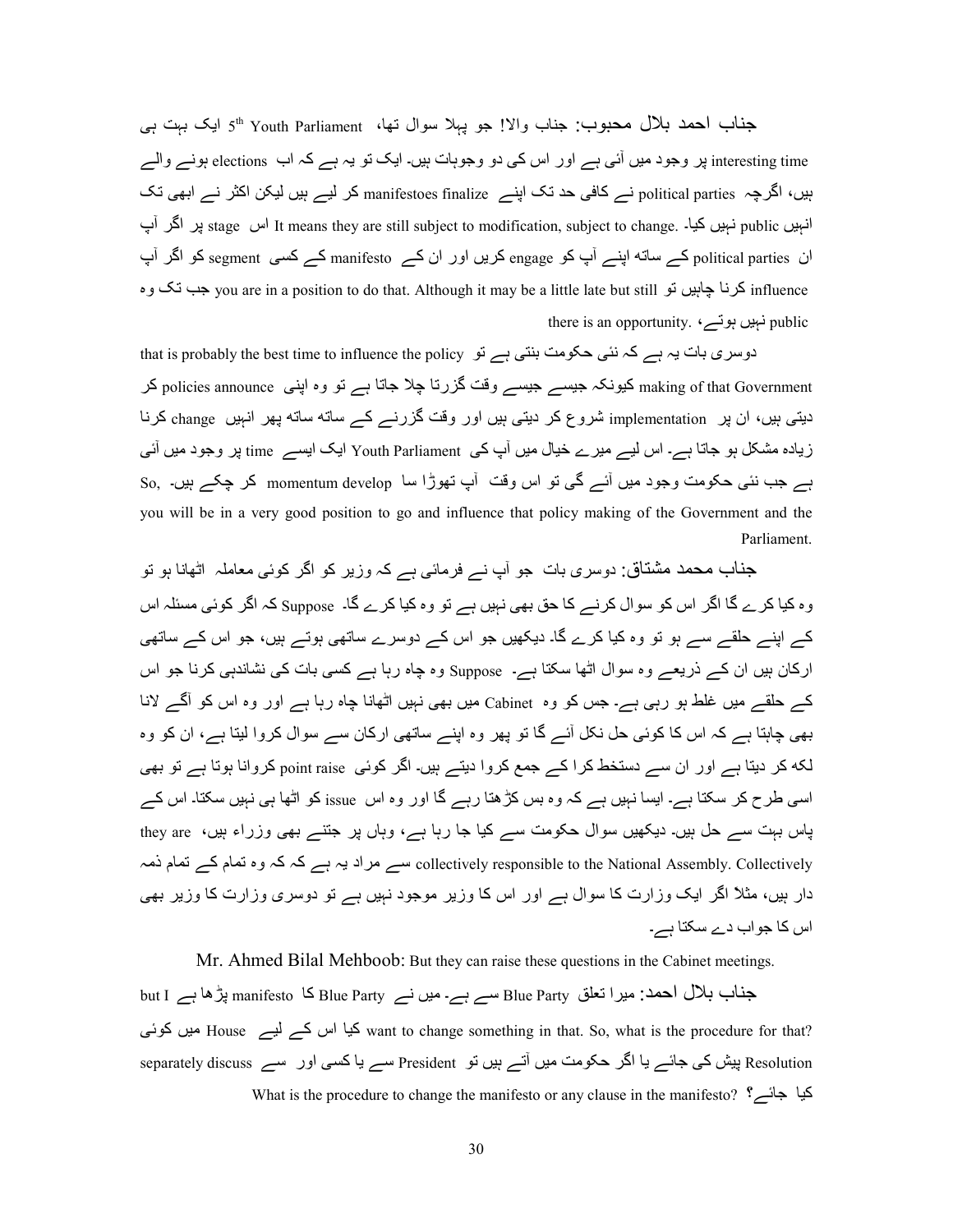Thank you.

جناب احمد بلال محبوب: دیکھیں جو پارٹی کا manifesto ہوتا ہے یہ پارٹی کا affair ہوتا ہے، وہ اس affair کا affair نہیں ہے۔ مثلاً اگر آپ Blue Party کے manifesto میں کوئی change لانا چاہتے ہیں تو you will discuss that in your party meetings. آپ کی پارٹی کا ایک Secretary General بھی elect ہوگا اور آب کا جو Leader of the House ہوگا وہ بھی آپ کا Party Leader بوگا اور اس طرح سے آپ ایک وہپ بھی appoint کریں گے تو within the party structure آپ اپنی پارٹی کے سامنے کہیں گے کہ ہم نے اس کو تبدیل کرنا ہے، ایک consensus develop ہو جائے گا۔ پھر آپ کی پارٹی جب اس کو پاس کرے گی اور اس کو Secretariat witness کرے گا تو پھر اس کو notify کر دیا جائے گا کہ اب یہ manifesto ہے۔

جناب بلال احمد: جناب والا! almost كتنى majority within the party required بوتى ہے اس كو تبدیل کر نے لیے۔

جناب احمد بلال محبوب: سادہ اکثریت چاہیے۔ . I will not venture into that مجھے ابھی یاد نہیں ہے لیکن اس میں لکھا ہوا ہونا چاہیے کہ manifesto میں تبدیلی کے لیے simple majority required ہے یا two It is not ۔ہے ہیں within party ہے clear ہے clear ہے کہ یہ within party ہی ہوگا۔ It is not going to be

discussed in the Parliament.

Mr. Inamullah Marwat: My question is that if we see in Pakistani politics, all parties are of provincial nature and we have got no national level political party and why people go for these provincial nature of political parties, just because they have no substitute. You have got members of Youth Parliament from all over Pakistan, I mean for the last five years, you are running this Youth Parliament, can we not develop members of Youth Parliament into a political party? In this way, people will get a chance to have a party that can work at a national level.

جناب احمد بلال محبوب: اول تو آپ کی assumption صحیح نہیں ہے کہ ہمارے ہاں کوئی national and نہیں ہے اور ساری پارٹیاں صوبائی ہیں۔ آپ کی کئی parties national level پر کام کر رہی ہیں and m8n Xn mرٹFy m8n ں.G election Vا m8n Pakistan Peoples Party is one of them, PML(N) is another one. that does not mean that party is not existing in that particular province. نہ ملے تو دیکھیے in 1997 Pakistan Peoples Party اسر seats کی تعداد بہت کم ہو گئی تھی، کئی صوبوں میں تو اسے ایک seat بھی نبیں ملی تھی، اس کا یہ مطلب نبیں ہے کہ وہ پارٹی وہاں پر exist ہی نبیں کرتی۔ اس کے علاوہ ایک اور پارٹی PML(O) اور کئی اور ایسی parties ایسی ہیں جو اس وقت آپ کی پارلیمنٹ میں نہیں ہیں جیسے پاکستان تحریک انصاف ہے، جماعت اسلامی ہے، اب MQM بھی کوشش کر رہی ہے کہ وہ ایک سے زیادہ صوبوں میں seats لے بلکہ اس کے تو آزاد کشمیر میں بھی ایک دو رکن منتخب ہوئے ہیں۔ اس لیے پارٹیاں بہت بیں جو national level پر بیں لیکن ان کو مزید strengthen ہونا چاہیے ہر صوبے میں، that is something else.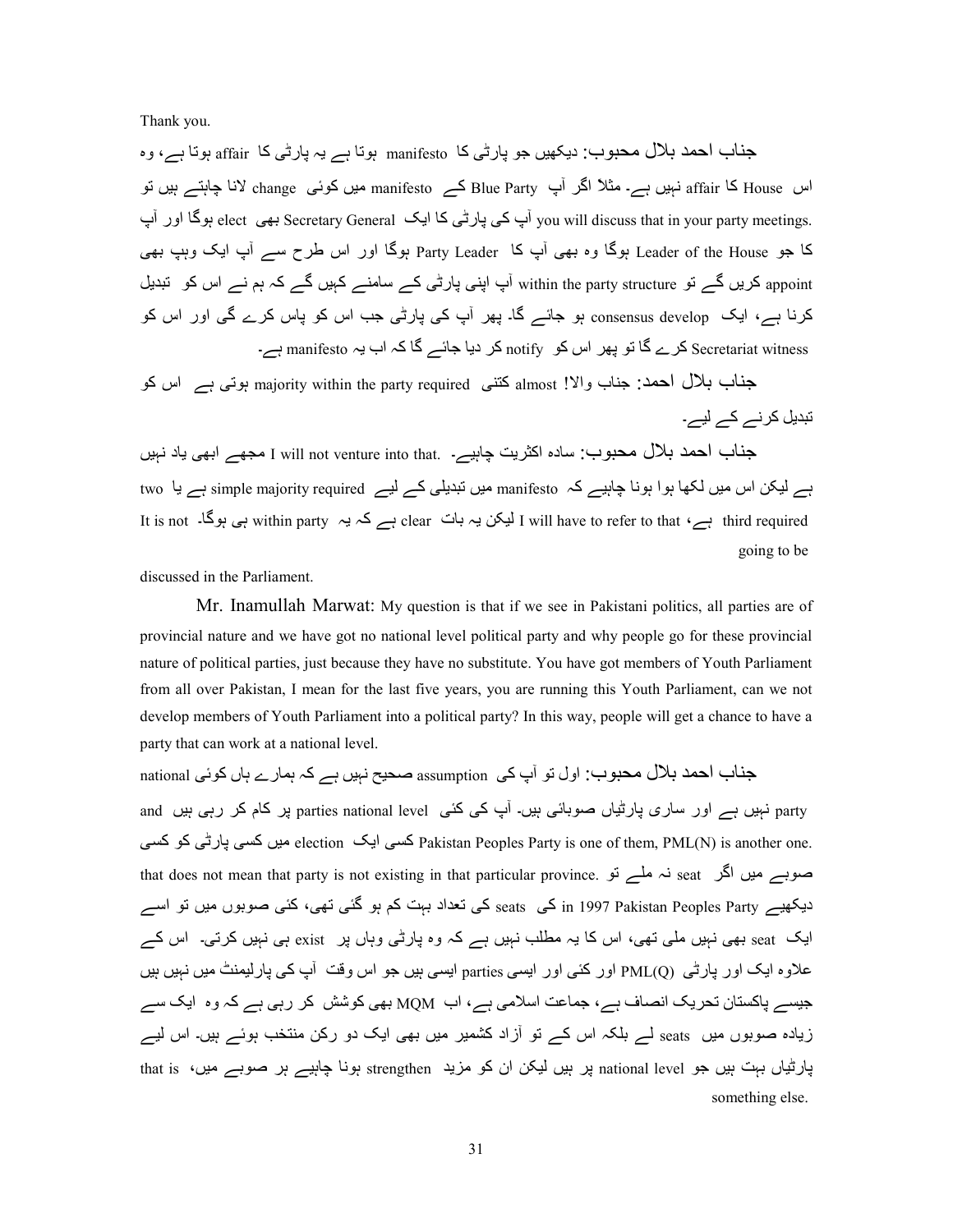دوسری بات یہ کہ Youth Parliament political party میں convert ہو جائے اور اگر آپ کا سوال یہ ہے کہ PILDAT کچه ایسا کرے تو ہمار ا ایسا کچه کرنے کا کوئی ار اده نہیں ہے لیکن اگر آپ ایسا کر نا چاہیں تو آپ کو کوئی نہیں روک سکتا اور پوری طرح آزاد ہیں، . you are free to make another political party اس ملک میں freedom of association guaranteed ہے۔

جذاب پاسر عباس: السلام علیکم۔ جناب والا! میرا تعلق خود ایسے صوبے سے ہے جو ایک Presidential Order کے ذریعے has been categorized as صوبائی طرز حکومت and not province at all. میرا سوال Presidential Order کی legitimacy کے بارے میں ہے۔ آیا اگر صدر ایک Presidential Order کے ذریعے ایک صوبہ بنانے کا حکم دیتا ہے تو یہ صوبائی طرز حکومت اور صوبائی حکومت میں کیا فرق رہ جاتا ہے؟

جناب محمد مشتاق: دیکھیں ایک ہوتا Ordinance اور ایک ہوتا ہے .Order جو Ordinance ہوتا ہے وہ أئين كـــر Article 89 كـــر تحت بوتا ہـــر اور اس كـي دو conditions بيں، ايك تو يہ كہ سينيٹ اور قومي اسمبلي کا اجلاس نہ ہو رہا ہو تو پھر صدر Ordinance promulgate کر سکتا ہے اور اس کی force بالکل اسی طرح ہوتی ہے جس طرح ایک پارلیمنٹ کے بنائے ہوئے قانون کی ہوتی ہے لیکن اس کی duration صرف 120 دن ہوتی ہے۔ کوئی بھی Ordinance 120 days سے زیادہ law نہیں رہ سکتا۔ نمبر دو یہ کہ اس کو re-promulgate نہیں کیا جا سکتا اب اٹھار ہویں ترمیم کے بعد۔ اس کو اگر دوبارہ چار مہینے کے لیے enforce کرنا ہو تو صرف اور صرف اسمبلی یا سینیٹ سے قرارداد کے ذریعے کیا جا سکتا ہے وہ بھی صرف ایک مرتبہ extend کر سکتے ہیں، اس کے بعد وہ اپنی force ختم کر دیتا ہے۔ چونکہ ہمارے آئین میں لکھا ہوا ہے کہ ہر ordinance جو promulgate کیا جاتا ہے، وہ اسمبلی اور سینیٹ کے سامنے بیش کیا جاتا ہے، جس House میں وہ پہلے lay ہوتا ہے تو وہاں پر Bill بھی بن جاتا ہے۔ جب وہ Ordinance promulgate ہوتا ہے اسمبلی میں یا سینیٹ میں lay ہونے کے بعد تو اس کی دو حیثیت ہو جاتی ہیں۔ ایک تو وہ as a law چلتا ہے چار مہینے تک کے لیے، نمبر دو جس طرح حکومت ایک نیا draft Bill introduce کرتی ہے for legislation وہ as a Bill وہ ہمارے پاس آ جاتا ہے۔ اس دور ان 120 دنوں میں اگر حکومت چاہے تو اس کو اسمبلی یا سینیٹ سے پاس کروا کر ایک permanent law کے طور پر بھی بنا سکتی ہے۔ یہی وجہ ہے کہ اس کی duration صرف 120 دن رکھی ہے۔ President means, Prime Minister means Government. Government کو کوئی بھی Ordinance کے ذریعے law بنانے کی جو power ہے وہ محدود عرصے کے لیے ہے لیکن محدود نہیں ہے۔ سوائے آئین میں ترمیم کے کوئی بھی Ordinance لاگو ہو سکتا ہے اور وہ as a law چلتا رہتا ہے۔

دوسری چیز ہے . President Order اس کی حیثیت اور ہے۔ کچه President Orders ایسے ہیں جو کہ آئین میں President کو empower کیا گیا ہے۔ ایسی ہی ایک empowerment of FATA کے بارے میں ہے کہ صدر صاحب اگر FATA میں کوئی چیز لاگو کرنا چاہتے ہیں تو President by order کر سکتا ہے، وہ Ordinance نہیں ہوگا اور وہ جو Order ہوتا ہے وہ permanent ہوتا ہے اور اس پر کوئی time limitation نہیں ہوگا اور وہ جو ہے۔ آپ اب جب پارلیمنٹ کے رکن بنے ہیں، آپ نے اس سوال کو ایک مرتبہ نہیں بلکہ ہر سیشن میں اٹھانا ہے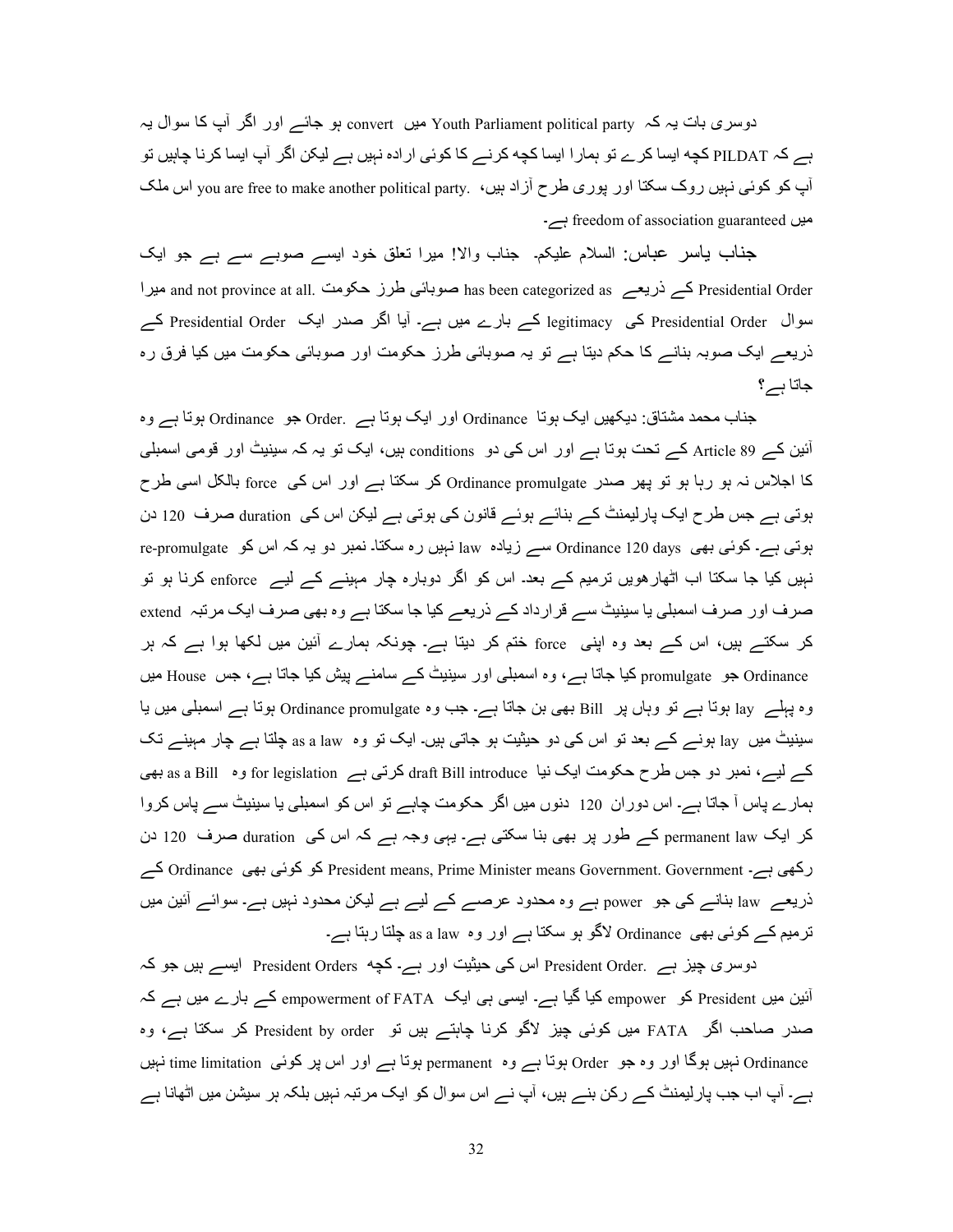اور یہ سوال ہمیشہ اٹھتا رہے گا۔ ہر بندہ اپنی vision کے مطابق آپ کو جواب دیتا رہے گا لیکن at the very outset میں آپ کو بنا دوں اور یہ آپ کو بھی پنا ہے یہ critical issue ہے۔ آج نک جو یہ آپ کے پاکستان کا حصہ نہیں بن سکا، یہ آپ سب کو پتا ہے کہ کیوں نہیں بننے دیا جا رہا ہے، آج تک اس کو آئینی حیثیت کیوں حاصل نہیں ہے۔ ?Why that is not part of Pakistan وہ ایک علیحدہ بحث ہے۔ اگر آپ کو یہ status دیا گیا ہے۔ دیکھیں 1947 سے آپ پاکستان کا حصہ ہیں بلکہ پاکستان ہیں، لیکن اس سے پہلے تو President Order بھی نہیں پوا۔ اب اگر آپ کو compensate کیا جا رہا ہے تو یہ ایک beginning ہے، آپ کی جو مایوسیاں تھیں، جو آپ میں depression تھا، ان کو حل کرنے کی طرف ایک پہلا قدم ہے جو اٹھایا جا چکا ہے۔ آج آپ یہاں بیٹھے ہوئے ہیں، اگر وہ Order نہ ہوتا تو شاید آج آپ یہاں نہ بیٹھے ہوتے۔ لہٰذا اس beginning کو end نہ سمجھیں۔ یہ beginning نہیں ہے بلکہ beginning of the beginning ہے۔ اس لیے آپ زیادہ اس میں نہ جائیں } کیونکہ آپ سے زیادہ بہتر کوئی نہیں سمجھتا اس چیز کو اور آپ کو اس platform سے کوئی زیادہ جواب نہیں ملنے۔ آپ کے اندر جو depression اور مایوسی ہے، وہ ہم سب سمجھتے ہیں لیکن ان کو زیادہ بیان کرنا، exploit کرنا، آپ کے لیے اور نہ ہمارے لیے فائدہ مند ہے۔ ہمیں چاہیے کہ ہم اس کو gradually حل کریں۔ Otherwise آپ لوگوں کو بِنا ہے کہ وہ کون ہیں اور کیا ہیں۔

جناب احمد بلال محبوب: میں تھوڑا سا اس میں add کردوں۔ یہ جو سوال آپ نے raise کیا تھا، اس کا ایک پہلو تو یہ ہے کہ order اور ordinance کا جو فرق اس بات کو indicate کرتا ہے کہ کتنی ضرورت ہے چیزوں کو accuracy کے ساته سمجھنے کی۔ دیکھیں یہ بہت بڑا فرق ہے دو چیزوں میں۔ یہ مشتاق صاحب نے بھی آپ کو <sub>explain</sub> کیا ہے اور اس سے پہلے یہ national level کی political parties نہ ہونے کی شکایت تھی اس میں بھی یہ بات جھلک رہی تھی کہ چیزوں کو آپ نے غالباً minutely نہیں دیکھا۔ دوسری بات میں یہ کہوں گا کہ یہ جو subject ہے گلگت بلتستان کے status کا، یہ غالباً پچھلی چار یوته پارلیمنٹ میں سے کم از کم دو میں تو مجھے یاد پڑتا ہے کہ یہ ضرور discuss یا debate ہوا ہے اور آپ نے اس پر ایک resolution بنا کر آگے بھی بھیجا ہے۔ So, nothing stops you from discussing that again in Youth Parliament اور اس پر ایک paper ہے جو PILDAT نے بنایا ہے جو آپ اس کی website سے download بھی کر سکتے ہیں اور اس کا printed version بھی مل سکتا ہے کہ آزاد کشمیر اور گلگت بلتستان کے constitutional status کے متعلق اگر آپ اس کی روشنی میں یہاں پر یونه پارلیمنٹ میں debate کریں اور ایک position develop کریں، ایک consensus build کریں اور پھر اپنی ایک recommendation بجھوائیں حکومت کے پاس، وہاں پر اپنا ایک پر ایک راستہ ہے So, you can influence the decision making in your own way. یہ ایک راستہ ہے آپ یہ Fo, you can influence the decision making in your own way. کے پاس۔ آپ کے پاس کام کرنے کے لیے راستہ open ہے۔ صرف شکایت کرنا تو بے کار ہے جیسا کہ مشتاق صاحب نے کہا۔ اس کے لیے actual قدم جو ہے اس کے لیے آپ کے یاس ایک forum دستیاب ہے۔

محترمہ نبیلہ جعفر : میں سب سے پہلے تو PILDAT کی اس effort کو appreciate کرنا چاہوں گی کہ پچھلے پانچ سالوں سے یہ effort کر رہے ہیں۔ ہمارے پاکستان میں چونکہ quality education نہیں دی جاتی اور اکثر ہمارا جب نوجوان طبقہ 14 years کی education complete کرتا ہے تو اسے تب بھی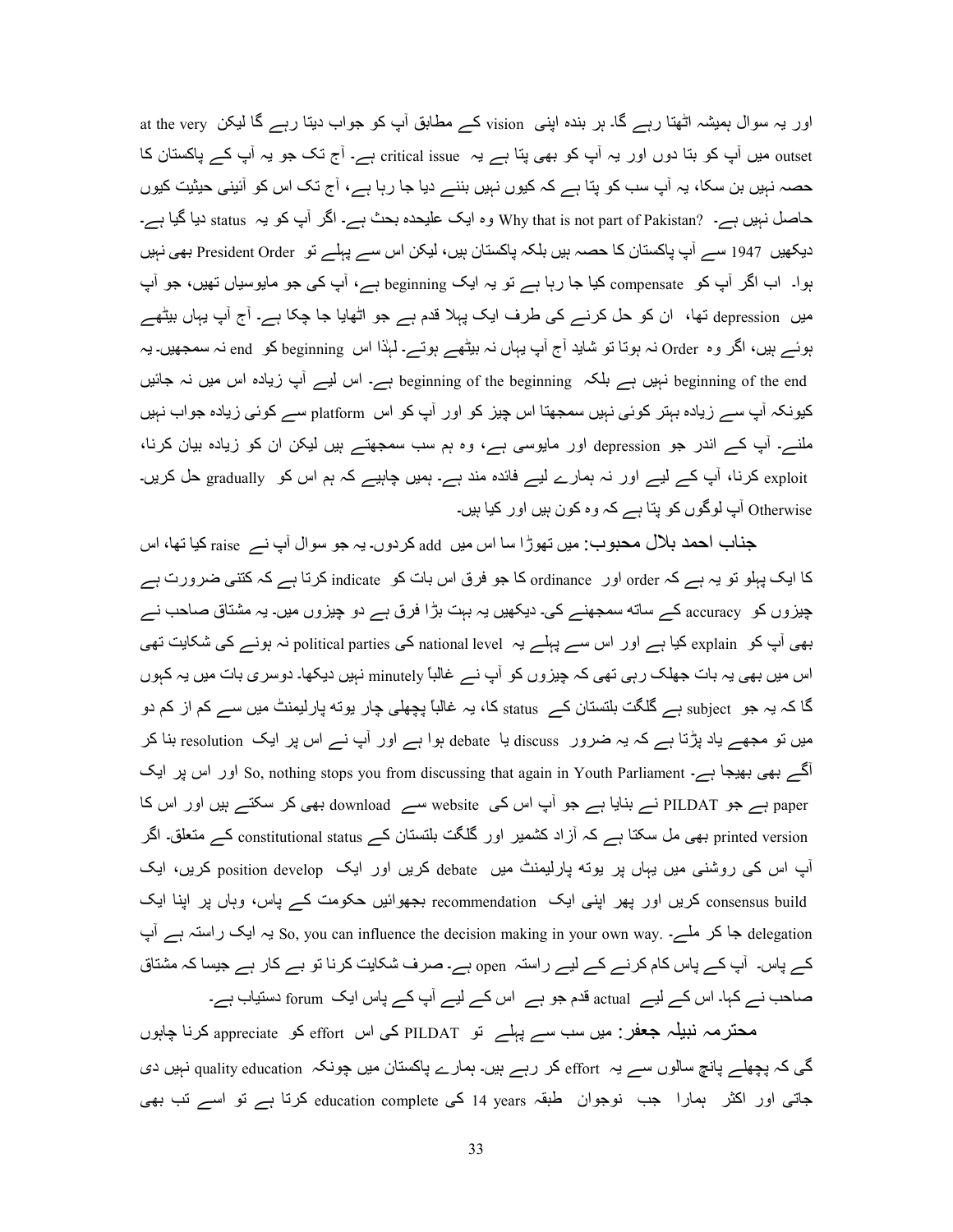Frace system کا پتا نہیں ہوتا، اس کو leadership کا پتا نہیں ہوتا، اس کو even provincial assemblies کا ہیں ہوتا اور بارلیمنٹ کا اور ان کے Houses کا کچه بھی علم نہیں ہوتا لیکن ہم لوگ ہمیشہ یہی کرتے ہیں اور blame game کرتے ہیں اور ادھر ادھر کے باتوں کو، سنی سنائی باتوں پر زیادہ عمل کرتے ہیں اور ان پر ہی ہم لوگ اپنے comments بھی دیتے ہیں۔ مجھے خوشی ہے کہ یہاں پر اس forum پر ہم لوگ پور ے پاکستان سے لوگوں کو link up کر سکتے ہیں اور leadership skills develop ہو سکتی ہے intolerance create کی جا سکتی ہے اور اس passionate way سے ہم political rights کو use کرکے اینے problems کا solution دے سکتے ہیں۔ problems سب لوگ identify کر لیتے ہیں لیکن solutions کبھی بھی کہیں سے بھی نہیں آتے۔ لہٰذا مجھے یقین ہے کہ بونه کے پاس innovative ideas ہیں، وہ different countries کے case studies لیتے ہیں اور وہاں پر جو problems بیں، ان کو کیسے solve کیا ان کو پڑھیں گے اور یھر اپنے ملک میں جس جس constituencies میں ان کے problems بیں، ان پر بھی اچھی طرح سے point of views create کر سکتے ہیں اور مزید یہ کہ حکومت پر تب ہی تنقید کر سکتے ہیں جب ان کو خود بھی حکومت کا علم ہو کہ Government process کیا ہے، problems کیا ہے، ملک کی کیا problems ہیں اور میں سمجھتی ہوں کہ پاکستان ایک young democracy ہے، ابھی اس کو years 65 بوئسے بیں، ابھی اس کو مزید کچه وقت لگے گا اس democratic culture کو مزید nourish کرنے کے لیے، اس کو nurture کرنے کے لیے ہمیں مزید efforts کرنی ہیں اور میرے خیال میں ہر رکن یہ کوشش کرے گا۔ میں چونکہ FATA کے youth کو represent کر رہے ہوں اس لیے ہماری بھی کوشش ہے کہ آبستہ آبستہ ہم لوگ FATA کے لیے کوئی ایسا solution نکالیں تاکہ ہم اس کو main stream میں لے آئیں اور ہم اس کو۔ merge کر دیں۔ with KPK پا ہم اس کو ایک الگ صوبے کا درجہ دیں لیکن میرے خیال میں یہ ایک slow process ہے اور یہ چیزیں gradually حل ہو جائیں گی۔

Mr. Speaker: Bibi, what is your question?

محنر مہ نبیلہ جعفر : میر ا سوال وہی ہے اور میں فاٹا کے حوالے سے کروں گی کہ فاٹا کا کیونکہ کوئی role نہیں ہوتا legislature میں اور جو ابھی وہاں پر political activity allow کی گئی ہے 2011 میں ایک legislation کے ذریعے تو کیا اس کے تحت فاٹا کا کوئی role ہے proming elections کے بعد legislation ای میں؟

جذاب سبیکر : ان کا role تو ہے، قومی اسمبلی میں اور سبنیٹ میں ان کا اہم کردار ہے۔ جذاب محمد مشتاق: اس میں میں یہ عرض کر دوں کہ جو آپ نے فرمایا کہ فاٹا کا کوئی <sub>role</sub> نہیں

ہے۔ میرے خیال میں وہ اپنا question phrase نہیں کر سکیں اور ہم آپ کی پوری speech کو question treat کر لیتے ہیں۔ قومی اسمبلی میں فاٹا کے پہلے 08 ارکان ہوتے تھے اور اب 12 ارکان ہیں۔ اسی طرح سینیٹ میں بھی ان کے 08 ارکان ہیں۔ دیکھیں ہر رکن کو right of legislation ہے۔ ماشاء اللہ آپ کی تو ایک پوری force ہے اور ہماری پارلیمنٹ میں تو فا<del>ٹ</del>ا چوتھی بڑی پارٹی بنتی ہے۔ اس لیے ایسی بات نہیں ہے کہ آپ کو نمائندگی کا حق نہیں ہے۔ ان کو equal right ہے۔

محترمہ نبیلہ جعفر : لیکن implementation نہیں ہوتی۔ وہ صرف رائے دے سکتے ہیں۔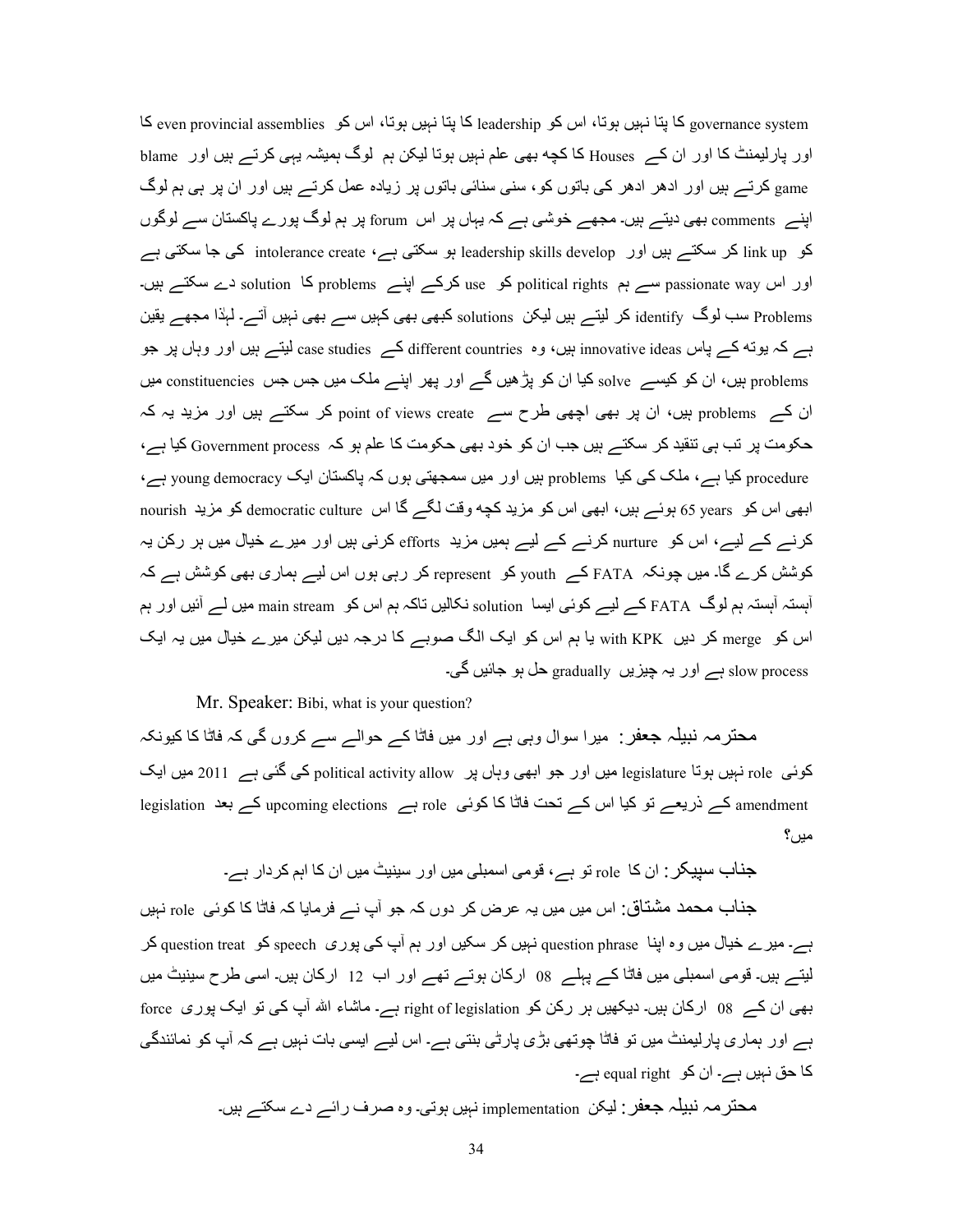جناب محمد مشتاق: دیکھیں میں ایک چھوٹی سی عرض کر دوں کہ implementation تو شاید پاکستان کے کسی چپے پر بھی نہیں ہوتی۔ یہ grievance تو ہر پاکستانی کو ہے۔ آپ کے ارکان پاکستان کے لیے قانون بناتــہ ہیں۔ آپ کــہ جو فاٹا کــہ قوانین ہیں وہ President کــہ ذریعـے بنتــے ہیں۔ آپ پر پاکستان کـی سپریم کورٹ اور ہائی کورٹ کے فیصلے بھی binding نہیں ہیں یعنی ان کے فیصلے آپ پر لاگو نہیں ہوتے، under the Constitution اُپ کی ایک independent حیثیت ہے جو آپ نے خود لے رکھی ہے۔ ایسا نہیں ہے کہ خدانخواستہ یہ آپ پر مسلط کی ہوئی ہیں۔ گلگت کے grievances تھوڑے سے مختلف ہیں۔ آپ کے تو grievances ہیں ہے نہیں کیونکہ آپ کے اس علاقے کو کوئی touch کرتا تھا تو آپ کو پتا ہے کہ آپ اس کو مار کر بھگا دیتے تھے، آپ یہ کہہ کر بھگا دیتے تھے کہ آپ کون ہوتے ہیں ہماری رسومات میں دخل اندازی کرنے والے۔ ماشاء اللہ اب أپ نے أواز اٹھائى ہے اور جب سے أپ نے أواز اٹھائى ہے، أپ نے ملک سسٹم ختم کیا اور حکومت پاکستان نے مان لیا۔ ہم یہ نہیں کہتے کہ a, b, c پارٹی ہو ، یہ کس نے مانا ہے ، یہ پاکستان نے مان لیا۔ اب اگر آپ وہاں پر سیاسی پارٹیاں چاہتے ہیں تو وہ بھی آپ کو مل جائیں گی، آپ لوگوں کو right of vote بھی مل گیا ہے۔ پہلے ملک آپ کا ووٹ ڈالتے تھے، آپ کی عوام کو at large right ہی نہیں تھا ووٹ ڈالنسر کا۔ وہ بھی through Presidential Order آپ کو right دے دیسر گئسر۔ اس طرح جوں جوں آپ right مانگنے جائیں گے، آپ کو ملتے جائیں گے۔ اب دیکھیں آپ کی ایک اور demand province کے لیے بھی آ گئی ہے۔اس سے پہلے کسی نے یہ آواز نہیں اٹھائی تھی بلکہ اگر کوئی چاہتا بھی تھا تو آپ کی طرف سے باضابطہ طور پر resistance ہوتی تھی اور یہ بڑی مزے کی بات ہے کہ پوری دنیا میں ایک فاٹا اور بلوچستان کا کچه علاقہ ہے جس کو انگریز بھی قابو نہیں کر سکا جس نے بوری دنیا کو capture کیا ہوا تھا۔ جس پر آپ کو فخر ہے۔ جس کو آج آپ مایوسی سمجه رہے ہیں جبکہ یہ پہلے آپ کے بڑوں کے لیے فخر کی بات تھی۔ بھئی پاکستان کو کیا اعتراض ہو سکتا ہے آپ کو صوبے کا حق دینے میں اگر آپ چاہیں۔ آپ کے فاٹا میں تو اتنا talent ہے، وہاں پر اننے پڑھے لکھے دوست ہیں، اننے قابل دوست ہیں کہ آپ سوچ بھی نہیں سکتے۔ اس طرح سے کبھی بھی کوئی بھی پاکستانی خدانخواستہ یہ نہیں چاہتا ہے کہ آپ کو یہ حق نہ ملے۔ اگر آپ کے دل کے کسی بھی کونے میں یہ بات ہے تو آپ اس کو نکال دیں۔ انشاء اللہ کوئی بھی یہ نہیں چاہتا کہ فاٹا صوبہ نہ بنے۔ آپ آج demand کریں، آپ کو سب چیزیں ملتی جائیں گی۔

جذاب عمر نعیم: السلام علیکم! میرا نعلق اوکاڑہ سے ہے۔ میرا سوال مشتاق صاحب سے ہے، جیسا کہ انہوں نے بتایا ہے کہ صدر کے اختیار ات آہستہ آہستہ ختم ہوتے جا رہے ہیں۔ جناب سپیکر : آہستہ آہستہ نہیں بلکہ ختم ہو گئے ہیں۔

جناب عمر نعیم: جناب والا! اس democracy پر کیا اثر پڑ رہا ہے؟ کیا اس کو اس سے فائدہ ہو رہا ہے یا نقصان ہو رہا ہے؟ یعنی صدر کے اختیارات ختم ہونے سے اس democracy پر کیا اثر پڑتا ہے؟

جناب محمد مشتاق: دیکھیں democracy نہ تو کوئی ادارہ ہے، نہ کوئی روح ہے، نہ کوئی جسم ہے۔ Democracy تو ایک نام ہے۔ اگر آپ democracy کے فائدے اور نقصان کی بات کرتے ہیں تو democracy